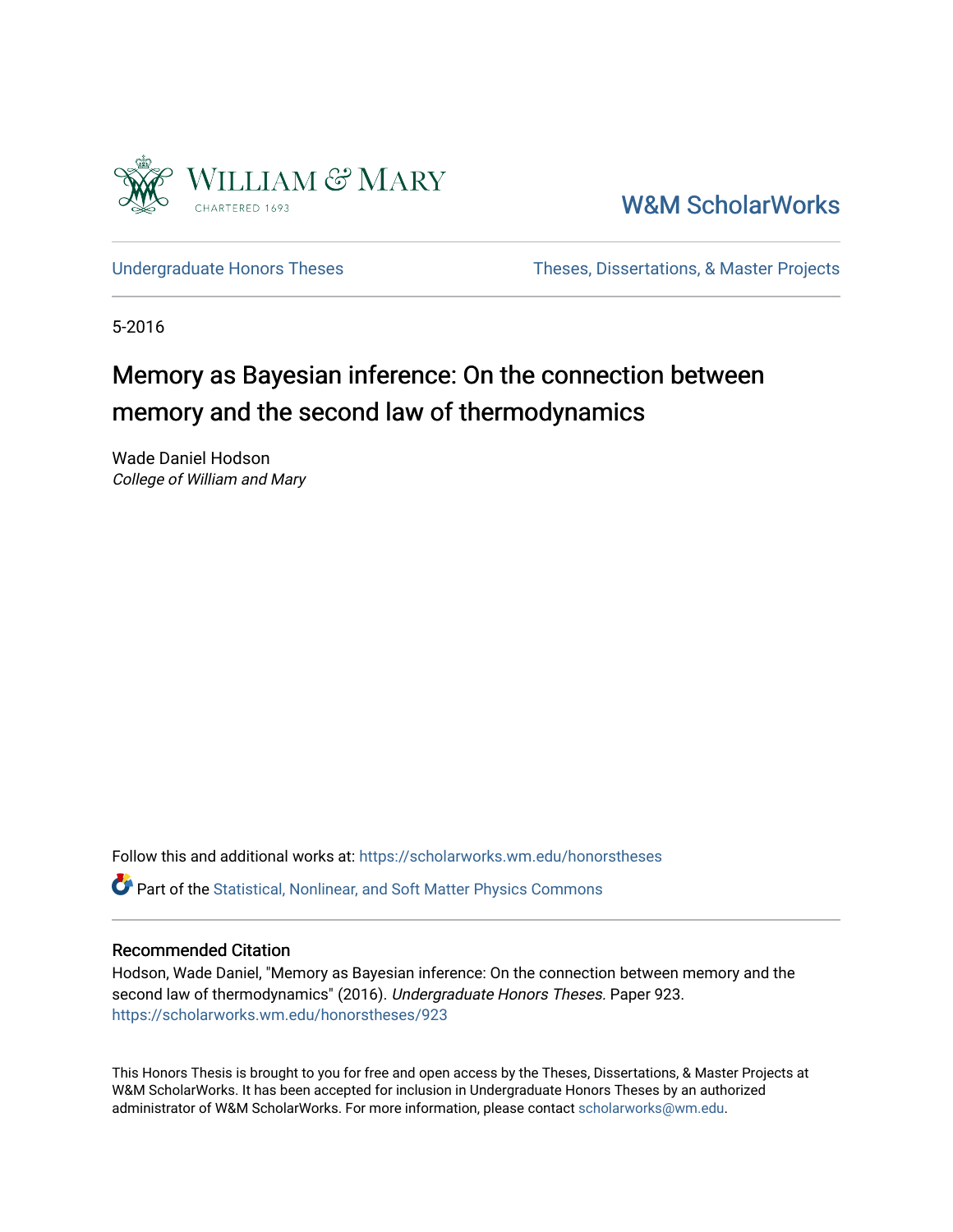# **Memory as Bayesian inference** On the connection between memory and the second law of thermodynamics

A thesis submitted in partial fulfillment of the requirement for the degree of Bachelor of Science in Physics from The College of William and Mary

by

## **Wade Daniel Hodson**

Accepted for (Honors or no-Honors) Eugene Tracy, Advisor Henry Krakauer, Physics Peter Vishton, Psychology

Marc Sher, Physics

Williamsburg, VA May 3, 2016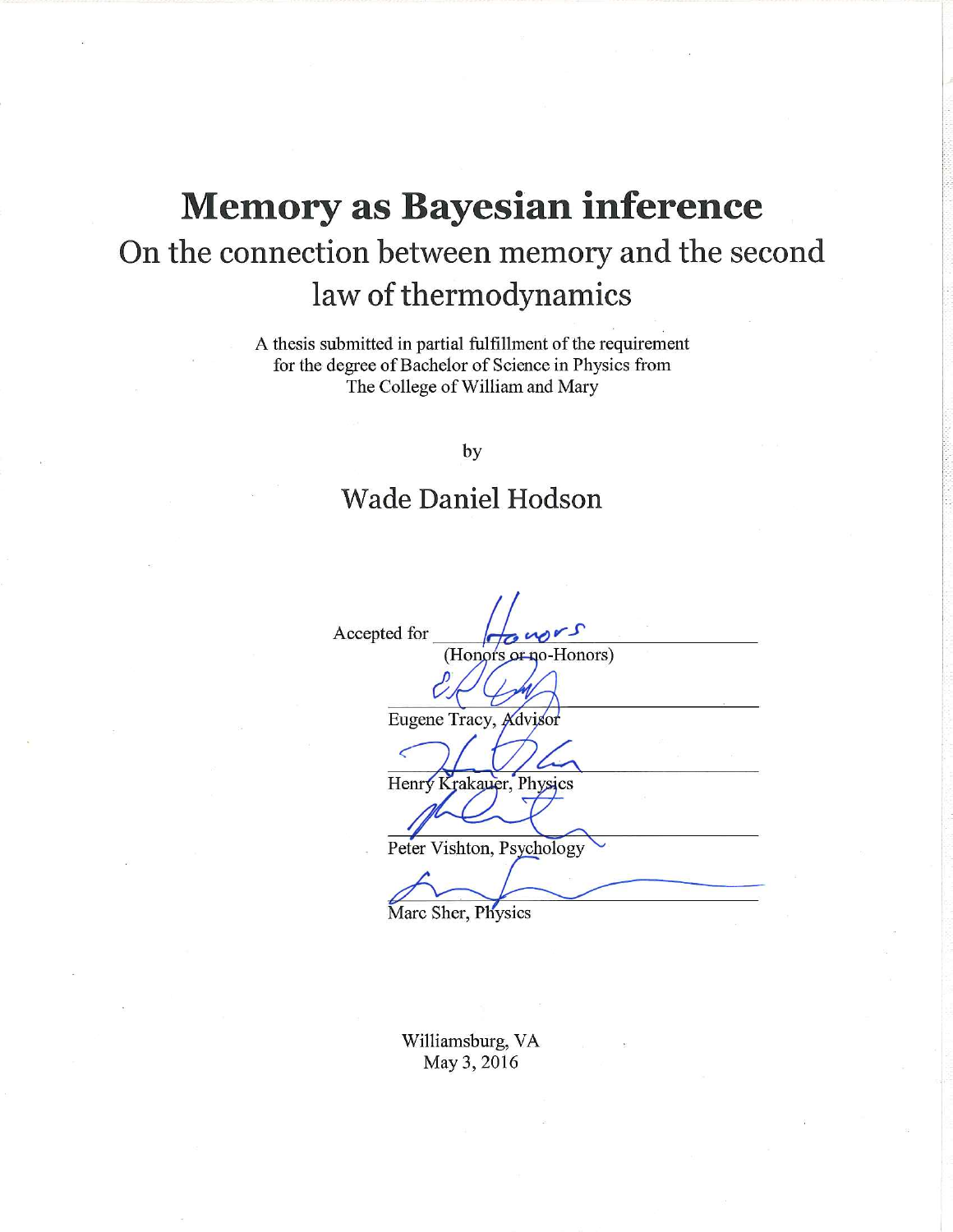# Memory as Bayesian inference: On the connection between memory

and the second law of thermodynamics

Wade D. Hodson

Advisor: Dr. Eugene R. Tracy

May 11, 2016

#### Abstract

A recent theoretical paper by Leonard Mlodinow and Todd Brun suggests that the functioning of physical records or "memories" is never accompanied by a decrease in entropy, meaning that all memories "align" with the thermodynamic arrow of time. In this thesis, we characterize a class of physical systems as memories in terms of inferences that can be made about the state of the world, given certain information about these systems. Tools from Bayesian probability theory are used to quantify the informativeness and reliability associated with such inferences. Based on consideration of two model systems, one classical and one quantum, we argue in favor of Mlodinow and Brun's claim that the functioning of memory systems is conditioned by thermodynamic constraints. For the classical model, we show that a memory which operates against the thermodynamic arrow, and thus "remembers" a relatively high-entropy state, is much less informative than a similar memory which aligns with the thermodynamic arrow. Our analysis of the quantum model, expressed in the density matrix formalism of quantum mechanics, allows us to consider the inferences that can be made when a quantum system is coupled to a simple type of quantum memory system. We ultimately show that these inferences can be expressed in terms of a probabilistic matrix completion problem.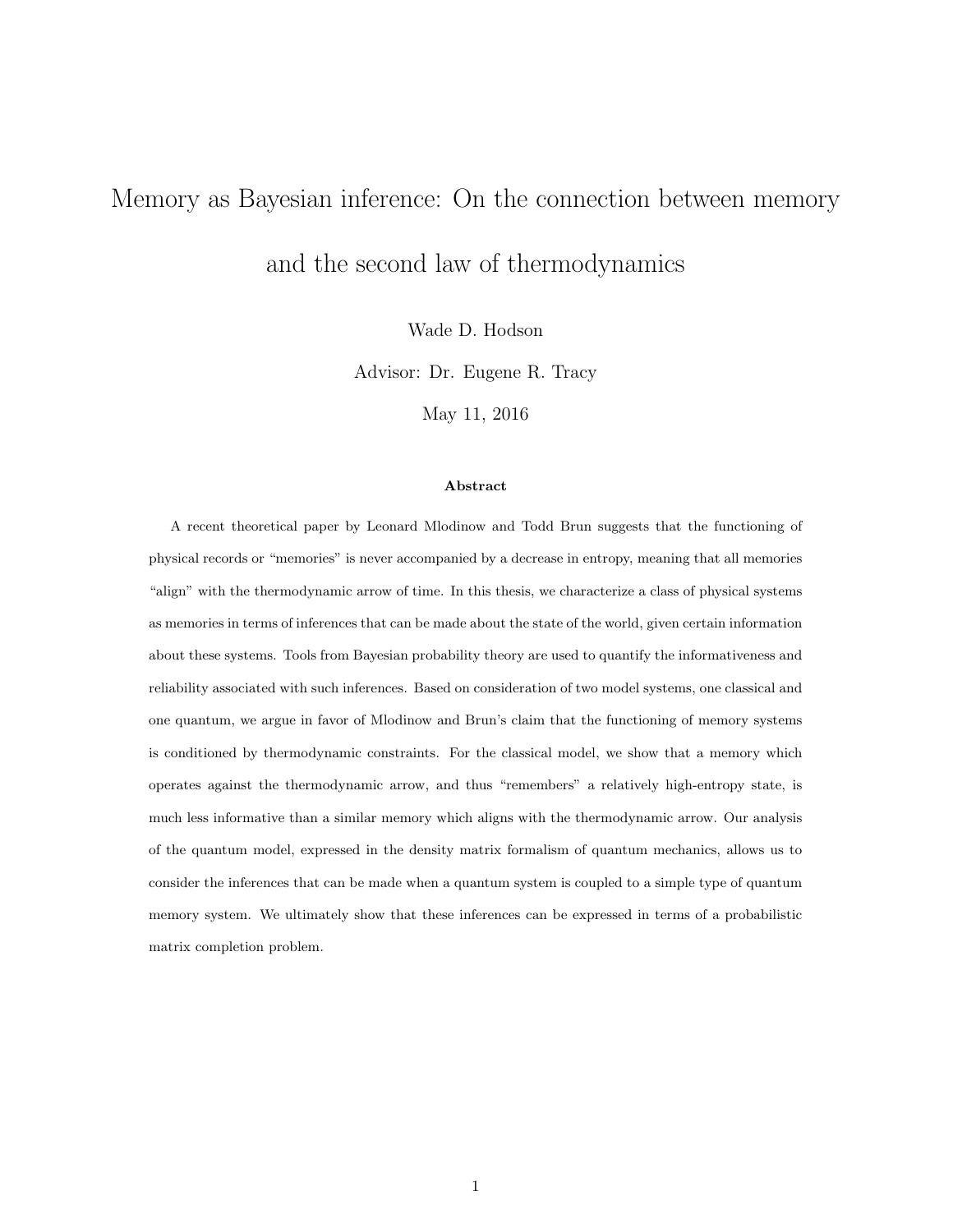# Contents

| $\mathbf{1}$                                 | <b>Questions and Motivation</b>          |                          |                |
|----------------------------------------------|------------------------------------------|--------------------------|----------------|
|                                              | 1.1                                      |                          | 3              |
|                                              | 1.2                                      |                          | $\overline{4}$ |
|                                              | 1.3                                      |                          | 8              |
|                                              | $1.4^{\circ}$                            |                          | 10             |
| $\overline{2}$                               |                                          | A Classical Memory Model | 17             |
|                                              | 2.1                                      |                          | 17             |
|                                              | 2.2                                      |                          | 19             |
| 3                                            | A Quantum Memory Model                   |                          | 30             |
|                                              | 3.1                                      |                          | 30             |
|                                              | 3.2                                      |                          | 36             |
|                                              | 4 Conclusions                            |                          | 41             |
| Appendix A: Bayesian Probability Theory<br>5 |                                          | 43                       |                |
| 6                                            | Appendix B: The Density Matrix Formalism |                          |                |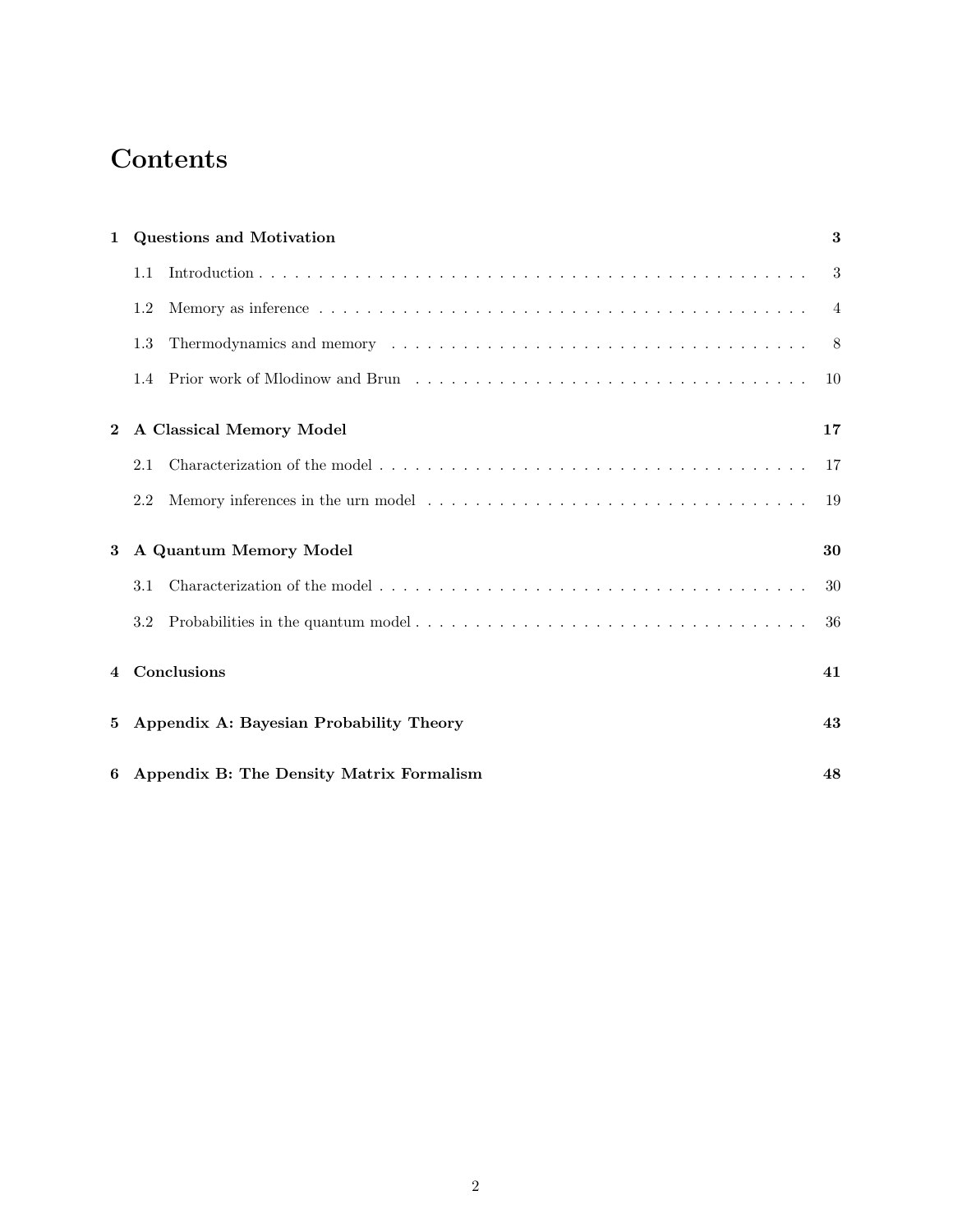## 1 Questions and Motivation

## 1.1 Introduction

There is an extensive scientific canon which posits a link between the second law of thermodynamics, which describes the increase in thermodynamic entropy over time, and physical memories, or systems which record information. Researchers have made the case for such a relationship from a range of perspectives. Some, like psychologist Ryan Smith, approach memory from a neurological standpoint: Smith has noted that the micro-scale processes which are the building blocks of human cognition rely on a predictable increase in entropy.<sup>10</sup> Others have considered the brain and other memory systems as computing systems, and have investigated how the physical instantiation of logical operations is constrained by thermodynamic effects. For example, the famous "Landauer's principle" states that every erasure of a bit, or "clearing" of a bit of memory, entails a net increase in entropy of  $k_B \ln 2$ . <sup>7</sup> Some authors, such as Lorenzo Maccone, have even searched for a connection between memory and entropy in quantum physics. Maccone has argued that the physics of quantum systems makes it so that all processes which leave a "trail of information" cannot be entropy-decreasing processes. <sup>8</sup>

The goal of this thesis is to explore how the reliability of a physical record is conditioned by the existence of a thermodynamic arrow of time. Our analysis was inspired by the 2014 work of Leonard Mlodinow and Todd Brun, who argued that physical systems can only function precisely and reliably as memories of the thermodynamic past.<sup>9</sup> That is, if a memory accessed at a time  $t_1$  reveals information about the state of the world at another time  $t_2$ , then the entropy of the memory and its surroundings at  $t_1$  must be higher than the entropy at  $t_2$ , in order for the memory to be reliable or "robust." In our Universe, where all isolated subsystems so far observed exhibit a common thermodynamic arrow of time, this result implies that all memory systems share a common "directionality" in time which aligns with our intuitive, human distinction between the past and the future.

Mlodinow and Brun's analysis is motivated by the property of time-reversal invariance, a characteristic possessed by many modern physical theories, including quantum mechanics and special relativity. The mathematical structure of such theories does not pick out a certain direction in time as obviously past or future. Rather, this temporal ordering is imposed by users of these theories, who already possess a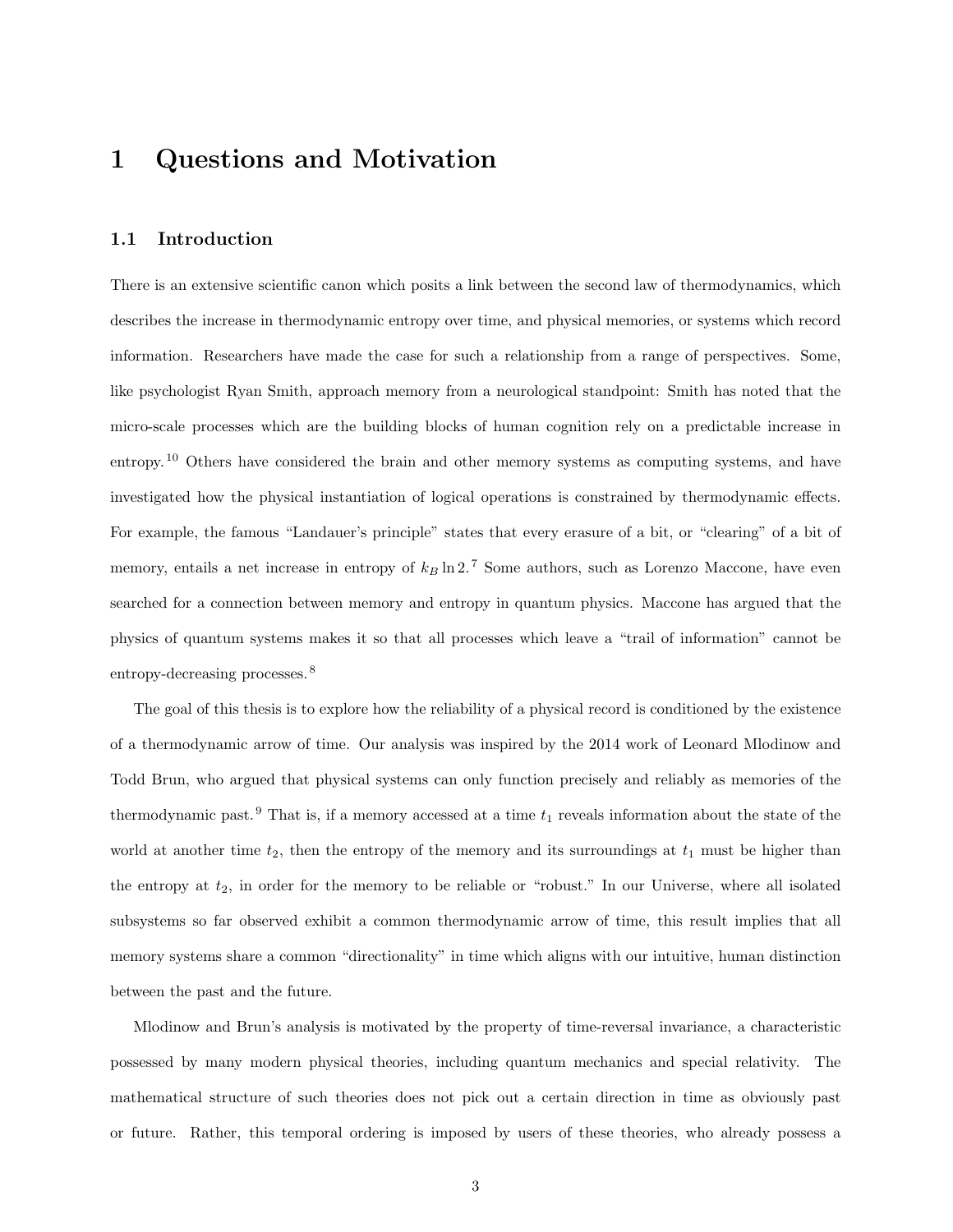definite notion of past and future. The question of how our world, governed by such time-symmetric laws, could nevertheless appear so asymmetric when we compare one direction in time to the other, is known as Loschmidt's paradox. Mlodinow and Brun's analysis aims to address Loschmidt's paradox in the particular context of memory systems. That is, they propose an explanation for why all systems that function as memories only appear to operate in one direction of time, despite the underlying time-symmetric dynamics of these systems.

Our contribution to Mlodinow and Brun's work has been to develop two simple models, one classical and one quantum, that we believe can help clarify and extend their analysis. In the remainder of Chapter 1, we offer some theoretical background and motivation for our work, and characterize the terms of the research question more precisely. In particular, we introduce our interpretation of memory as a type of probabilistic inference. This reasoning is applied to a classical model system in Chapter 2. We consider a simple stochastic system of marbles moving between two urns, and show that the informativeness of a "memory-type" inference about certain properties of the marble system is contingent upon changes in the entropy of the system over time. In Chapter 3, we explore a model quantum memory system with a similar approach. Using the density matrix formulation of quantum mechanics, we investigate how inferences about the state of a quantum system are conditioned by observations of a memory device coupled to the system. Chapter 4 concludes our investigation, and highlights some possible avenues for future work. Finally, in Appendix A, we present an overview of the theory of Bayesian probabilistic inference, and in Appendix B we give an introduction to the density matrix formalism.

### 1.2 Memory as inference

To begin our investigation, a concrete definition of a physical memory system is essential. Here, we wish to understand the category of memories as a broad class of "record" systems, so as to include any system which can function as a record or repository of information about the world. Accordingly, this conception of memory systems encompasses systems like the human brain or computer memories, which can be understood as specifically evolved or designed for the function of recording information. But it also extends beyond these straightforward cases. For example, we would also like to identify objects like fossils as a record of this type, because when given an observation of a fossil's physical properties, we can reasonably extract a wealth of information about the distant past. Of course, the possibility of accessing this information also hinges upon a background of prior information and a pre-existing theoretical framework, which includes scientific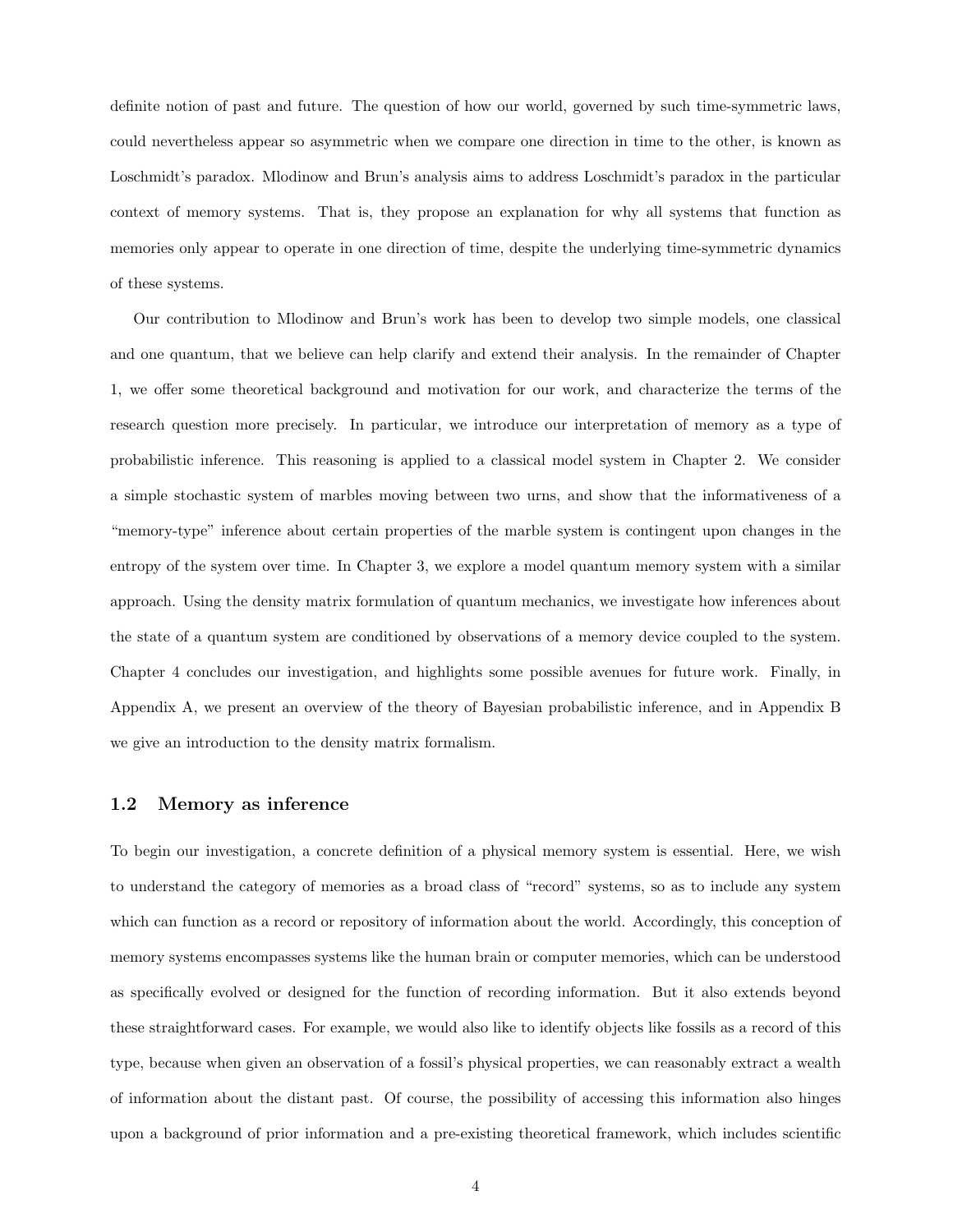knowledge of geological processes, evidence from similar fossils, and an understanding of biological evolution.

So we wish to define a class of "memory systems" in terms of the information about the world which might be inferred from observation or analysis of such systems. With this conception of memory in mind, we put forward the following working definition of a memory system. In this work, we classify a physical system  $M$  as a memory of a second system  $S$  if:

Given some knowledge of the state or properties of  $M$  at some time  $t_1$ , some inference about the state of  $S$  at another time  $t_2$  can be made with high confidence.

Two important aspects of this characterization of a memory system immediately stand out. First, this definition suggests that memory systems come in degrees, with the reliability of the memory scaling with the confidence that can be placed in the relevant inferences being made. Indeed, almost any system might qualify as a potential memory under this criterion, although the inferences made based on most such systems will be so uninformative as to be practically useless. Although our definition does not provide a strict dividing line between memories and non-memories, it does leave open the possibility that similar memory systems might be compared, based on the relative confidence associated with the inferences they allow.

Second, under this definition, the status of a system as a usable memory depends not only on the raw physical constitution of the memory and its environment, but also on the logical procedure of inference. Of course, the types of inferences which can be made about the world based on a memory will be heavily constrained by physical interactions between the memory and its surroundings. However, we will argue that a purely physical account of memory systems, which does not introduce some notion of inference, is insufficient to account for a range of common systems which function as useful memories.

We emphasize here that our conception of inference should not be construed as an exclusively human activity. Rather, we understand inference as an abstract logical procedure, which could potentially be embodied in a range of physical systems. A system which instantiates an inference procedure take inputs which encode relevant information about the world, processes this information with a set of physical operations corresponding to logical rules, and then produces a physical result associated with this processed information. Consequently, any system capable of encoding and manipulating information in this way could perform inferences about memory systems. Of course, one example of such a system is the human brain, but systems like artifical neural networks and some non-human animals are also capable of inference in this sense.

Proceeding with this definition of memory suggests two related objections. First, why should we even introduce a concept like inference into our definition of a memory? Surely, there must be some way to appraise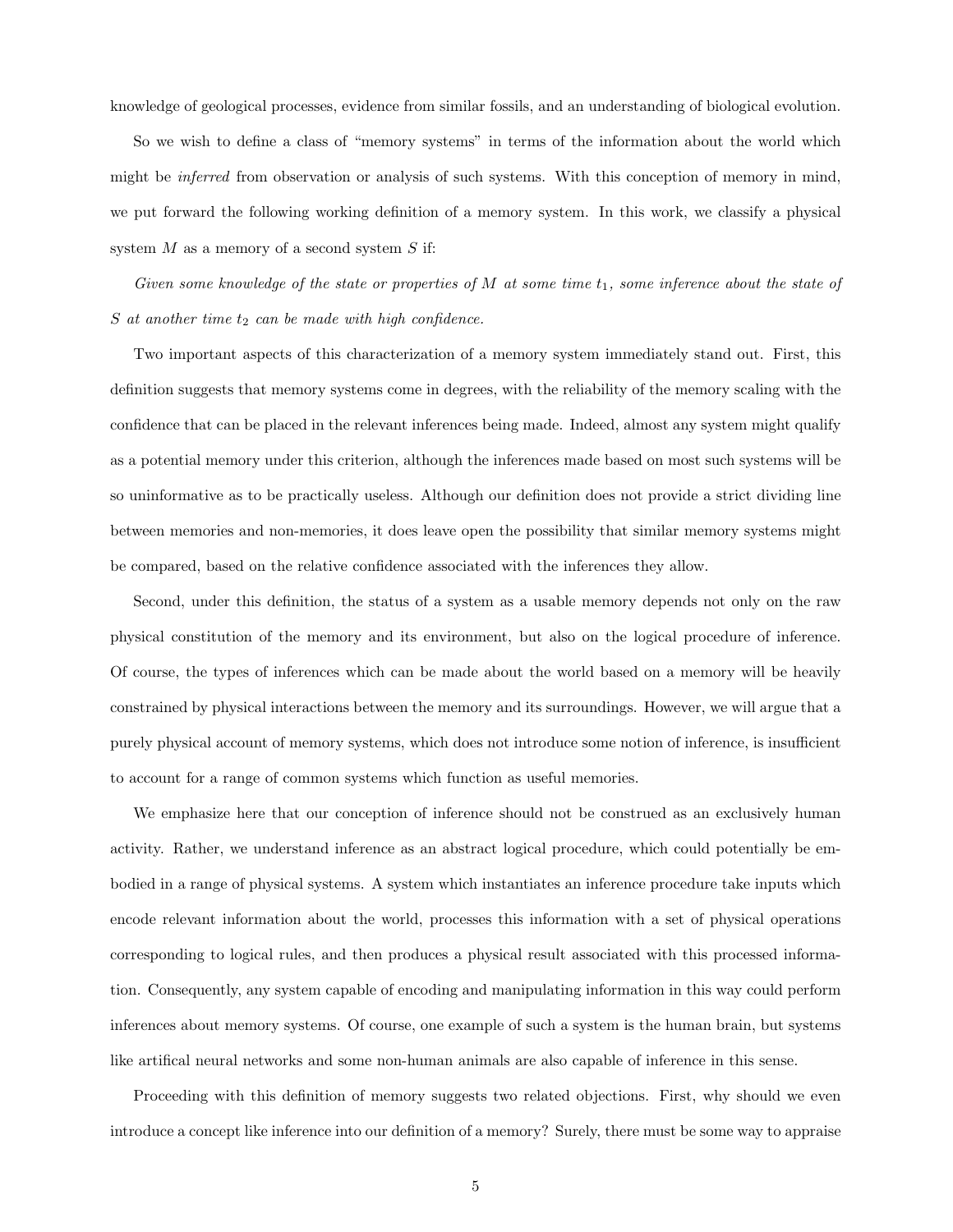a system as a memory solely in terms of its physical properties, without interpretation through an inferential procedure. Second, even if such a definition of memory is put forward, how could it possibly be made precise and unambiguous, given that the state of a single physical record may imply different conclusions under different logical frameworks for inference? We have already noted, for example, that the inferences which could be made about a fossil specimen are heavily conditioned by relevant evidence and scientific knowledge. Though a physical system may, in practice, function as a memory for one observer but not another, this seems to be only a contingent fact about when and how the memory is accessed, and not a rigorous criterion by which we might distinguish memories from non-memories.

In addressing the first objection, we argue that a definition of memory *without* some notion of inference would exclude a broad class of systems which, intuitively and practically, we think of as memories or records. This is because many memory systems, particularly those at a macroscopic scale, function *probabilistically* as memories. That is, these systems work well as memories not because they deterministically record the state of the world with perfect fidelity, but because we judge them to be reasonably reliable under certain conditions. The presence of noise and outlying data does not prevent us from categorizing our experimental instruments as memories; these errors simply temper our trust in these devices. In these cases, it may be difficult or practically impossible to determine whether, in any particular instance, a system acts "properly" as a memory or whether it malfunctions. However, this limitation does not rule out the possibility of building probabilistic theoretical models of these memory systems, which can provide an incomplete and yet useful account of how such systems operate and record information.

Allowing for a probabilistic conception of memory systems is particularly important in the present work, given that we aim to describe memories in the presence of the thermodynamic arrow of time. As we will explain in the next section, results from statistical mechanics suggest that the changes in entropy which determine an arrow of time emerge only statistically: It is not that an observable decrease in entropy is physically impossible, but only that it is extremely unlikely. If we wish to properly account for memory systems which exhibit a thermodynamic arrow of time, we must be able to articulate a meaning for memory in this probabilistic context.

Making this notion of probability more precise will help to address the second objection, concerning the dependence of inference on background information and a pre-existing logical framework. In this work, we follow the Bayesian approach to the assignment and interpretation of probabilities. In the Bayesian formulation of probability, a numerical probability quantifies the degree of certainty that can be associated with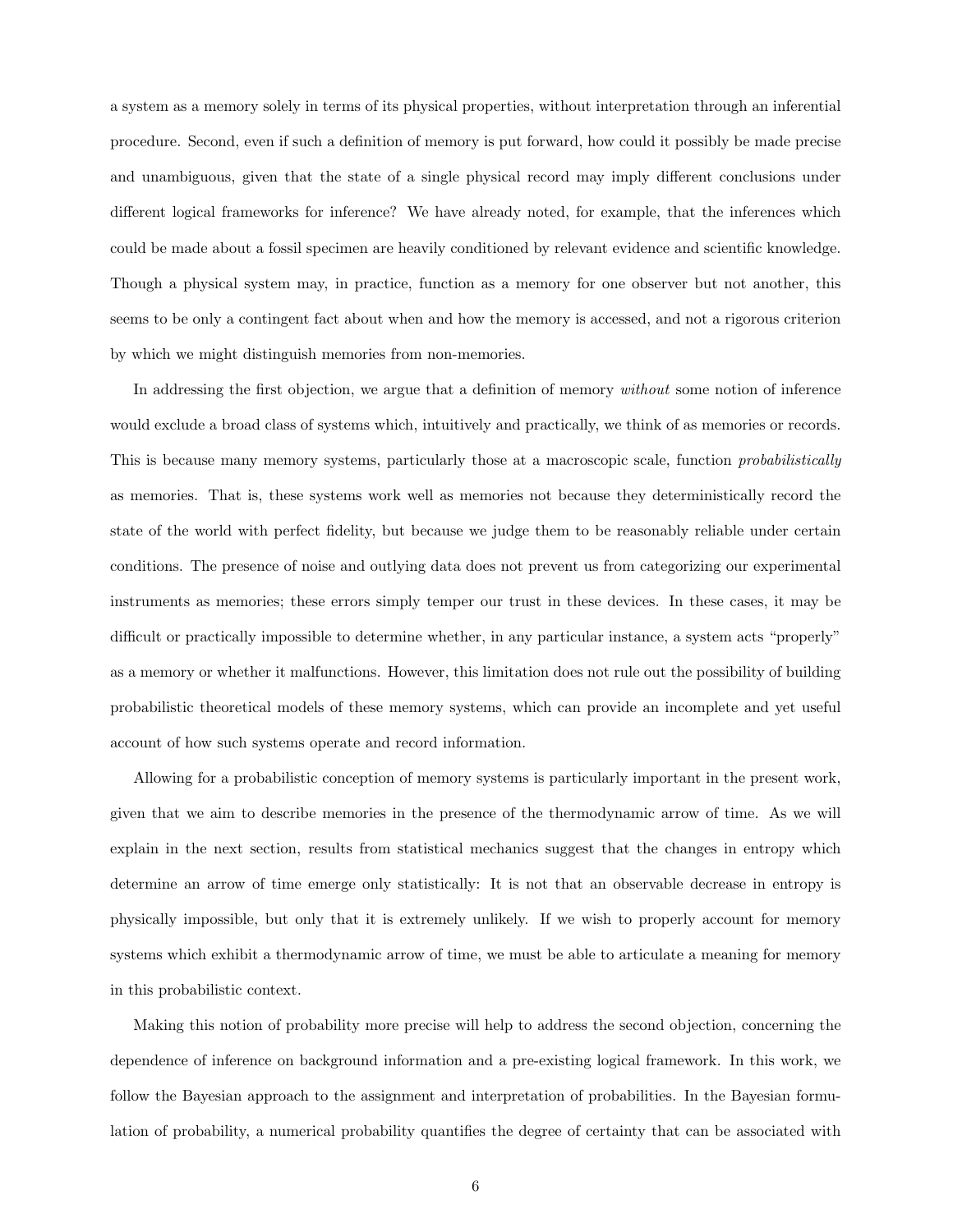the truth or falsity of a given inference. These probabilities are assigned, not observed, based on information relevant to the inference and on requirements of logical consistency. In this way, the Bayesian probability calculus functions as a generalization of standard two-valued formal logic, appropriate for scenarios where incomplete information prevents a definite assignment of "true" or "false" to specific claims.

The logical groundwork of Bayesian probability theory is described in more detail in Appendix A. However, for our present purposes, what is most important to note is that although Bayesian probabilities must be assigned with respect to given prior information, these assignments are done in a systematic and logically consistent manner. To begin with, Bayesian probabilities are constrained by the same basic mathematical axioms that all other theories of probability must satisfy. For example, all probabilities must respect countable additivity, which requires that the probability of observing any of a set of mutually exclusive outcomes is simply the sum of the probabilities of the individual outcomes. However, for any given problem to which Bayesian analysis is applied, certain considerations may not only limit the possible probabilities that an observer might assign, but may single out a unique probability assignment as appropriate for the situation. These considerations may have to do with relevant prior information, symmetries of the problem, or constraints related to the rationality or self-consistency of the logical procedure.

But this type of formalism is exactly what we need in order to sharpen our notion of inference. For if the information gathered from a memory system allows some inference to be made about the world, then the tools of Bayesian logic make it possible to assign a probability to the truth value of this inference. This probability quantifies the degree of certainty associated with the inference, and therefore quantifies the extent to which the memory system functions as a useful memory. The most functional and reliable memory systems will permit precise inferences, with associated high probabilities.

So although we acknowledge that any memory inference will depend on relevant prior knowledge and on a given logical framework, Bayesian probability theory allows us to treat this information in a consistent and systematic way. In some instances, the relevant probability assignments can be entirely determined by the given information, combined with constraints of logical consistency encoded in the Bayesian formalism. In these cases, the inference procedure prescribed by Bayesian logic is, in a sense, the only reasonable way to perform inference, since any other method may lead to inconsistent results.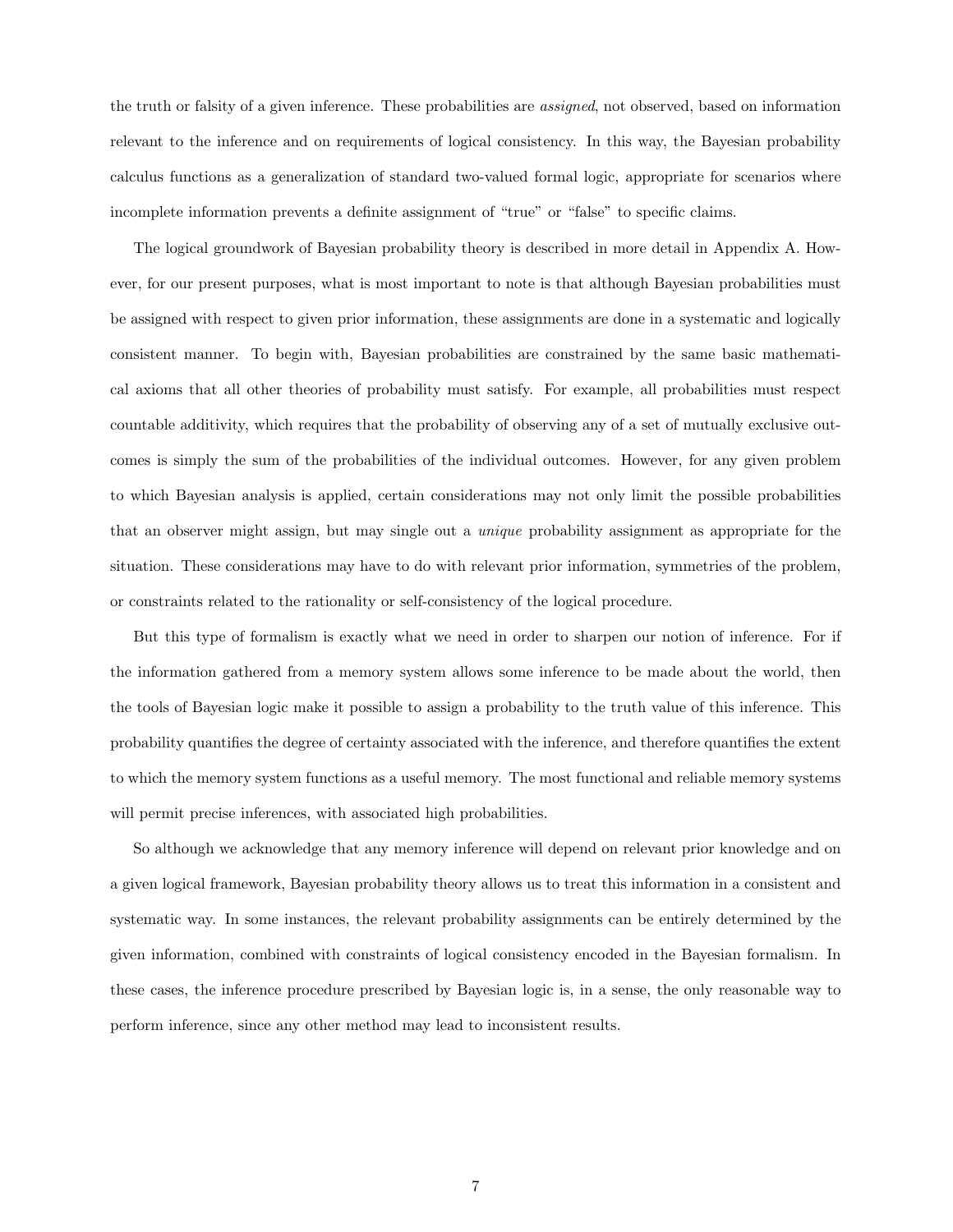#### 1.3 Thermodynamics and memory

Given this notion of memory as a form of inference, we can now begin to sketch an outline of our investigation. In this work, we aim to analyze memory-type inferences in the context of a thermodynamic arrow of time: A monotonic change in entropy over some period of time. In existing memory systems, this arrow invariably points in the same direction: All known memory systems are records of a past which had a lower entropy than the present. This suggests that entropy changes in a memory system or its surroundings may condition the inferences that observation of a memory system permits. We will argue that memory inferences in the traditional sense, which refer to a low-entropy past state based on observation of a high-entropy present state, can be made much more precise and reliable than the reverse.

In setting the framework for this argument, it is important to be clear about the particular notion of entropy which we refer to in speaking of an "arrow of time." Entropy is a rich concept, with distinct yet related meanings in thermodynamics, statistical mechanics, and information theory. Although colloquially understood as a measure of disorder, the precise definitions of entropy in various fields do not always align with this popular conception. In our analysis, we make use of the statistical mechanical Gibbs entropy, defined as follows.

Suppose a classical system can be measured as having certain macroscopic properties, such as a definite temperature or a given energy. Although these measurements tell an observer something about the state of this system, they do not specify its state completely. A full account of the microscopic configuration of a classical system would consist of knowledge of the positions and velocities of every constituent particle of the system; this is clearly a practically unreachable goal. However, certain microscopic configurations that are in principle possible might be incompatible with the given macroscopic measurements, and other configurations might be judged as more or less likely in light of these measured quantities. In defining the Gibbs entropy, we consider the set or "ensemble" of all microscopic configurations which might possibly give rise to the observed macroscopic measurements. If we define  $p_i$  as the probability that the  $i^{th}$  state in this ensemble is the actual microscopic configuration of the system, then the Gibbs entropy  $S$  is expressed as

$$
S = -k_B \sum_{i} p_i \ln p_i.
$$
 (1)

This definition assumes that the ensemble contains a countable number of configurations; in the case of an uncountable ensemble, this sum must be replaced with an integral. If we assume further that the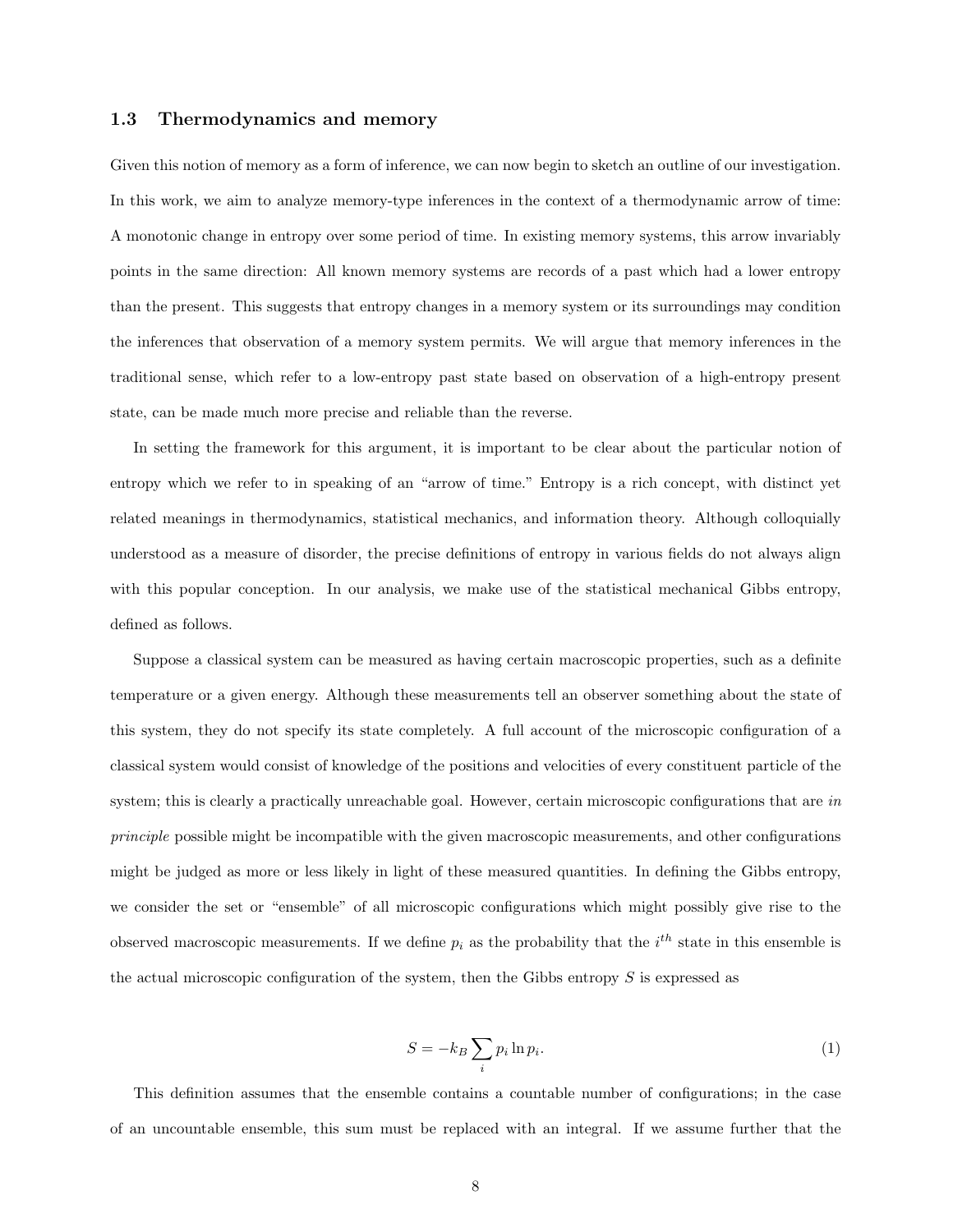ensemble has some finite number of states  $\Omega$ , then we can consider the special case where all these states are equiprobable, such that  $p_i = 1/\Omega$ . This probability assignment then yields an especially simple form for the entropy,  $S = k_B \ln \Omega$ . In this simplified formula, the Gibbs entropy appears as a measure of the number of possible microscopic configurations that a system could conceivably attain, given certain macroscopic knowledge or constraints.

In the quantum mechanical case, the Gibbs entropy is generalized as the von Neumann entropy, which is defined in terms of the density operator  $\rho$  which describes the system of interest. The von Neumann entropy takes the form

$$
S = -k_B \text{Tr} \left[ \hat{\rho} \ln \hat{\rho} \right],\tag{2}
$$

where the symbol Tr signifies the trace operation, and the operator logarithm ln  $\hat{\rho}$  can be computed in terms of a power series. As described in more detail in Appendix B, the density operator  $\hat{\rho}$  contains information about the probabilities associated with the possible outcomes of measurements on a quantum system.

A fundamental result of statistical mechanics, demonstrated in a variety of proofs with varying degrees of generality, is that any decrease in the Gibbs or von Neumann entropy of an isolated system with many interacting degrees of freedom has vanishing probability.  $^{2,4,5,11}$  Loosely speaking, this result emerges because in a system with a large number of microscopic components, there are far more configurations of the system which correspond to high entropy states than to low entropy states. This fact is manifest in our simplified expression for the Gibbs entropy,  $S = k_B \ln \Omega$ , where the entropy scales logarithmically with the number of possible microscopic configurations  $\Omega$ . Therefore, if a system starts in some low entropy state, a very large fraction of the states it could potentially evolve into have higher entropy.

The "thermodynamic arrow of time" points in the direction of this increase in entropy. Although the proof of an arrow of time in statistical mechanics is a probabilistic one, the probabilities involved are so close to unity for macroscopic systems that the increase of entropy can be treated as a practical certainty. Technically, we have only sketched an explanation for the increase of the statistical mechanical entropy, not the *thermodynamic* entropy, which can be computed from measurements of temperature and heat flow. However, it is a standard conclusion in statistical mechanics that these two entropies coincide for simple thermodynamic systems, so for our analysis working with the statistical mechanical entropy is sufficient.<sup>5</sup>

With this concept of entropy clearly defined, we can now outline the goals of our analysis in the following two chapters. In this work, we study two model memory systems, one with classical dynamics and the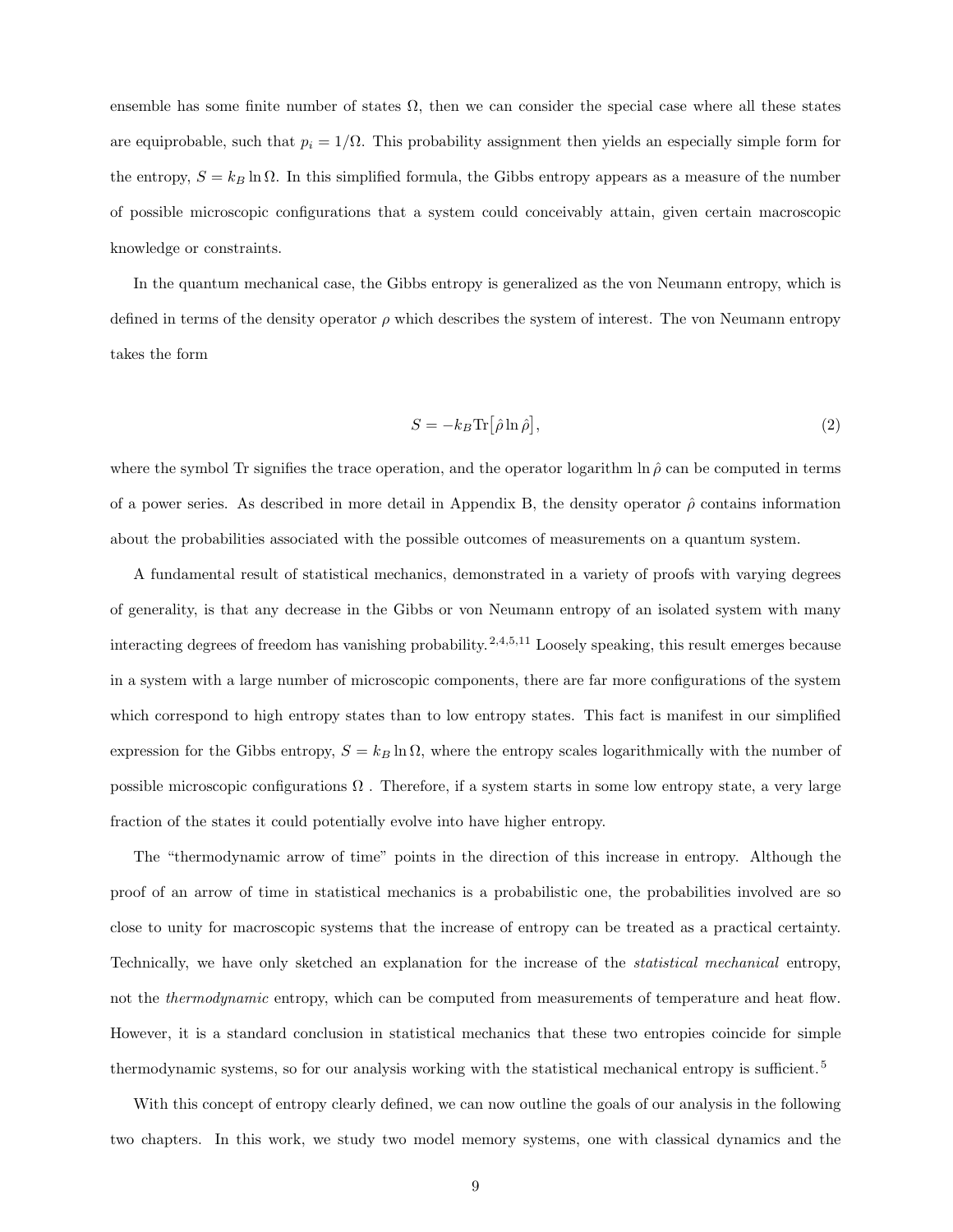other with quantum dynamics. In Chapter 2, we introduce our classical model, a probabilistic system which is a modification of the "urn problem" from introductory probability theory. This urn model lends itself to a certain class of memory inferences, in which observation of some property of the system allows an inference to be made about another property of the system at a different time. Using the framework of Bayesian probability theory, we can compute the probabilities associated with this class of inferences. These probabilities act as a metric for the reliability of inferences: A useful, informative memory system will allow for a sharp probability distribution to be assigned over the possible values of a recorded observable. We pay special attention to cases where the entropy of the urn system changes over time. Analysis of these cases allows us to describe how the urn model memory is conditioned by a thermodynamic arrow of time, as identified by a sustained increase in entropy.

For the quantum model, we consider a pair of coupled quantum systems, an abstract memory system and an observed system which is coupled to the memory system. In Chapter 3, we characterize and analyze this model in terms of the density matrix formalism of quantum mechanics. We consider a simple form of coupling between the two systems which permits straightforward memory inferences, and then investigate how measurement of the state of the memory system informs an observer about the possible states of the recorded system.

#### 1.4 Prior work of Mlodinow and Brun

The original impetus for this project was a 2014 paper, "Relation between the psychological and thermodynamic arrows of time," written by physicists Leonard Mlodinow and Todd Brun.<sup>9</sup> In their work, Mlodinow and Brun attempt to explain the direction of the "psychological arrow of time," that is, the temporal direction in which memory devices function, as a consequence of the direction of the thermodynamic arrow. They argue that any useful memory system exhibits a property they term "generality," and then go on to show that any memory system with this property must operate in the same direction as the thermodynamic arrow. In Mlodinow and Brun's analysis, a memory that satisfies generality is one which does not have to be "fine-tuned" to a particular state in order to record each possible outcome. In the remainder of the first chapter, we present a summary of Mlodinow and Brun's approach, and argue that our inferential account of memory systems can supplement their work.

To motivate their work, Mlodinow and Brun begin with a brief note on time reversal invariance. Except for during certain uncommon processes, the microscopic dynamics of both classical and quantum systems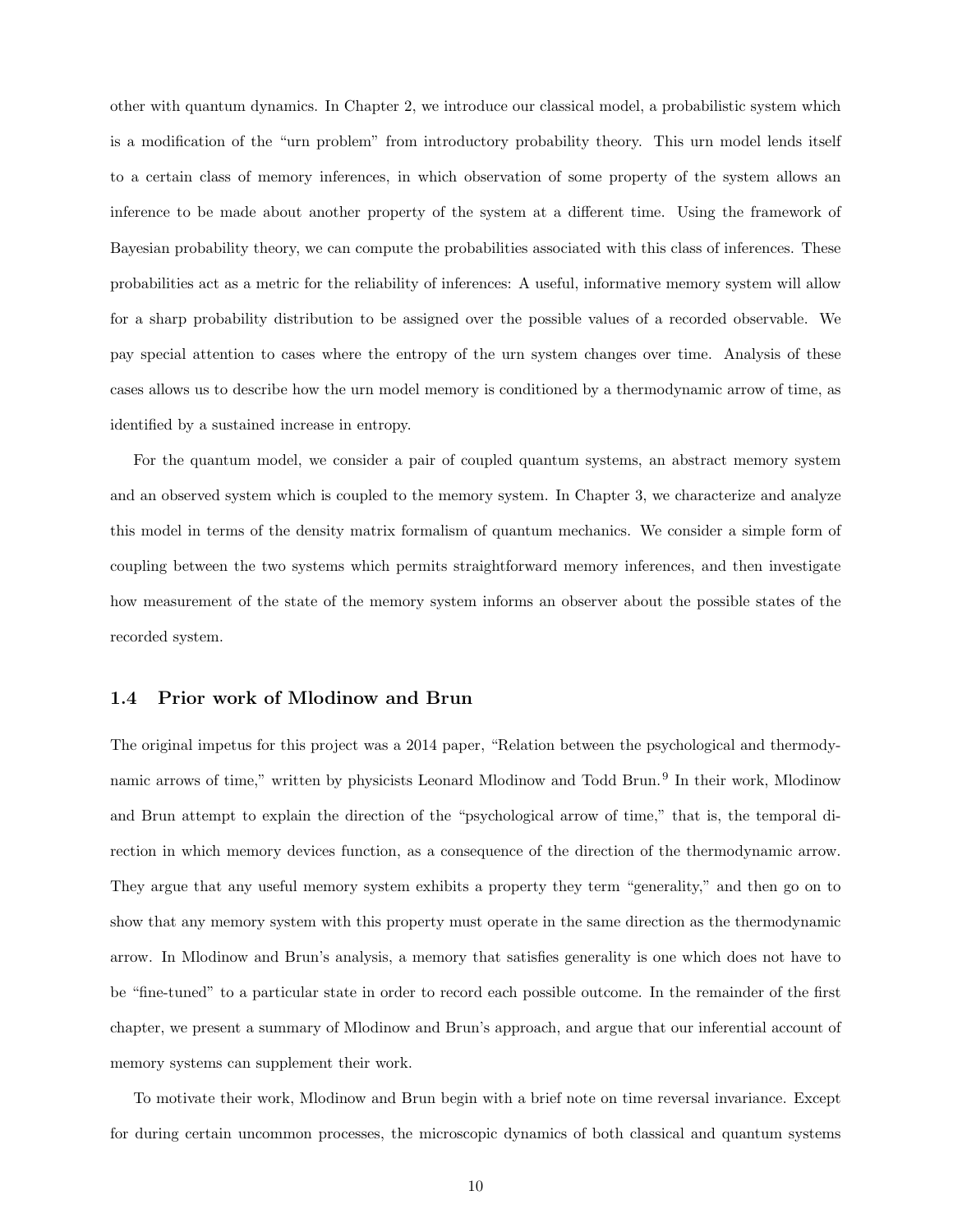are adequately described by mathematical formalisms which are invariant under time reversal. That is, the equations which govern the time evolution of these systems do not change form when the time variable  $t$  is replaced by −t. This mathematical symmetry has a physical consequence: Given any possible sequence of states that a system could move through during its evolution, there exists another possible evolution through that same set of states, but in the opposite temporal order. For certain simple systems, this claim seems plausible. A ball thrown in an arc through the air could certainly, in principle, be thrown again so that it moves through the same arc but in the opposite direction. But for most events, this consequence of time reversal invariance flies in the face of everyday experience. It seems ridiculous to suggest that the existence of an egg shattering implies that an egg could spontaneously reassemble itself, or that a drop of dye diffused in water might be suddenly concentrated back into a dense point. These processes appear to us as clearly "one-way" or irreversible, whether they occur naturally or with the help of human intervention.

This apparent paradox can be resolved by recourse to the second law of thermodynamics. From the perspective of statistical mechanics, the second law tells us that processes during which the entropy of a closed system decreases, although not disallowed by the laws of physics, are nevertheless extremely improbable. This means that although we may observe a range of entropy-increasing processes, the time-reversed versions of these processes are effectively impossible due to the entropy deficit that they would generate. Mlodinow and Brun's suggestion is that this asymmetry in time can be used to explain another asymmetry, namely the fact that memory systems only operate as memories in one direction of time. In their view, it is not just a contingent fact that all memory systems function in the same direction of time, but rather a physical consequence of the universal existence of the thermodynamic arrow of time.

As in this thesis, Mlodinow and Brun's notion of a memory is very general, intended to include any system which can function as a record of the state of another system. However, to develop their argument, they first focus on a simple model system that captures the basic content of their result. Mlodinow and Brun's model system consists of two canisters of a classical ideal gas, and a microscopic rotor or "turnstile" placed inside a nozzle which connects the two canisters. This rotor has M possible positions, labeled by the integers 0 to  $M-1$ , and Mlodinow and Brun define a variable  $r(t)$  which corresponds to the rotor position at any particular time t. The nature of the rotor is such that whenever a gas particle moves from left to right, the position of the rotor increments by one, while a flow of particles in the opposite direction causes the rotor to decrement. A diagram of this setup is given in Figure 1.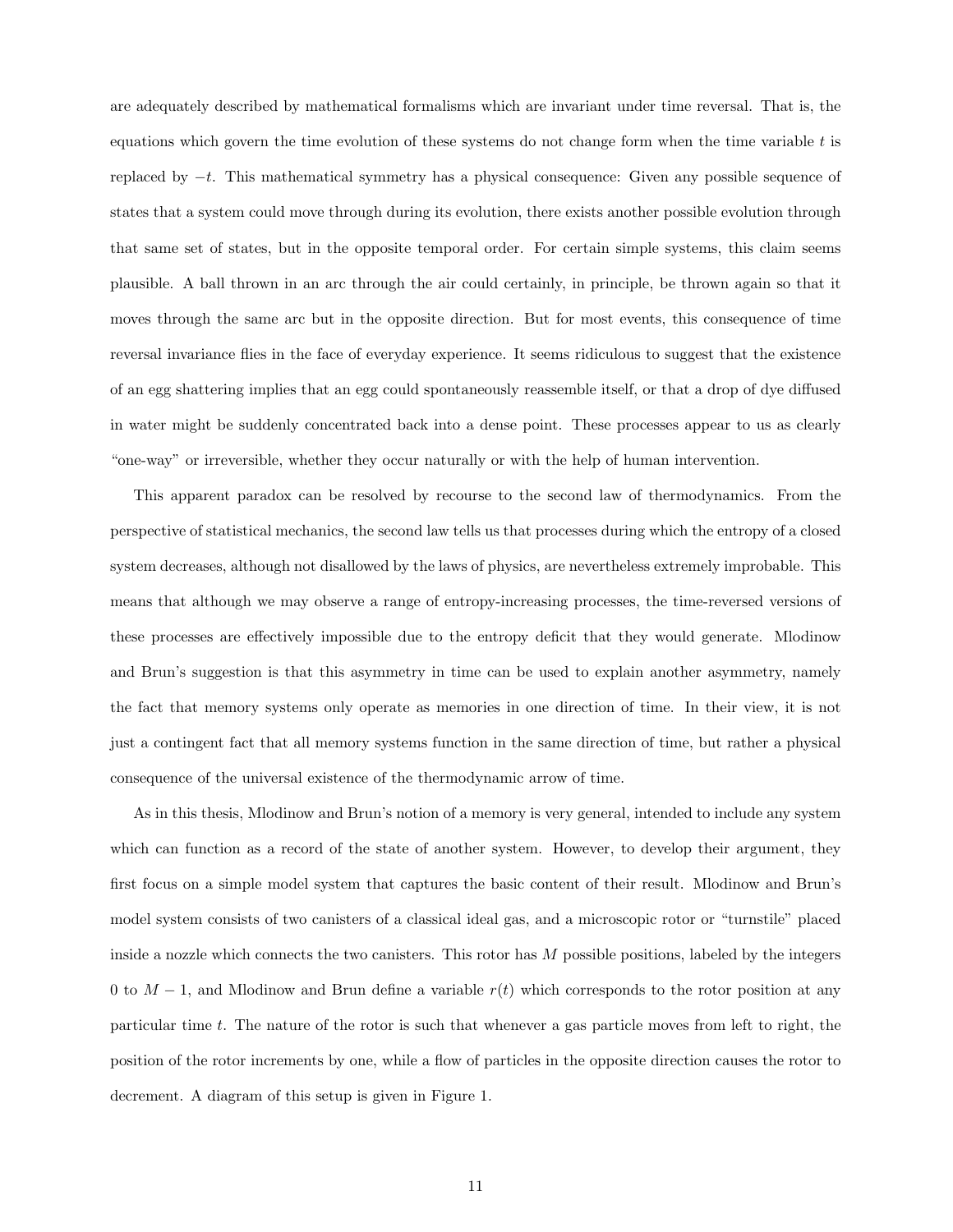$$
\begin{bmatrix}\n\begin{matrix}\n\frac{1}{\sqrt{3}} & \frac{1}{\sqrt{3}} \\
\frac{1}{\sqrt{3}} & \frac{1}{\sqrt{3}} \\
\frac{1}{\sqrt{3}} & \frac{1}{\sqrt{3}}\n\end{matrix} & \begin{matrix}\n\frac{1}{\sqrt{3}} & \frac{1}{\sqrt{3}} \\
\frac{1}{\sqrt{3}} & \frac{1}{\sqrt{3}} \\
\frac{1}{\sqrt{3}} & \frac{1}{\sqrt{3}}\n\end{matrix} & \begin{matrix}\n\frac{1}{\sqrt{3}} & \frac{1}{\sqrt{3}} \\
\frac{1}{\sqrt{3}} & \frac{1}{\sqrt{3}} \\
\frac{1}{\sqrt{3}} & \frac{1}{\sqrt{3}}\n\end{matrix} & \begin{matrix}\n\frac{1}{\sqrt{3}} & \frac{1}{\sqrt{3}} \\
\frac{1}{\sqrt{3}} & \frac{1}{\sqrt{3}} \\
\frac{1}{\sqrt{3}} & \frac{1}{\sqrt{3}}\n\end{matrix} & \begin{matrix}\n\frac{1}{\sqrt{3}} & \frac{1}{\sqrt{3}} \\
\frac{1}{\sqrt{3}} & \frac{1}{\sqrt{3}} \\
\frac{1}{\sqrt{3}} & \frac{1}{\sqrt{3}}\n\end{matrix} & \begin{matrix}\n\frac{1}{\sqrt{3}} & \frac{1}{\sqrt{3}} \\
\frac{1}{\sqrt{3}} & \frac{1}{\sqrt{3}}\n\end{matrix} & \begin{matrix}\n\frac{1}{\sqrt{3}} & \frac{1}{\sqrt{3}} \\
\frac{1}{\sqrt{3}} & \frac{1}{\sqrt{3}}\n\end{matrix} & \begin{matrix}\n\frac{1}{\sqrt{3}} & \frac{1}{\sqrt{3}} \\
\frac{1}{\sqrt{3}} & \frac{1}{\sqrt{3}}\n\end{matrix} & \begin{matrix}\n\frac{1}{\sqrt{3}} & \frac{1}{\sqrt{3}} \\
\frac{1}{\sqrt{3}} & \frac{1}{\sqrt{3}}\n\end{matrix} & \begin{matrix}\n\frac{1}{\sqrt{3}} & \frac{1}{\sqrt{3}} \\
\frac{1}{\sqrt{3}} & \frac{1}{\sqrt{3}}\n\end{matrix} & \begin{matrix}\n\frac{1}{\sqrt{3}} & \frac{1}{\sqrt{3}} \\
\frac{1}{\sqrt{3}} & \frac{1}{\sqrt{3}}\n\end{matrix} & \begin{matrix}\n\frac{1}{\sqrt{3}}
$$

Figure 1: Diagram of Mlodinow and Brun's gas-rotor model memory system. The microscopic configuration of the gas is determined by specifying the position and momentum of each gas molecule. The state of the rotor is specified by the variable  $r(t)$ , which increments or decrements by 1 whenever a gas molecule passes from one canister to the other. This image is a modified version of a figure that appears in Mlodinow and Brun's 2014 paper.<sup>9</sup>

Given these dynamics, Mlodinow and Brun then introduce a memory "readout" function  $f_{read}(r(t))$ , which tracks the net number of particles that have passed from left to right between a time  $t_i$  and another time t. This function is defined as

$$
f_{read}(r(t)) = r(t) - r_{ref},\tag{3}
$$

where  $r_{ref} \equiv r(t_i)$  is the position of the rotor at the reference time  $t_i$ , and  $t_i < t$ . As expressed in this function, Mlodinow and Brun's model system has been constructed so that the rotor position  $r(t)$  encodes information about the evolution of the gas. In this way, the rotor functions as a memory of changes in the distribution of gas particles between the two canisters. However, Mlodinow and Brun argue that there is no reason that the dynamics of the system cannot be interpreted in a different way, as encoding a record of how many particles will pass from left to right between two times t and  $t_f$ , where  $t_f > t$ . Such a "memory" of the future could be expressed in terms of a second readout function,

$$
f'_{read}(r(t)) = r'_{ref} - r(t). \tag{4}
$$

In this case,  $r'_{ref} \equiv r(t_f)$  is the position of the rotor at the *final* reference time  $t_f$ . At this stage, there is no compelling reason to deem (3) to be a valid memory readout, and at the same time deny the validity of (4). No characteristic of the system singles out a particular direction in time as "past-like" in any way; the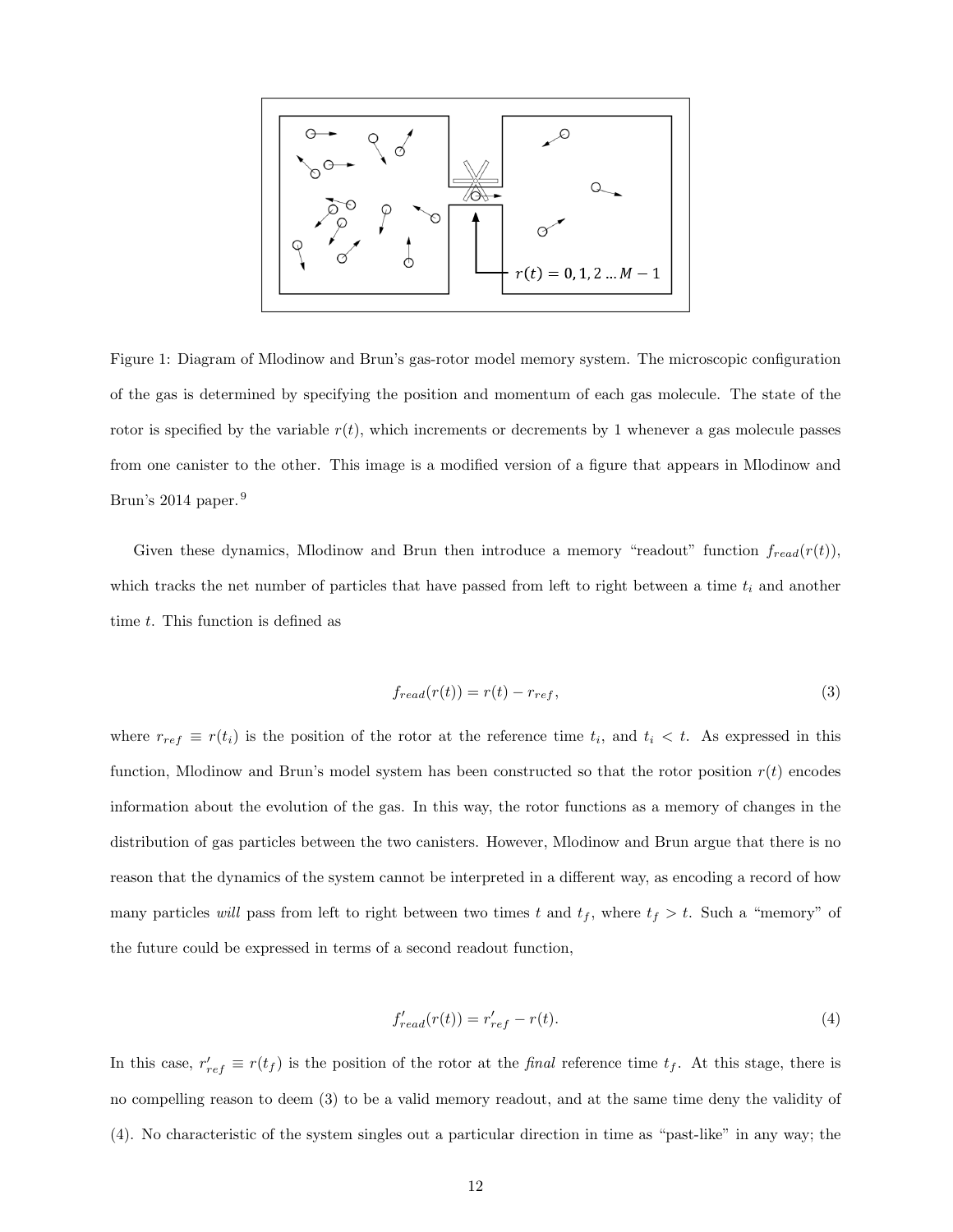classical nature of the system insures that the dynamics completely respect time-reversal symmetry. Indeed, our choice of the particular time variable  $t$  to track the evolution of the system is somewhat arbitrary, in the sense that the temporal direction in which it increases has no special significance. If we were to re-describe the system in terms of the alternate time variable  $-t$ , (3) would then appear as a memory of the future. The point here is that no absolute notion of past or future is encoded in the dynamics of the gas-rotor system itself, although observers may impose a convenient time variable in order to track the system's evolution.

However, a definite time asymmetry, and therefore a notion of past and future, does emerge for certain evolutions of Mlodinow and Brun's model. Consider a scenario in which at some reference time, the distribution of particles between canisters is highly asymmetric. For example, there might be far more particles of gas in the left canister than in the right. In such cases, experience tells us that gas will rush into the right canister from the left, until a uniform gas density has been achieved across the two canisters. Specifically, this result is a consequence of the second law of thermodynamics, since the asymmetric distribution at the reference time has a lower entropy than an even distribution. Although this low-entropy condition at the reference time does not guarantee an evolution to uniform gas density, the difference in entropy between the two states does make this evolution extremely likely. This preference for trajectories that increase entropy defines the gas-rotor system's thermodynamic arrow of time. In the context of such a tendency, referring to a state of the system as in the "past" of another state simply means that the first state has a lower entropy than the other.

It is under these conditions, when the model system exhibits a thermodynamic arrow of time, that a salient asymmetry between the two memory readout functions (3) and (4) becomes apparent. To understand this distinction, Mlodinow and Brun introduce the concept of "generality." If a memory system satisfies generality, then it must be capable of recording more than one possible state of the world, without having to be set specifically to record each possible state. For Mlodinow and Brun, a memory which does not meet this criterion is hardly a memory at all: For example, they note that if a digital camera required a new chip, specific to each scene, in order to take a photograph, the camera would be of little use as a memory in the first place. Requiring memories to satisfy generality insures that memory systems are not correlated with other systems due to some special "fine-tuning" of the memory state, but due to a definite interaction with the world that reliably effects the memory system.

Armed with the generality criterion, the essential difference between the memory readouts in (3) and (4) can now be explained. Assume that the system exhibits a standard thermodynamic arrow of time, so for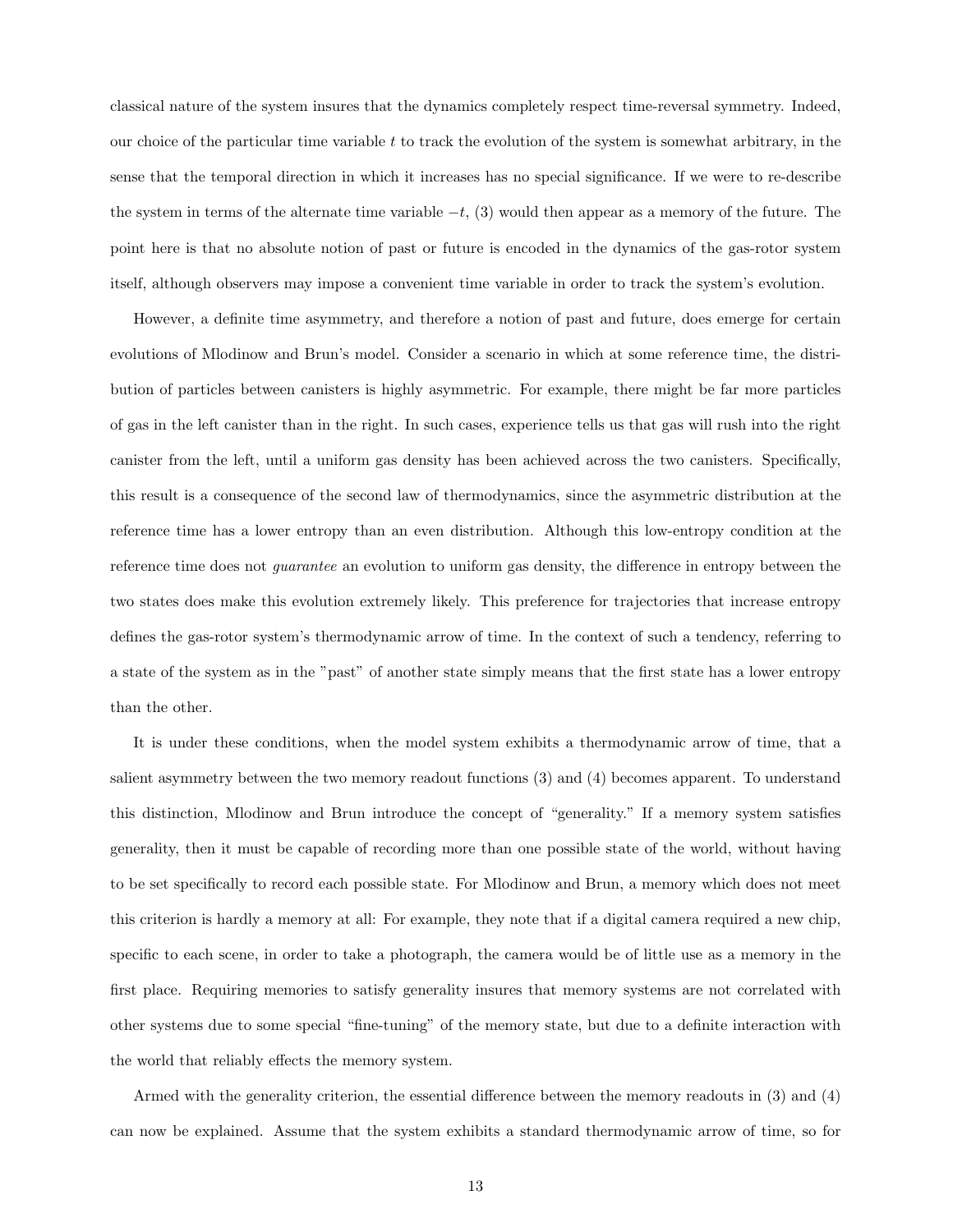two times  $t_1 < t_2$ , the entropy of the system at  $t_1$  is lower than at  $t_2$ . In the case of the standard "past" memory" as defined by the readout in (3), this means that the readout at any time  $t > t_i$  will be associated with an increase in entropy between  $t_i$  and  $t$ . To impose the generality condition for this memory, we need to understand how the memory would record different possible states. Consider the exact microscopic state of the gas at  $t_i$ , which can be specified in principle by listing the positions and velocities of all its constituent particles. If the memory satisfies generality, then the readout function  $f_{read}(r(t))$  given in (3) ought to still function as a record if this microscopic state differed slightly from its true value. Indeed, this is the case. If we imagine perturbing the system at  $t_i$  in this way, as long as we perform this perturbation so that  $r_{ref} = r(t_i)$ remains unchanged,  $f_{read}(r(t))$  would still offer an accurate account of the flow of gas particles between  $t_i$ and t. The exact evolution of the rotor may be slightly different, but this is exactly what we want, since we wish to show that the memory can record multiple possible outcomes. In addition, we see that for such perturbations, the arrow of time we have postulated is generally preserved. This is because although we have altered the microscopic state of the gas at  $t_i$ , this microscopic state still corresponds to a low-entropy state of the gas. In Figure 2, several possible evolutions of  $f_{read}(r(t))$  are displayed for a low-entropy initial condition, all of which exhibit a definite arrow of time.



Figure 2: Schematic plots of several possible evolutions of the memory readout function  $f_{read}(r(t))$ , given a low-entropy initial condition at  $t = t_i$ . Each of these trajectories corresponds to a different microscopic perturbation of the gas, such that  $r_{ref} = r(t_i)$  is left unchanged. All of them exhibit a well-defined arrow of time in the direction of increasing t.

For the "future memory" expressed in the readout function  $f'_{read}(r(t))$  in (4), the situation is quite different. Here, if we want to consider the possible states that this memory could record, we can imagine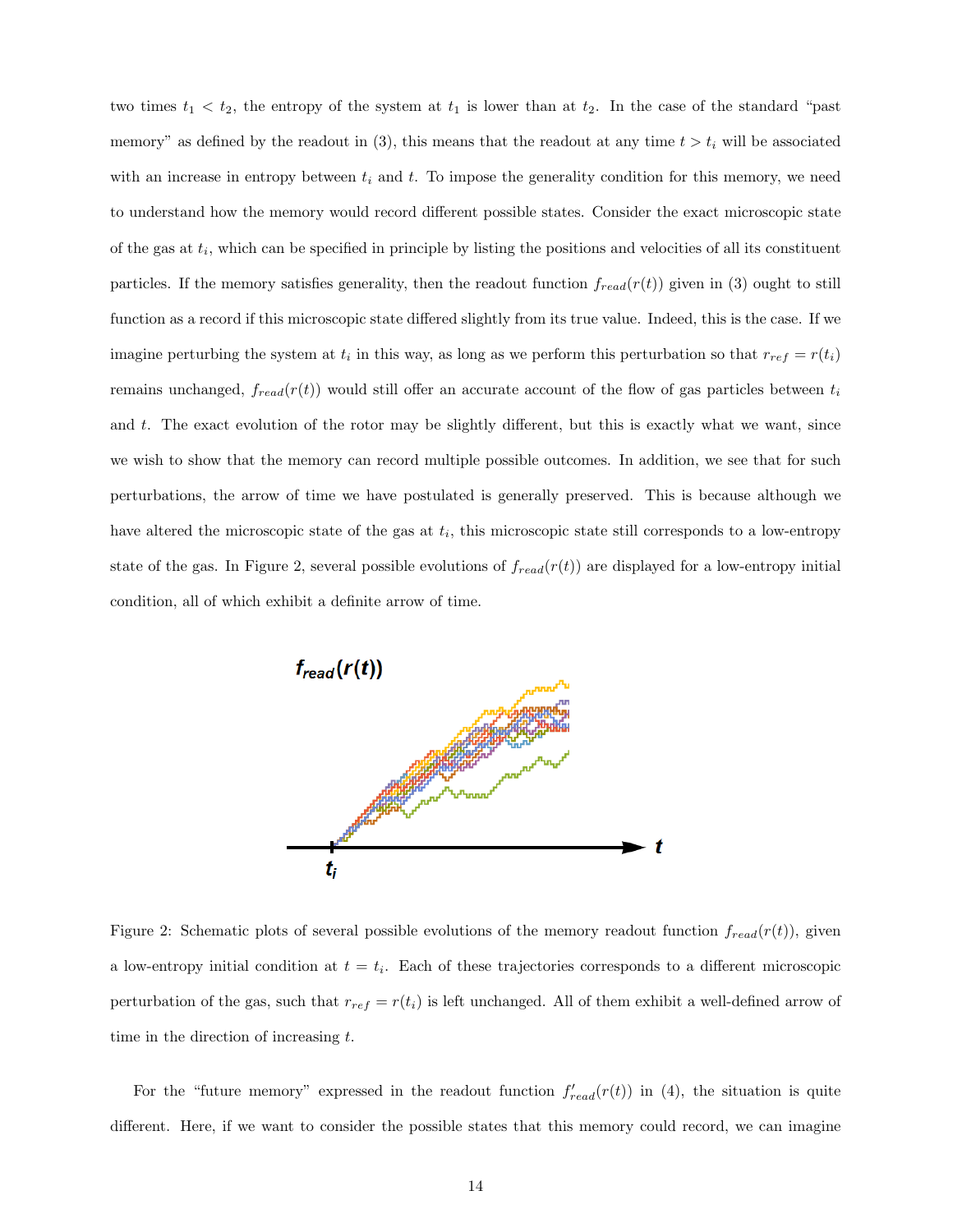a similar perturbation of the microscopic state of the gas, this time at  $t_f$ . Again, as long as we do not change the value of  $r'_{ref} = r(t_f)$  in this perturbation, the record encoded in  $f'_{read}(r(t))$  will still remain valid, although the particular value that is read out at  $t$  may change. However, we find that upon making such perturbations, the thermodynamic arrow of time we originally proposed will generally be destroyed. This is because, by assumption, the entropy of the gas at  $t_f$  is larger than at any time  $t < t_f$ . But the second law of thermodynamics tells us that given this entropy at the boundary time  $t_f$ , the entropy at any other time  $t$  is almost certainly higher, which contradicts our assumption. So in attempting to define a memory in terms of the function  $f'_{read}(r(t))$ , we are forced to conclude that if a thermodynamic arrow of time does exist for the system, it will generally lead us to identify the time  $t_f$  with the thermodynamic past. This effect is demonstrated in Figure 3, where we plot a number of possible evolutions of  $f'_{read}(r(t))$  from a high-entropy final state, most of which do not pick out an arrow of time in either direction.



Figure 3: Schematic plots of several possible evolutions of the memory readout function  $f'_{read}(r(t))$ , given a high-entropy initial condition at  $t = t_f$ . Each of these trajectories corresponds to a different microscopic perturbation of the gas, such that  $r'_{ref} = r(t_f)$  is left unchanged. Most of these evolutions do not exhibit a significant arrow of time.

In our view, this argument proposed by Mlodinow and Brun is essentially sound. However, we claim that without some understanding of memory as a type of inference, some aspects of their proposal remain unclear. The difficulty appears when we try to clarify what is meant by a "generic" evolution of the gas-rotor system. In their work, Mlodinow and Brun claim that a generic evolution of the model system exhibits an arrow of time if, for the vast majority of trajectories possible given some constraints, there is a similar change in entropy over the course of the evolution. First of all, in classical physics, the number of possible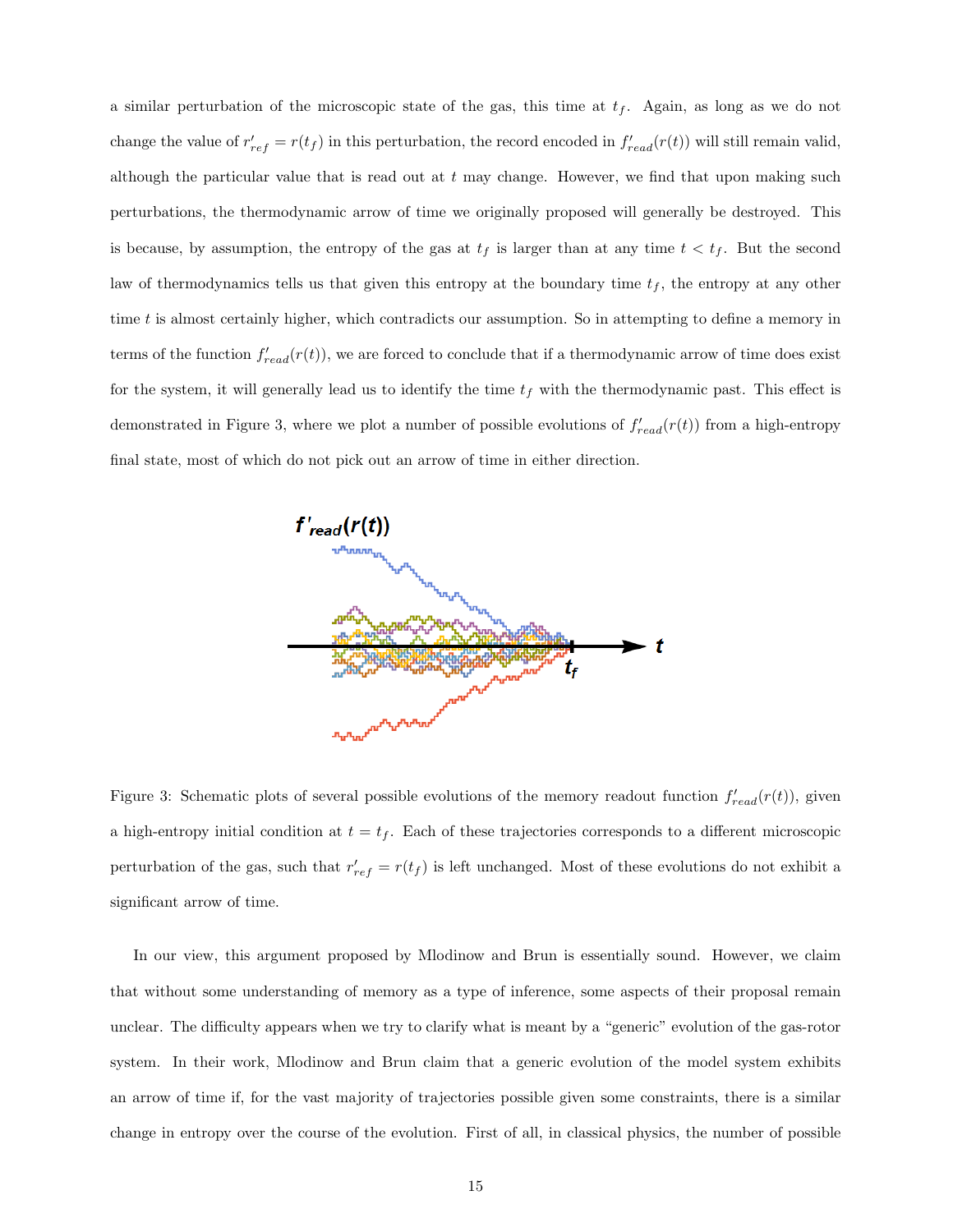trajectories that satisfy certain conditions will in general be uncountably infinite, since classical systems can exhibit a continuous range of position and momentum values. But more importantly, this metric based on some "number of trajectories" cannot account for probabilistic constraints, which might suggest that certain evolutions are much more likely than others. Indeed, this is precisely the type of constraint that a thermodynamic arrow of time imposes: To say that a system has a thermodynamic arrow of time does not necessarily disallow decreases in entropy, but means that such evolutions of the system are extremely unlikely. In order to precisely account for the probabilistic nature of memory systems in a thermodynamic context, our contribution in this thesis is to bring the tools of Bayesian inference to bear upon the problem.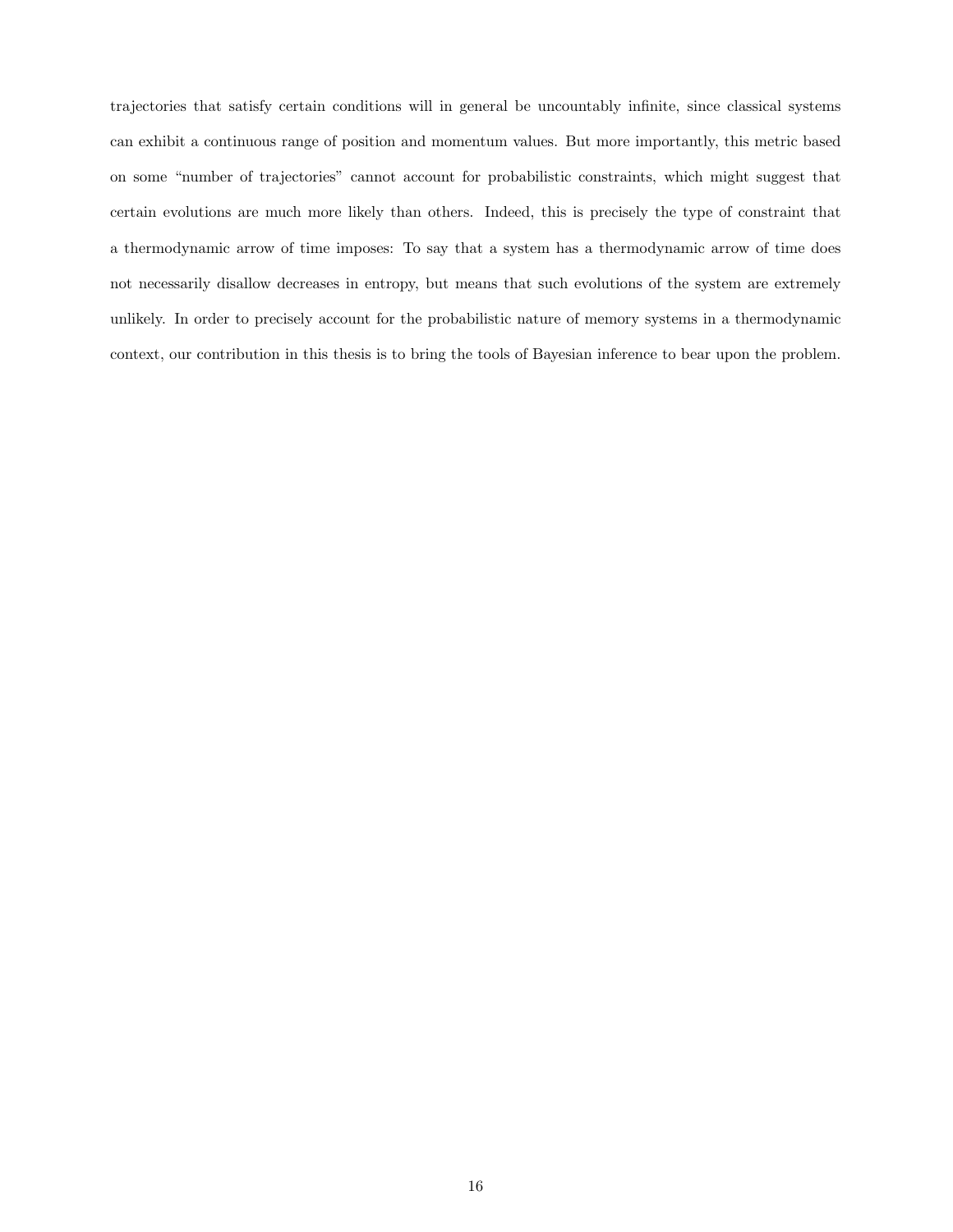## 2 A Classical Memory Model

In this chapter, we introduce a modified version of the urn problem from standard probability theory, as a prototypical example of a classical memory system. The dynamics of this model are simple enough to permit a full analytical treatment of the relevant probabilities, and they allow for a straightforward demonstration of how a thermodynamic arrow of time can emerge purely from statistical considerations. We demonstrate that in the urn model, memory inferences are most informative when made about the thermodynamic past, such that they refer to states of relatively low entropy.

#### 2.1 Characterization of the model

In the urn model, we consider a pair of two urns, labeled arbitrarily as "right" and "left," and a set of N marbles distributed between them. Defining the variables  $N_R(t)$  and  $N_L(t)$  respectively as the number of marbles in the right and left urns at some time t, we have the constraint  $N_R(t) + N_L(t) = N$ . The dynamics of the system are as follows: At each of a set of discrete times  $t = ... - 2, -1, 0, 1, 2...$ , a single marble is removed from one of the urns, and placed into the other. The selection of each marble is "random" in the sense that an observer of the system has no knowledge of the mechanism by which individual marbles are selected. To display the evolution of the system over time, we introduce a sequence of quantities  $\{\sigma_i | i \in Z\}$ , where each value  $\sigma_i$  corresponds to the i<sup>th</sup> time-step. The elements of this sequence are defined so that  $\sigma_i = +1$  if a marble is moved from right to left at time  $t = i$ , and  $\sigma_i = -1$  if a marble is moved from left to right. So, for each time-step from  $t = i$  to  $t = i + 1$ , the distribution of marbles  $(N_R(t), N_L(t))$  undergoes an evolution of the form

$$
(N_R(t), N_L(t)) \to (N_R(t+1), N_L(t+1)) = (N_R(t) - \sigma_i, N_L(t) + \sigma_i). \tag{5}
$$

Now, suppose that this system is coupled to a device, the function of which is to record and display the net number of marbles that have moved from right to left, between some reference time  $t = 0$  and another time  $t = n$ . Given the definition of the quantities  $\sigma_i$ , the output  $f(n)$  of this "memory register" will be a sum of all values of  $\sigma_i$  between  $t = 0$  and  $t = n$ ,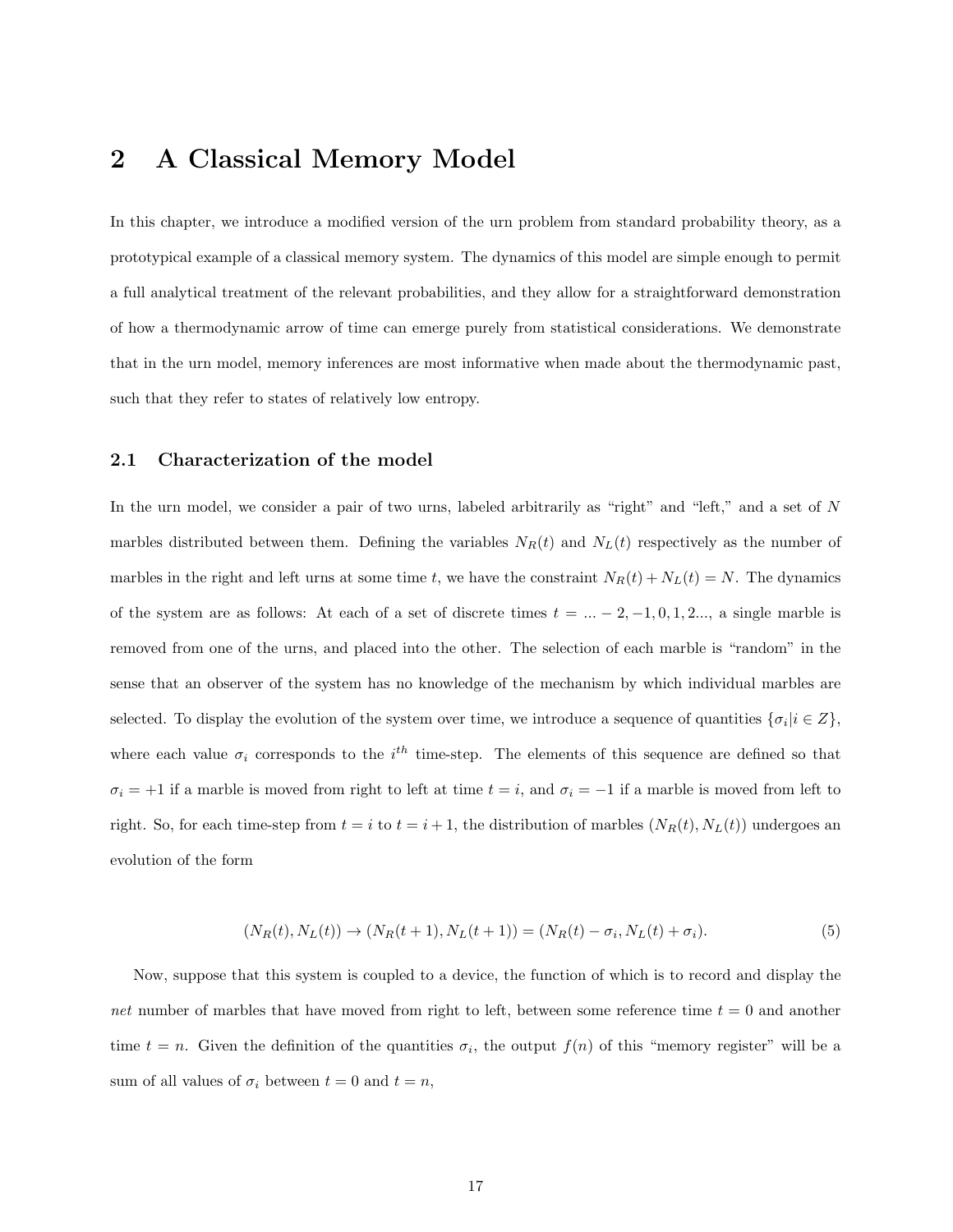$$
f(n) = \sum_{m=0}^{n-1} \sigma_m.
$$
\n
$$
(6)
$$

The evolution rules expressed in (5) and (6) describe all of the observer's knowledge of the dynamics of the system. It is important to note that at this stage in the characterization of our urn model, it is not physically meaningful to define either direction in time as "past" or "future." Nothing in the general dynamics of the urn system itself singles out a direction of time as obviously past or obviously future. Out of a desire to provide a definite temporal label to each marble swap, we are compelled to define some time variable t which increases in a particular direction. But the direction affiliated with this choice of labeling is no more meaningful than associating "up" on the Earth's surface with positive values of a height coordinate. In fact, if we specify a suitable summation convention for how to evaluate the sum in (6) for  $n \leq 0$ , then we can track the evolution of the memory register for  $t = -1, -2, -3...$  as well.

However, introducing a concept of entropy for the urn system will allow us to define an arrow of time for particular evolutions of the marble distribution. The statistical entropy associated with this system, for any distribution of marbles  $(N_R(t), N_L(t))$ , is computed as  $S = k_B \log \Omega$ , where  $\Omega$  the number of possible configurations of marbles which would produce that given distribution. For example, in the extreme case where  $N_R(t) = 0$ , there is only a single way to achieve this distribution, simply by placing every marble in the left urn, and so  $S = k_B \log 1 = 0$ . The entropy  $S = k_B \log \Omega$  is simply a special case of the Gibbs entropy in (1), where we have assumed that all configurations are equiprobable. In the general case, there will be multiple ways to obtain the desired distribution. Suppose we wish to arrange the marbles in the distribution  $(N_R(t), N_L(t))$ . Given N marbles, this means we must choose  $N_R(t)$  marbles out of the total N to place in the right urn. But there are  $\Omega = N!/(N_R(t)!(N - N_R(t))!) = N!/(N_R(t)!N_L(t)!)$  ways to make this choice, each corresponding to a different configuration of marbles which has the same overall distribution  $(N_R(t), N_L(t))$ . The entropy S of the system for this distribution is then just

$$
S = \log\left(\frac{N!}{N_R(t)!N_L(t)!}\right) = \log N! - \log N_R(t)! - \log N_L(t)!,\tag{7}
$$

where we have set  $k_B = 1$ . If  $N_R(t)$  and  $N_L(t)$  are very large, we can apply Stirling's approximation to each term in (7). We find that the entropy per marble  $S/N$  is effectively a function of the relative fractions of marbles,  $N_R(t)/N$  and  $N_L(t)/N$ , in the right and left urns, and is given by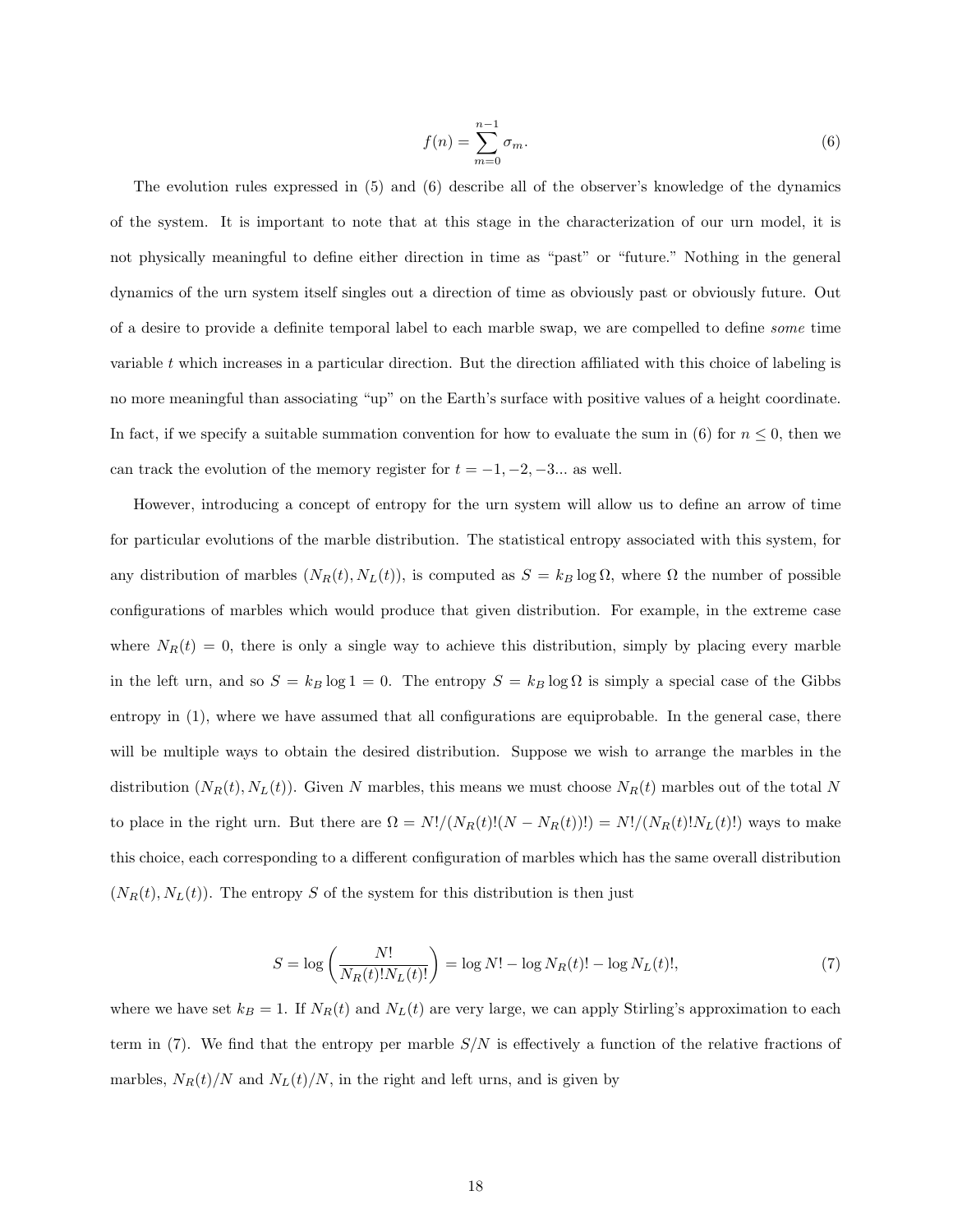$$
S/N \approx -\frac{N_R(t)}{N} \log \left( \frac{N_R(t)}{N} \right) - \frac{N_L(t)}{N} \log \left( \frac{N_L(t)}{N} \right). \tag{8}
$$

In Figure 4, this expression is plotted as a function of  $N_R(t)/N$  alone, which we can compute since  $N_R(t)/N + N_L(t)/N = 1$ . Inspecting this plot reveals that the entropy drops to zero when either the right urn or the left urn is completely empty, at  $N_R(t)/N = 0$  and  $N_R(t)/N = 1$ , respectively, and that it reaches a maximum when the marbles are evenly distributed at  $N_R(t)/N = N_L(t)/N = \frac{1}{2}$ . So, for a given time evolution of the marble distribution, we would associate a thermodynamic arrow of time with this evolution if there is a strong tendency for the system to progress from an unevenly distributed state to a balanced state. We will see such a tendency for evolutions for which the urn model begins in a low entropy state.



Figure 4: Plot of the approximate entropy per marble  $S/N$ , given in (8), as a function of  $N_R(t)/N$ .  $S/N$ reaches a maximum at  $N_R/N = \frac{1}{2}$ , which corresponds to an even distribution of marbles between the two urns.

#### 2.2 Memory inferences in the urn model

Now that the physical properties and dynamics associated with the urn model have been defined, we can ask questions about the various "memory-type" inferences which can be made about the urn model. Specifically, we would like to know: Given knowledge of  $f(n)$ , the output of the memory register, at some particular time  $t = n$ , what can we infer about the distribution of marbles  $(N_R, N_L)$  at  $t = 0$ ?

We can formulate this question in terms of Bayesian inference as follows. Suppose that we define  $\bar{f} = f(n)$ as the observed output of the register at  $t = n$ , and we let  $N_R = N_R(0)$  and  $N_L = N_L(0)$  refer to the number of marbles in the right and left urns, respectively, at  $t = 0$ .  $N_R$  and  $N_L$  therefore do not change in time.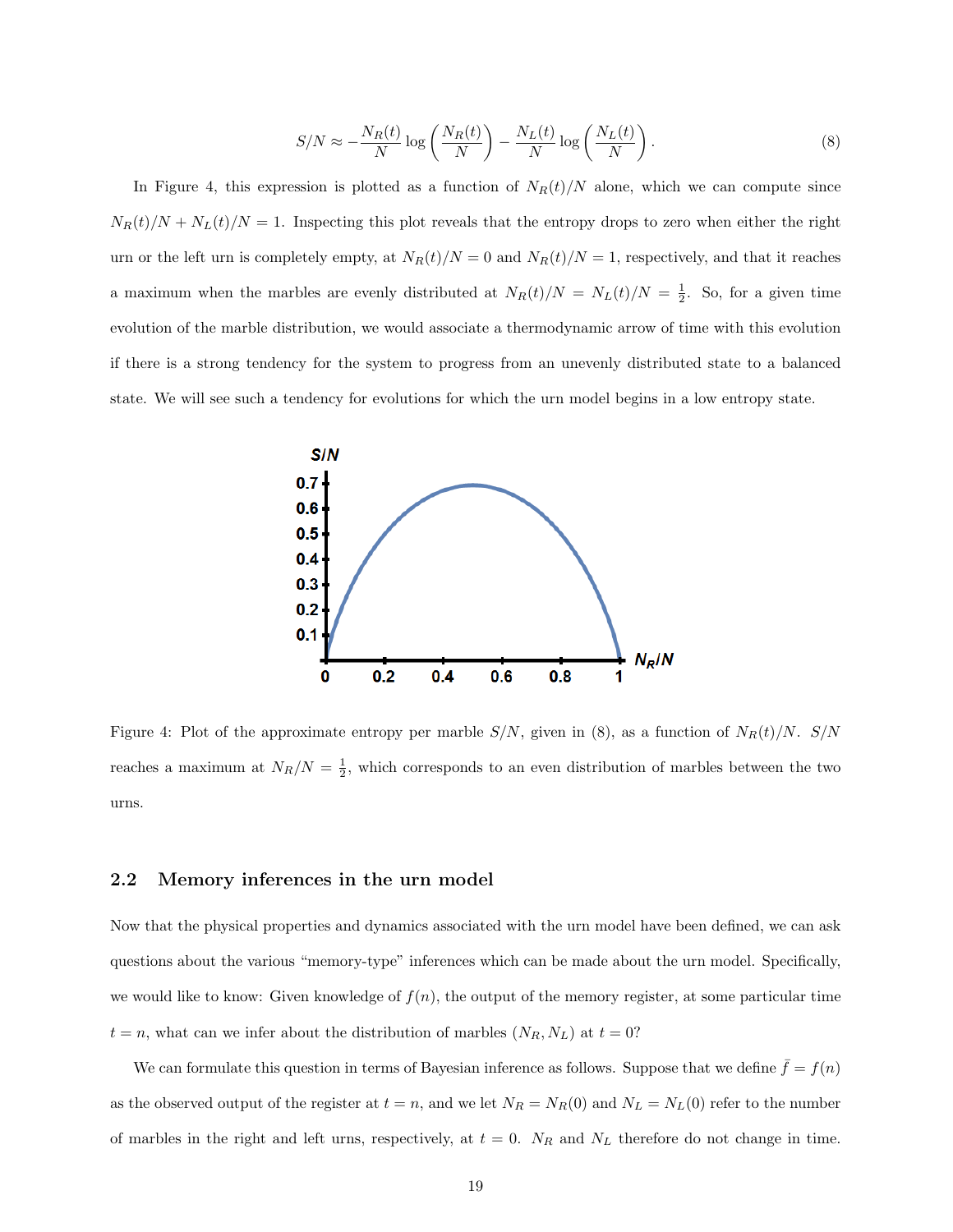If we are making an inference about the distribution of marbles at  $t = 0$ , this means that we would like to assign probabilities to the various possible distributions  $(N_R, N_L)$ , conditioned on the value of  $\bar{f}$ . We denote these probabilities as

$$
P(N_R, N_L | \bar{f}, n, N), \tag{9}
$$

which translates verbally to "the probability that the marbles have the distribution  $(N_R, N_L)$  at  $t = 0$ , conditioned on the knowledge of  $\bar{f}$ , n, and N." This is a probability distribution over the possible marble distributions  $(N_R, N_L)$ , which expresses our confidence in an inference about the marble distribution.  $P(N_R, N_L | \bar{f}, n, N)$  reaches a maximum around the values of  $(N_R, N_L)$  which are most likely, given knowledge of  $\bar{f}$ . Moreover, the informativeness of our inference scales with the narrowness of the probability distribution around this peak. A tightly peaked distribution suggests that  $(N_R, N_L)$  is almost certainly given by the peak value, while a broad and flat distribution does not strongly single out any particular values of  $(N_R, N_L)$ .

In order to understand how knowledge of  $\bar{f}$  informs our inference about the value of  $N_R$ , and thus the marble distribution at  $t = 0$ , we can compute the probabilities in (9) in terms of a Bayesian updating procedure. As described in detail in Appendix A, this procedure derives from the rule for assigning probabilities to a joint proposition,

$$
P(A, B|I) = P(B|A, I)P(A|I) = P(A|B, I)P(B|I).
$$
\n(10)

Here, the probability  $P(A, B|I)$  that the statements A and B are both true is computed in terms of two factors: The probability  $P(B|A, I)$  that B is true, given that A is true, and the probability  $P(A|I)$  that A is true. All of these probabilities are conditioned on the knowledge of some prior information I.

For our inference, we can identify the proposition A with a claim about the distribution  $(N_R, N_L)$  at the time  $t = 0$ , and associate B with the observed value f of the memory register. We take the prior information I as encoding the values of n and N. By making these substitutions into  $(11)$  and then solving for  $P(A|B, I) = P(N_R, N_L | \bar{f}, n, N)$ , we find the relation

$$
P(N_R, N_L | \bar{f}, n, N) = \frac{P(\bar{f}|N_R, N_L, n, N)}{P(\bar{f}|n, N)} P(N_R, N_L | n, N).
$$
\n(11)

Thus, we can calculate our desired probability  $P(N_R, N_L | \bar{f}, n, N)$ , which we now refer to as the *posterior*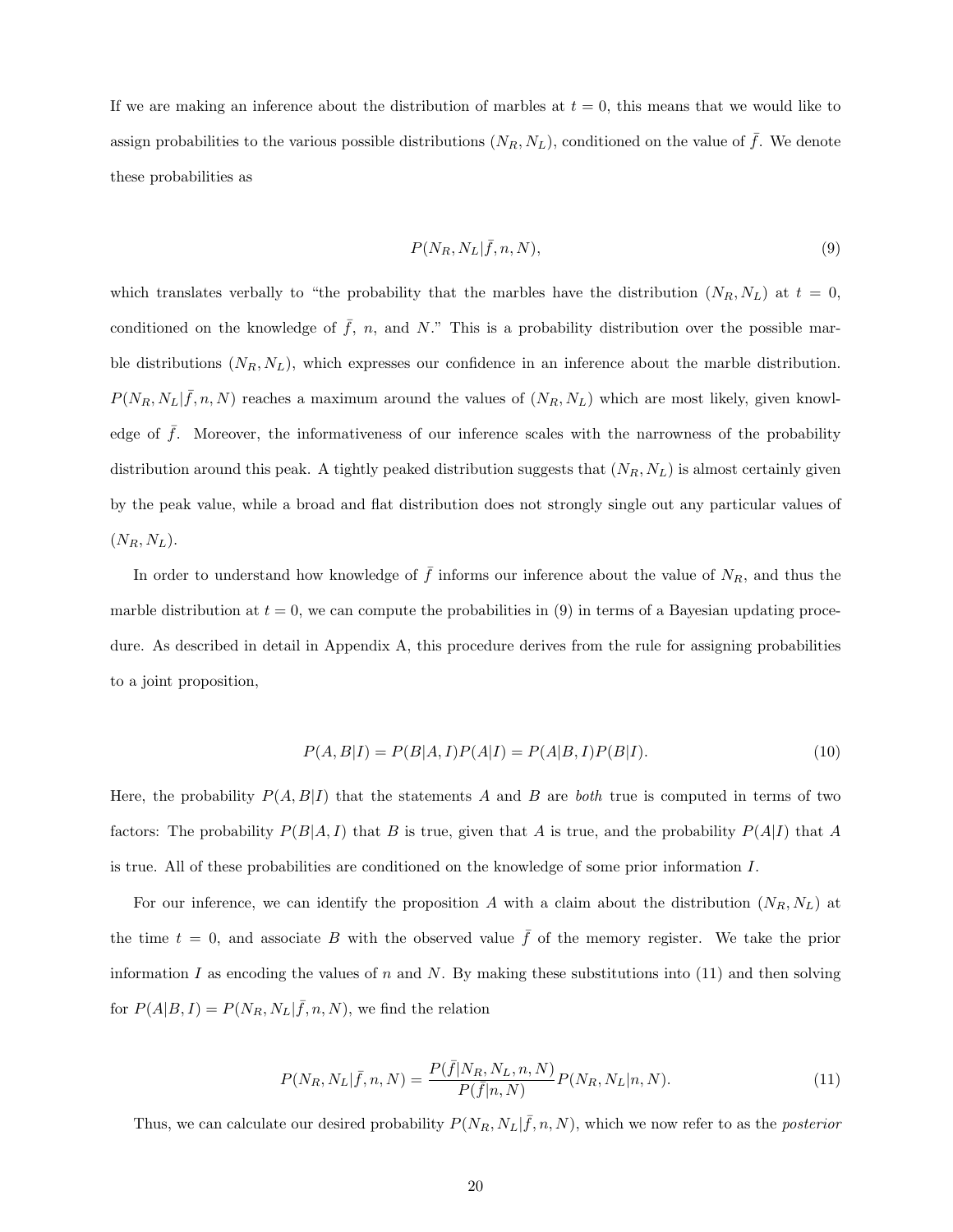distribution, in terms of three other probability distributions. These are:

- The likelihood function,  $P(\bar{f}|N_R, N_L, n, N)$ . The likelihood is the probability that a given value  $\bar{f}$  is observed as the output of the memory register at  $t = n$ , given that a particular distribution of marbles  $(N_R, N_L)$  is known at  $t = 0$ .
- The prior distribution,  $P(N_R, N_L | n, N)$ . This gives the probability that the marbles are in the distribution  $(N_R, N_L)$  at  $t = 0$ , independent of any knowledge of the value of  $\bar{f}$ . The prior probability distribution quantifies our initial state of knowledge concerning the marble distribution, before any information about the output of the memory register is obtained.
- The normalization,  $P(\bar{f}|n, N)$ . This gives the probability that a given value  $\bar{f}$  is observed as the output of the memory register at  $t = n$ , independent of any information about the marble distribution  $(N_R, N_L)$  at  $t = 0$ . The normalization is fixed by requiring that the posterior is a normalized probability distribution over the possible values of  $(N_R, N_L)$ .

We now consider each of these three distributions in turn, in order to understand the behavior of the posterior distribution. In the calculations that follow, we will use abbreviated notation that suppresses any dependence on n and N<sub>L</sub>. For example, we will denote the posterior distribution as  $P(N_R|\bar{f}, N) \equiv$  $P(N_R, N_L | \bar{f}, n, N).$ 

We begin with the likelihood function. To compute  $P(\bar{f}|N_R, N)$ , we first note that any particular value of  $\bar{f}$  can be the outcome of a number of different sequences of swaps  $\{\sigma_i\}$ . Specifically, whenever a sequence of swaps occurs such that  $\bar{f} = f(n) = \sum_{m=0}^{n-1} \sigma_m$ , the output on the memory register will be  $\bar{f}$ . Each of these possible sequences is a mutually exclusive outcome. Therefore the probability  $P(\bar{f}|N_R, N)$  is simply the sum of the probabilities of obtaining each individual sequence,

$$
P(\bar{f}|N_R, N) = \sum' P(\{\sigma_i\}|N_R, N). \tag{12}
$$

Here, the prime over the sum specifies that the sum only runs over sequences  $\{\sigma_i\}$  for which  $\bar{f} = \sum_{m=0}^{n-1} \sigma_m$ . Now, the problem of calculating  $P(\bar{f}|N_R, N)$  reduces to computing the probability of the system evolving through various sequences  $\{\sigma_i\}$ , which we have written as  $P(\{\sigma_i\}|N_R, N)$ .

To proceed with this calculation, it is easiest to start with a short sequence, and then generalize the procedure for longer evolutions. Consider the situation when  $n = 2$ . In this case, the evolution of the system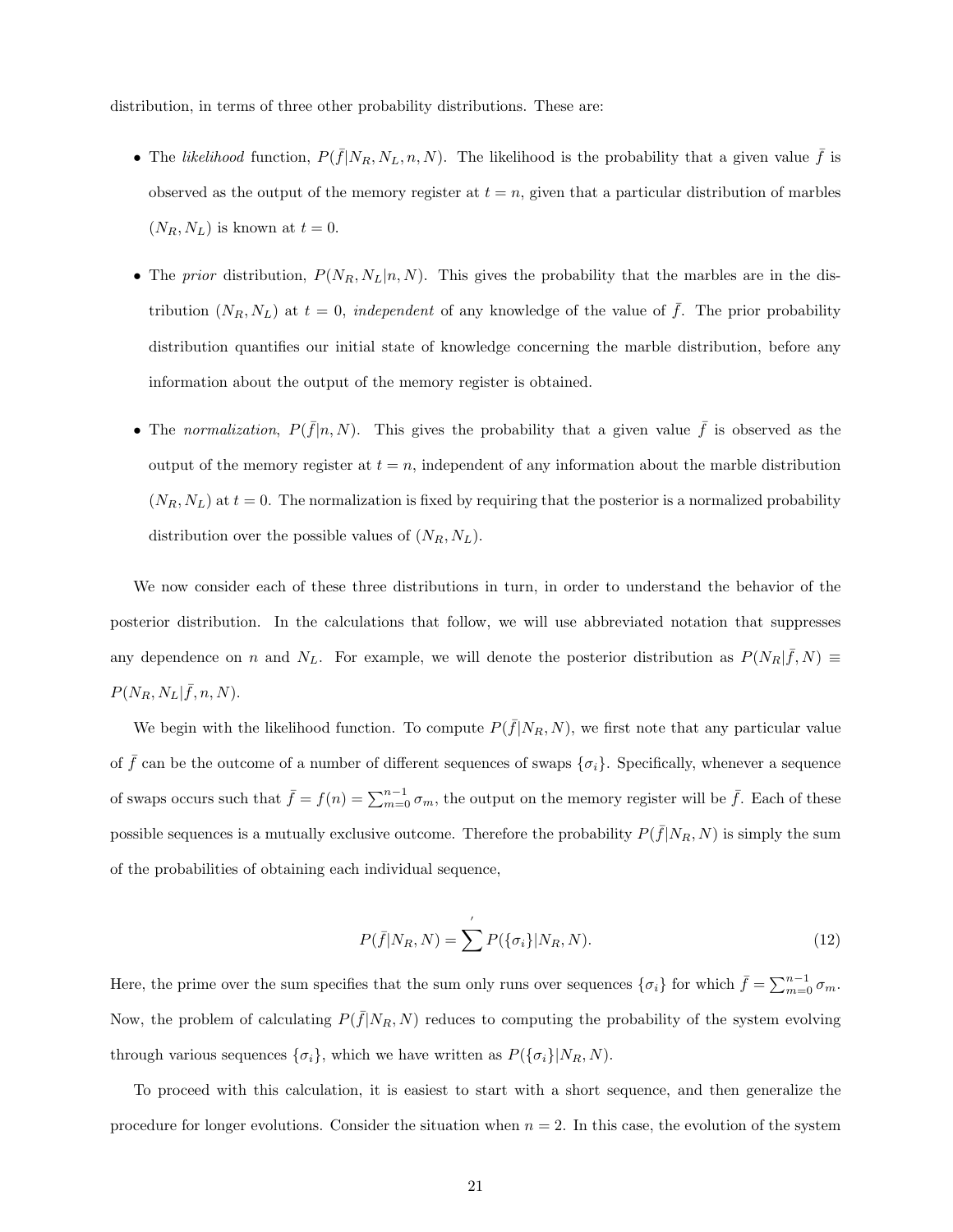is given by a sequence  $\{\sigma_0, \sigma_1\}$ , where  $\sigma_0$  specifies the direction of the marble swap between  $t = 0$  and  $t = 1$ , and  $\sigma_1$  does the same for the swap between  $t = 1$  and  $t = 2$ . The probability  $P(\{\sigma_0 \sigma_1\}|N_R, N)$  is then the joint probability that the first swap corresponds to the value of  $\sigma_0$ , and that the second swap corresponds to the value of  $\sigma_1$ . Expanding this as a conditional probability, we find the relation

$$
P(\{\sigma_0, \sigma_1\}|N_R, N) = P(\sigma_0|N_R, N)P(\sigma_1|\sigma_0, N_R, N). \tag{13}
$$

So, the probability of the sequence  $\{\sigma_0, \sigma_1\}$  occurring is the product of two factors: The probability  $P(\sigma_0|N_R, N)$  of attaining the first value  $\sigma_0$  of the sequence, and the probability  $P(\sigma_1|\sigma_0, N_R, N)$  of attaining the second value  $\sigma_1$  of the sequence, *conditioned* on the fact that  $\sigma_0$  is given.

We can assign a value to the first factor,  $P(\sigma_0|N_R, N)$ , by the following logic. Between  $t = 0$  and  $t = 1$ , there are  $N$  possible ways in which the system might evolve, since any of the  $N$  marbles might be moved into the opposite urn. To an observer, nothing known about the dynamics we have specified gives any reason to single out any particular marble; there is a symmetry in the information that the observer has about the marbles. This suggests that the observer ought to assign an equal probability to each marble being swapped, because otherwise one or more marbles would be arbitrarily distinguished from the others. Therefore, the probability of any given marble being swapped must be  $1/N$ , so that the total probability that any of the marbles is swapped is unity. As described in Appendix A, this justification for a uniform assignment of probabilities is commonly known as the "Principle of Indifference."

However, not all of these possible evolutions will produce a given value of  $\sigma_0$ . For example, the value  $\sigma_0 = +1$  could be realized in  $N_R$  possible ways, since there are  $N_R$  marbles which could be moved from the right urn. Since we have assigned equal probability to each of these mutually exclusive possibilities, the probability that *some* marble will be moved from right to left is  $N_R/N$ . But this is just the probability that  $\sigma_0$  attains the value +1, and so we have  $P(\sigma_0 = +1|N_R, N) = N_R/N$ . By an analogous argument, a probability of  $P(\sigma_0 = -1|N_R, N) = N_L/N$  ought to be assigned to the claim that  $\sigma_0 = -1$ .

Similar reasoning also motivates the probability assignment for the second factor,  $P(\sigma_1|\sigma_0, N_R, N)$ . Here, it is given that  $\sigma_0$  has some known value. This means that at  $t = 1$ , the distribution of marbles has evolved to  $(N_R - \sigma_0, N_L + \sigma_0)$ , and we aim to assign probabilities to the occurrence of  $\sigma_1 = +1$  and  $\sigma_1 = -1$ . But this situation is precisely analogous to our calculation of  $P(\sigma_0|N_R, N)$ : The distribution of marbles at a given time-step is known, and we must assign probabilities to infer the subsequent value in the sequence  $\{\sigma_i\}$ . Symbolically, we have the identity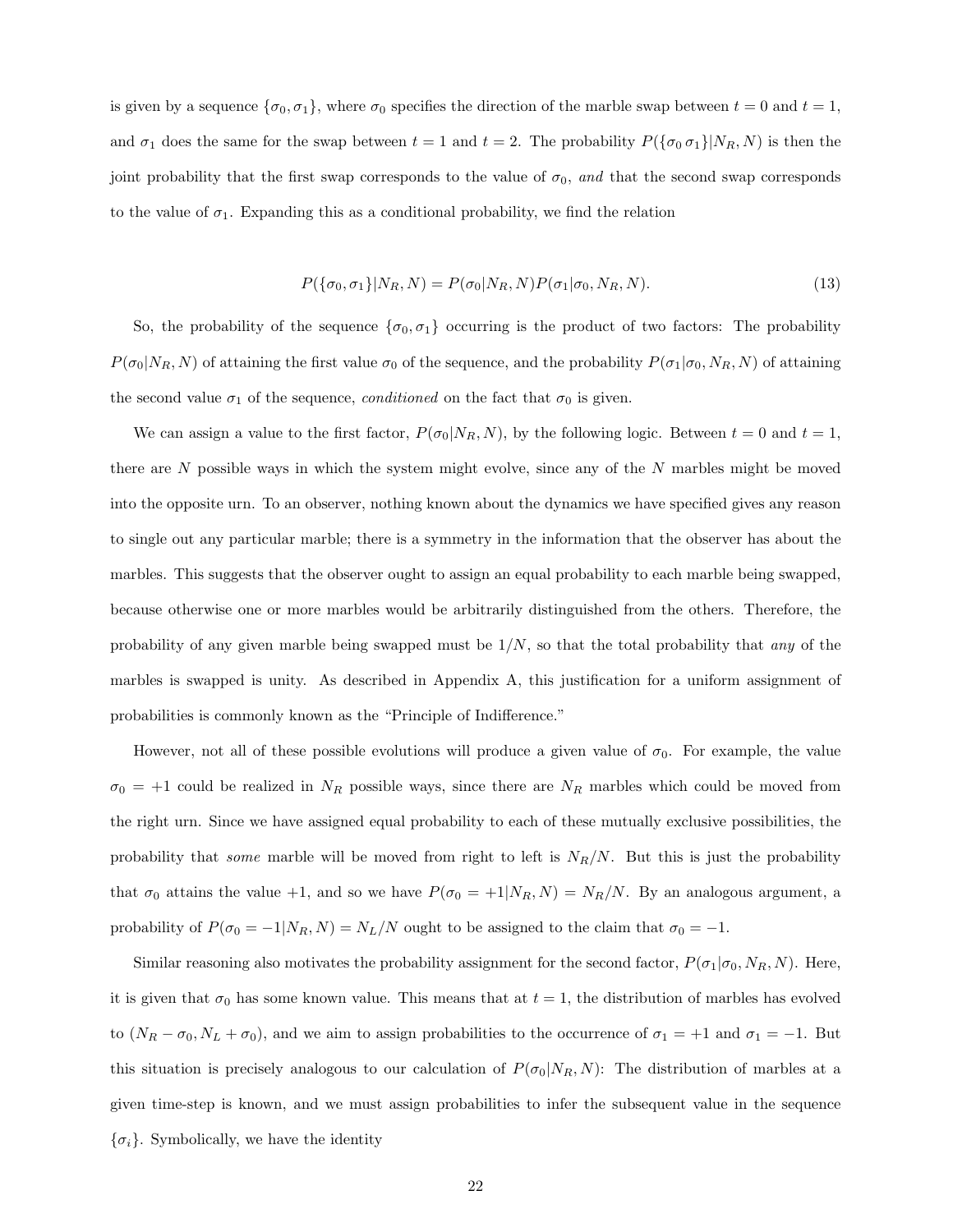$$
P(\sigma_1|\sigma_0, N_R, N) = P(\sigma_1|N_R - \sigma_0, N). \tag{14}
$$

That is, the probability of a left (or right) swap during the second time-step, given that the direction of the first swap is known, is equal to the probability of a left (or right) swap during the first time-step, but with the initial distribution  $(N_R - \sigma_0, N_L + \sigma_0)$  instead of  $(N_R, N_L)$ . Thus, for  $\sigma_1 = +1$ , we have  $P(\sigma_1 = +1|\sigma_0, N_R, N) = (N_R - \sigma_0)/N$ , and for  $\sigma_1 = -1$ , we have  $P(\sigma_1 = -1|\sigma_0, N_R, n) = (N_L + \sigma_0)/N$ . After multiplying these results by the probabilities we obtained for  $P(\sigma_0|N_R, N)$ , we arrive at the probabilities associated with each possible sequence  $\{\sigma_0, \sigma_1\}$ :

$$
P(\{\sigma_0 = +1, \sigma_1 = +1\}|N_R, N) = \frac{N_R}{N} \frac{N_R - 1}{N},
$$
\n(15)

$$
P(\{\sigma_0 = +1, \sigma_1 = -1\}|N_R, N) = \frac{N_R}{N} \frac{N_L + 1}{N},
$$
\n(16)

$$
P(\{\sigma_0 = -1, \sigma_1 = +1\}|N_R, N) = \frac{N_L}{N} \frac{N_R + 1}{N},\tag{17}
$$

$$
P(\{\sigma_0 = -1, \sigma_1 = -1\} | N_R, N) = \frac{N_L}{N} \frac{N_L - 1}{N}
$$
\n(18)

For  $n = 2$ , the probability of obtaining any value of  $\bar{f}$  can now be computed by summing over the appropriate probabilities given in (15)-(18), as noted earlier in (12). For example, the value  $\bar{f} = 0$  will be observed if either the sequence  $\{\sigma_0 = +1, \sigma_1 = -1\}$  or  $\{\sigma_0 = -1, \sigma_1 = +1\}$  is realized, so we have  $P(\bar{f} = 0|N_R, N) = P(\{\sigma_0 = +1, \sigma_1 = -1\}|N_R, N) + P(\{\sigma_0 = -1, \sigma_1 = +1\}|N_R, N).$ 

In the  $n = 3$  case, for which we wish to assign a probability to a sequence  $\{\sigma_0, \sigma_1, \sigma_2\}$ , the generalization is straightforward. Again, we expand the probability of the whole sequence as a product of conditional probabilities, as in (13). Only this time, the result consists of three factors, one for each term in the sequence:

$$
P(\{\sigma_0, \sigma_1, \sigma_2\}|N_R, N) = P(\sigma_0|N_R, N)P(\sigma_1|\sigma_0, N_R, N)P(\sigma_2|\{\sigma_0, \sigma_1\}, N_R, N). \tag{19}
$$

The first two factors are the same as what we computed for the  $n = 2$  case. The third factor can be assigned a probability by an argument similar to that used to assign the value of the second factor. Specifically, the probability of a left (or right) swap during the third time-step, given that the directions of the first two swaps are known, is equal to the probability of a left (or right) swap during the first time-step, but with the initial distribution  $(N_R - \sigma_0 - \sigma_1, N_L + \sigma_0 + \sigma_1)$  instead of  $(N_R, N_L)$ . So in terms of the output of the memory register  $f(n)$ , we have the expression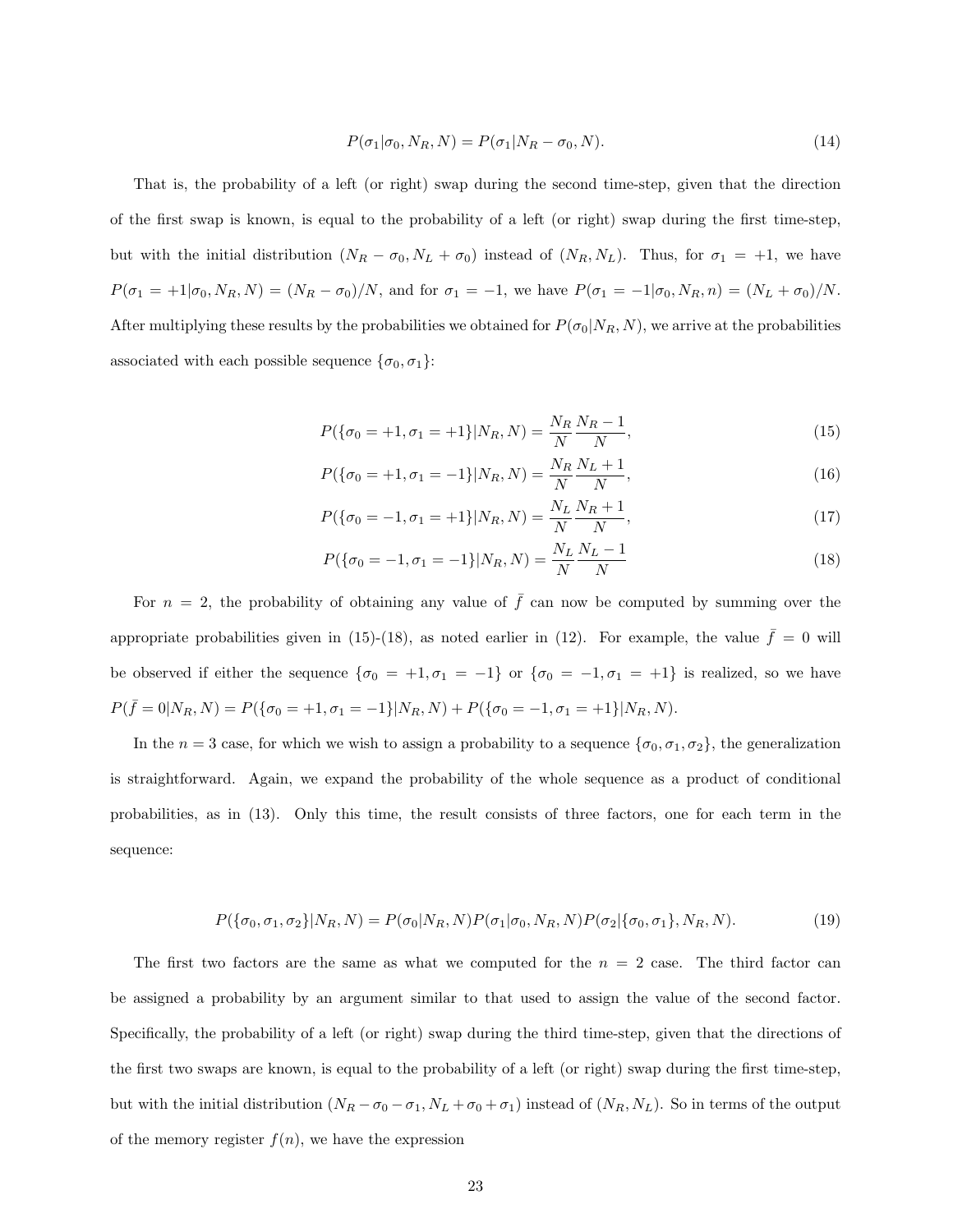$$
P(\sigma_2|\{\sigma_0, \sigma_1\}, N_R, N) = P(\sigma_2|N_R - \sigma_0 - \sigma_1, N) = P(\sigma_2|N_R - f(n=2), N). \tag{20}
$$

At this point, a definite pattern has begun to emerge. In the general case, for arbitrary  $n$ , we expand the probability  $P(\{\sigma_i\}|N_R, N)$  of a sequence  $\{\sigma_i\}$  as a product of conditional probabilities. Recall that the probabilities  $P(\{\sigma_i\}|N_R, N)$  are what we require to compute the likelihood function, as given in the sum  $(12)$ . Proceeding with this expansion yields a product of *n* factors, which takes the form

$$
P(\{\sigma_i\}|N_R, N) = \prod_{k=0}^{n-1} P(\sigma_k|\{\sigma_i, 0 \le i < k\}, N_R, N). \tag{21}
$$

In this expression, each factor  $P(\sigma_k|\{\sigma_i, 0 \leq i < k\}, N_R, N)$  is the probability that the value  $\sigma_k$  will be realized on the  $(k+1)^{th}$  swap, given that the truncated sequence of values  $\{\sigma_i, 0 \leq i \leq k\}$  is known to have been attained on the previous k swaps. But just as in the  $n = 2$  and  $n = 3$  cases, we know that this probability is equal to the probability of  $\sigma_k$  occurring on the *first* swap, given the initial distribution  $(N_R - f(k), N_L + f(k))$ . Generalizing (14) and (20), we then have the result

$$
P(\sigma_k|\{\sigma_i, 0 \le i < k\}, N_R, N) = P(\sigma_k|N_R - f(k), N) = \begin{cases} (N_R - f(k))/N & \text{if } \sigma_k = +1, \\ (N_L + f(k))/N & \text{if } \sigma_k = -1. \end{cases} \tag{22}
$$

So, the probability  $P(\{\sigma_i\}|N_R, N)$  given in (21) is simply a product of factors of the form  $(N_R - f(k))/N$  or  $(N_L + f(k))/N$ , depending on the sign of  $\sigma_k$ .

In order to simplify our expression for  $P(\{\sigma_i\}|N_R, N)$  given in (21), we will now assume that the magnitude of the memory register is always much smaller than  $N$ , so that  $|f(k)| \ll N$  throughout the evolution of the register. This simply means that we take the change in the number of marbles between urns to be much less than the total number of marbles. Such an approximation implies that the  $f(k)$  terms in (22) can be neglected, yielding

$$
P(\sigma_k|\{\sigma_i, 0 \le i < k\}, N_R, N) \approx \begin{cases} N_R/N & \text{if } \sigma_k = +1, \\ N_L/N & \text{if } \sigma_k = -1. \end{cases} \tag{23}
$$

That is, in the limit where  $|f(k)| \ll N$ , the probabilities associated with each swap are independent of the results of the previous swaps. This result is intuitively reasonable, given that for very large N, swapping a few marbles from urn to urn will leave the relative fraction of marbles apportioned to each urn practically unchanged.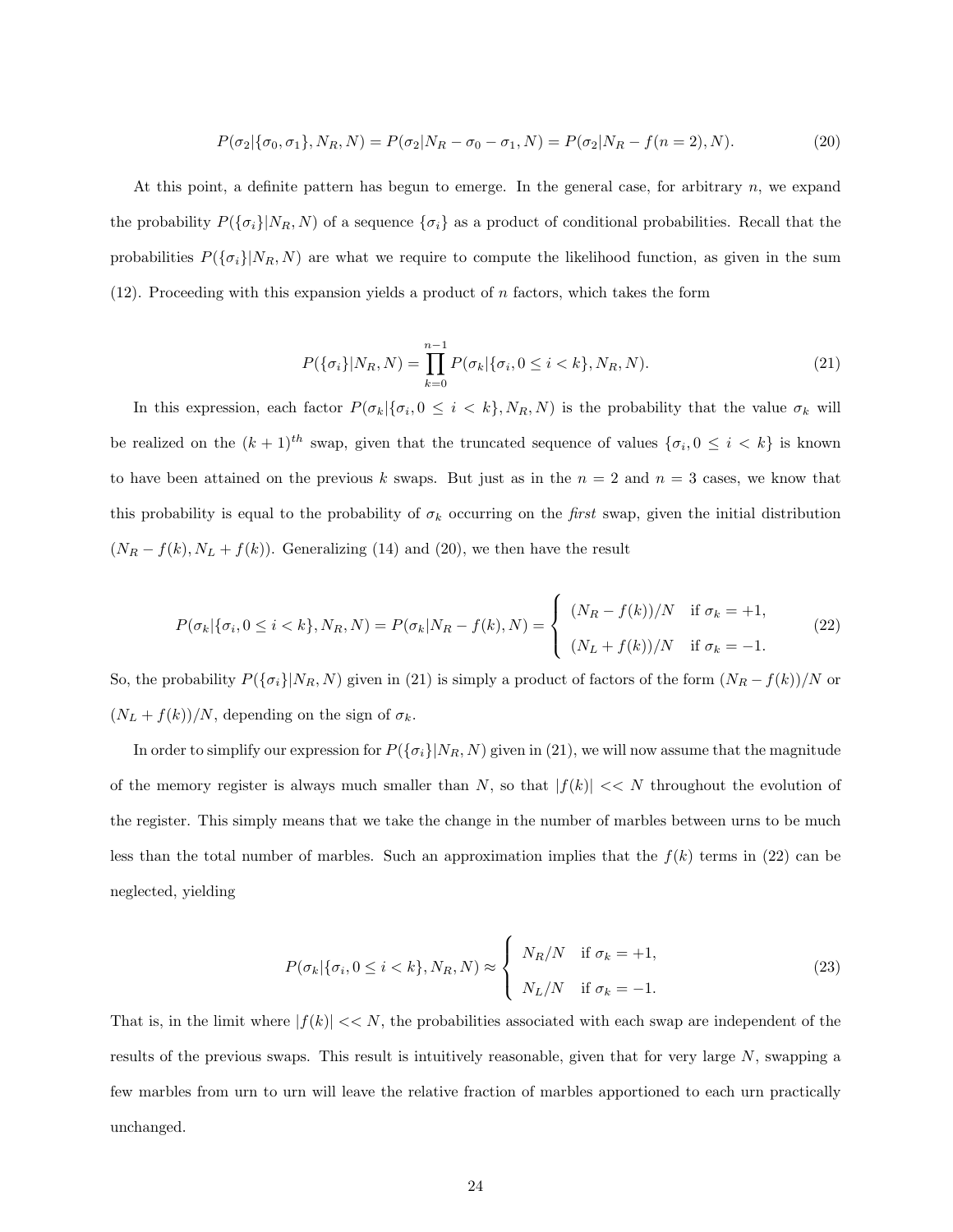Now, we can see that under this approximation, each factor in (21) can only have one of two possible values. For the factors for which  $\sigma_k = +1$ , we have  $P(\sigma_k|\{\sigma_i, 0 \leq i \leq k\}, N_R, N) = N_R/N$ , and for the factors for which  $\sigma_k = -1$ , we have  $P(\sigma_k | {\sigma_i, 0 \le i < k}$ ,  $N_R, N) = N_L/N$ . So, if we define  $n_R$  as the total number of swaps taken from the right urn between  $t = 0$  and  $t = n$ , and  $n<sub>L</sub>$  is the total number of swaps taken from the left, then (21) simplifies to

$$
P(\{\sigma_i\}|N_R, N) = \left(\frac{N_R}{N}\right)^{n_R} \left(\frac{N_L}{N}\right)^{n_L}.
$$
\n(24)

Noting that  $n = n_R + n_L$  and  $\bar{f} = n_R - n_L$ , we can then express this probability in terms of  $\bar{f}$  and n as

$$
P(\{\sigma_i\}|N_R, N) = \left(\frac{N_R}{N}\right)^{\frac{n+\bar{f}}{2}} \left(\frac{N_L}{N}\right)^{\frac{n-\bar{f}}{2}}.\tag{25}
$$

Therefore, under the assumption that  $|f(k)| \ll N$ , the probabilities  $P(\{\sigma_i\}|N_R, N)$  associated which each possible sequence  $\{\sigma_i\}$  are in fact *independent* of the particular order of the terms  $\sigma_i$ , and only sensitive to the net passage of marbles  $\bar{f}$  between urns. This means that all the terms in (12), which sum to give us the likelihood function, are in fact identical and equal to (25). So to complete our calculation of the likelihood function, it suffices to determine the number of terms in (12).

Since each term in (12) corresponds to a sequence  $\{\sigma_i\}$  for which  $\bar{f} = \sum_{m=0}^{n-1} \sigma_m$ , the total number of terms is simply the number of possible sequences of length  $n$  which satisfy this constraint. We can deduce this number by noting that if a sequence of length n produces an output of  $\bar{f}$  on the memory register, then there were  $n_R = (n + \bar{f})/2$  swaps from right to left during the sequence. These swaps could have occurred at any time between  $t = 0$  and  $t = n$ , and are marked by the values of the sequence for which  $\sigma_k = +1$ . Each possible "placement" of right-to-left swaps within the  $n$  time-steps corresponds to a distinct sequence for which  $\bar{f} = \sum_{m=0}^{n-1} \sigma_m$ . Therefore, counting the number of such sequences is equivalent to counting the number of ways that we can "choose"  $n_R$  of the n time-steps to have  $\sigma_k = +1$ . But this is just the binomial coefficient  $\binom{n}{n_R} = n!/(n_R!(n - n_R)!) = n!/(n_R!n_L!)$ . So, summing the  $n!/(n_R!n_L!)$  terms in (12), all equal to (25), yields our final expression for the likelihood function,

$$
P(\bar{f}|N_R, N) = \frac{n!}{n_R! n_L!} \left(\frac{N_R}{N}\right)^{n_R} \left(\frac{N_L}{N}\right)^{n_L} = \frac{n!}{\left(\frac{n+\bar{f}}{2}\right)! \left(\frac{n-\bar{f}}{2}\right)!} (x)^{\frac{n+\bar{f}}{2}} (1-x)^{\frac{n-\bar{f}}{2}},\tag{26}
$$

where we have introduced the variable  $x \equiv N_R/N$ . Note that the likelihood has now taken the form of a binomial distribution in  $n_R$ , associated with obtaining  $n_R$  successes in n trials.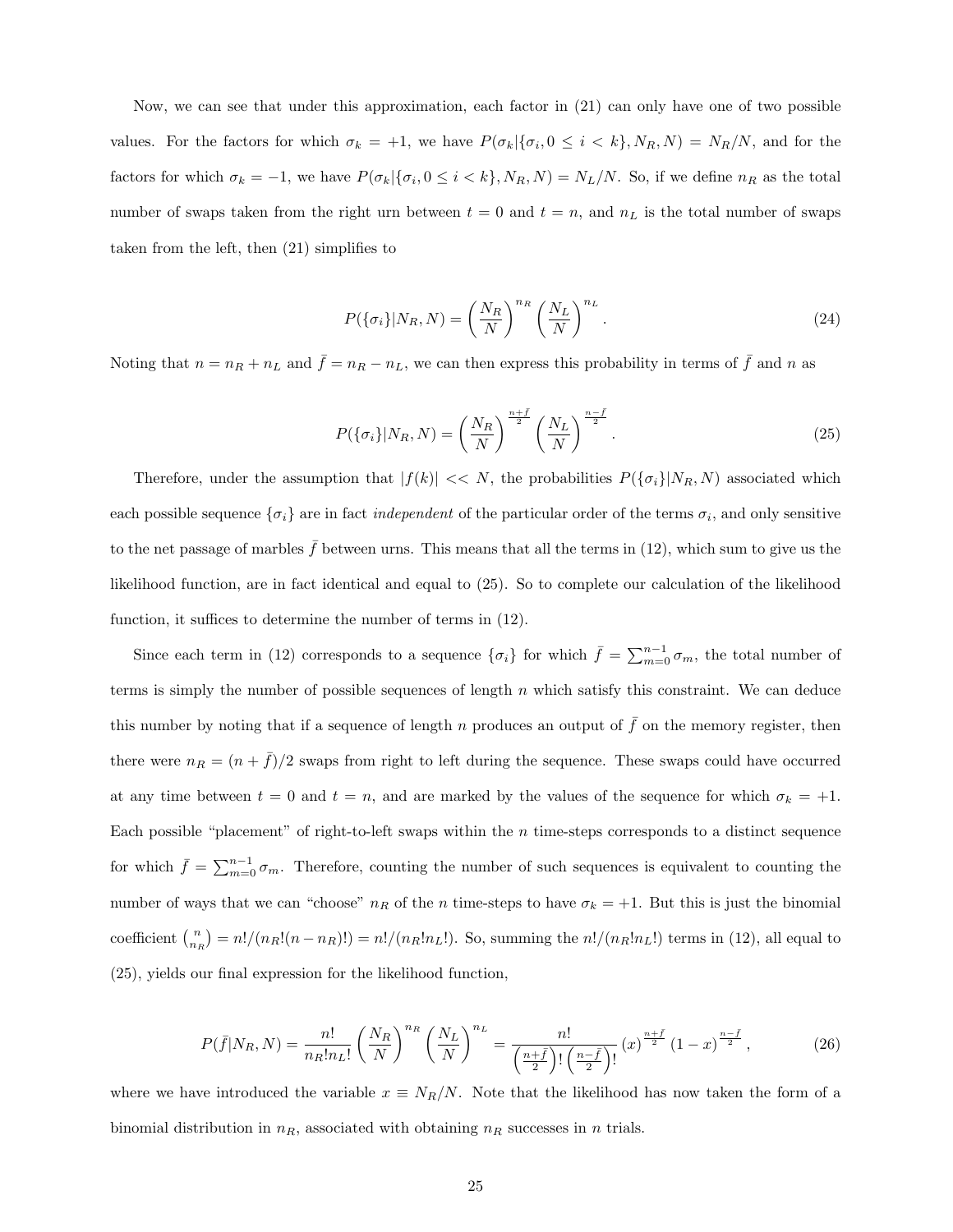The first ratio in (26) is an even function of  $\bar{f}$ , corresponding to a symmetric probability distribution over  $\bar{f}$  which is peaked around  $\bar{f} = 0$ . However, this symmetry is broken by the second pair of factors containing x, which pushes the maximum of the distribution towards positive or negative  $\bar{f}$ , depending on the initial distribution of marbles  $(N_R, N_L)$ . In this weight provided by these two factors, we can see evidence of an emergent arrow of time: For asymmetric initial distributions of marbles, we are most likely to see a value of  $f$  which corresponds to a relaxation back towards an even distribution. Furthermore, the longer that we wait, corresponding to larger values of n, the larger the most likely value of  $\bar{f}$ . This effect is demonstrated in Figure 5, which shows plots of  $P(\bar{f}|N_R, N)$  at  $x = \frac{3}{4}$  for various values of n.



Figure 5: Plots of the likelihood function  $P(\bar{f}|N_R, N)$  as a probability distribution over  $\bar{f}$ , at  $x=\frac{3}{4}$ , for five values of n. From left to right, the curves plotted are for  $n = 20$  (blue),  $n = 40$  (orange),  $n = 60$  (green),  $n = 80$  (red), and  $n = 100$  (purple). For the purposes of easy visualization,  $P(\bar{f}|N_R, N)$  has been plotted here as a continuous function, although  $\bar{f}$  can actually only take on integer values.

However, for the purposes of our memory inference, we are most interested in the behavior of the likelihood as a function of x. This dependence on x determines how the posterior distribution  $P(N_R|\bar{f}, N)$  is weighted relative to the prior  $P(N_R|N)$ , due to the observer's knowledge of  $\bar{f}$ . Specifically, we would like know the conditions under which the likelihood is tightly peaked around a particular value of  $N_R$ . If the likelihood, and therefore the posterior distribution, exhibits a narrow peak for some value of  $x$ , this suggests a high confidence in the claim that the initial marble distribution corresponded to this value. In Figure 6, we plot the likelihood as a function of x for various values of  $\bar{f}$  at  $n = 50$ , to demonstrate how the location and sharpness of the peak in the likelihood can vary with changing  $f$ .

A contour plot of the likelihood, as a function of x and  $\bar{f}$ , is given in Figure 7. Here, we can see that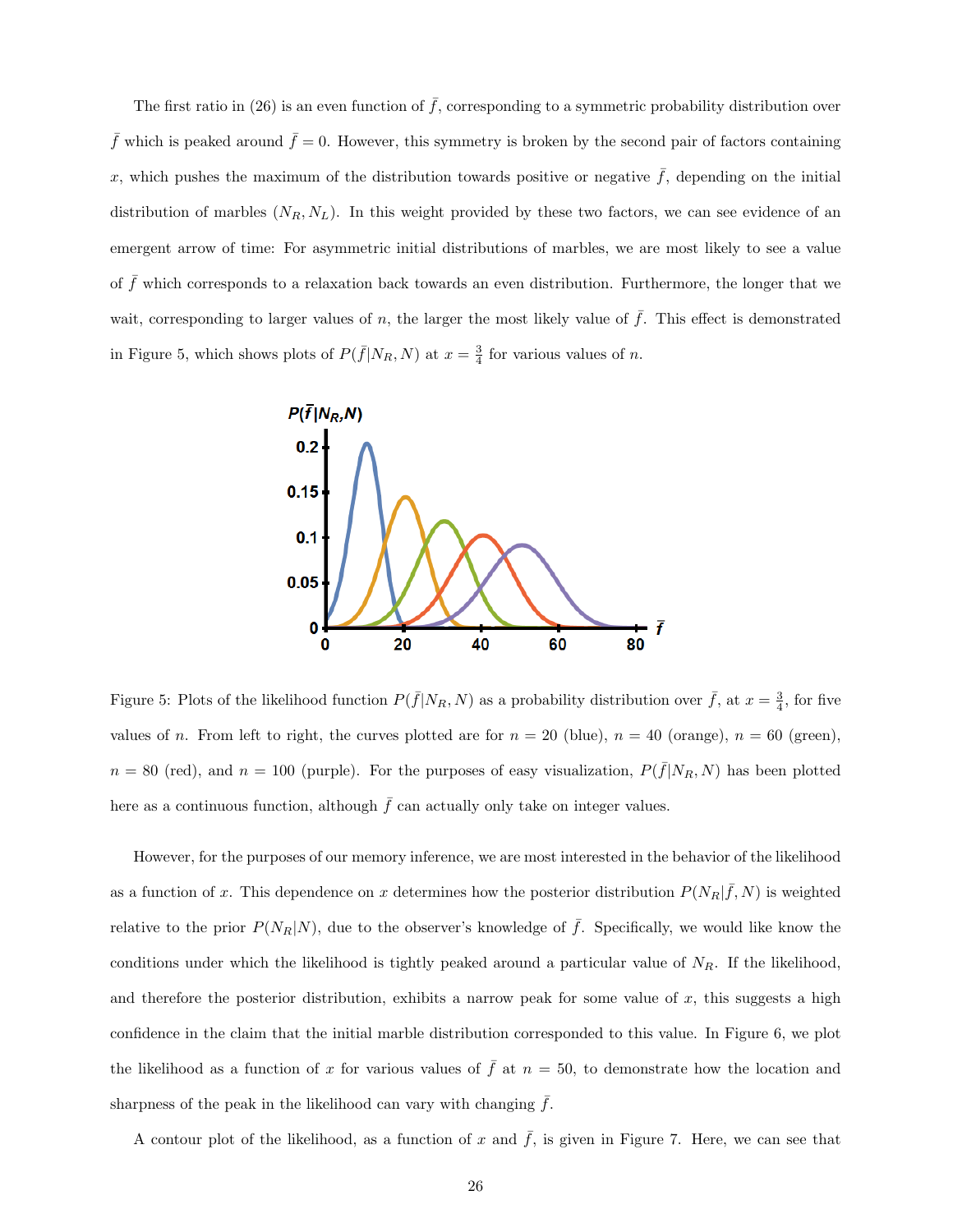

Figure 6: Plots of the likelihood function  $P(\bar{f}|N_R, N)$  as a function of x, at  $n = 50$ , for five values of  $\bar{f}$ . From left to right, the curves plotted are for  $\bar{f} = 0$  (blue),  $\bar{f} = 10$  (orange),  $\bar{f} = 20$  (green),  $\bar{f} = 30$  (red), and  $\bar{f} = 40$  (purple). As in Figure 5, for the purposes of easy visualization,  $P(\bar{f}|N_R, N)$  has been plotted here as a continuous function, although x can actually only take on values that are multiples of  $1/N$ .

the likelihood function exhibits a diagonal ridge of maximum values. Each point on this ridge corresponds to the peak value of the likelihood as a a function of x, for a given value of  $\bar{f}$ . By taking the derivative with respect to x of our expression for the likelihood in  $(26)$  and setting it equal to zero, we find that these maximal values lie on the line given by

$$
\bar{f}_* = 2n\left(x - \frac{1}{2}\right). \tag{27}
$$

To understand how the width of the likelihood as a function of  $x$  varies along this ridge, we now consider the limit of large n. Since (26) takes the form of a binomial distribution in  $n<sub>R</sub>$ , for large n we can approximate the likelihood as a normal distribution in  $n_R$ , with mean nx and variance  $nx(1-x)$ . Proceeding with this approximation, and then making the substitutions  $n_R = (n + \bar{f})/2$  and  $\bar{f}_* = 2n(x - \frac{1}{2})$ , yields the expression

$$
P(\bar{f}|N_R, N) \approx \frac{1}{\sqrt{2\pi nx(1-x)}} \exp\left[-\frac{(\bar{f}-\bar{f}_*)^2}{8nx(1-x)}\right].
$$
 (28)

So we see that the likelihood is a normal distribution in  $\bar{f}$ , with a mean of  $\bar{f}_* = 2n(x - \frac{1}{2})$  and variance of  $4nx(1-x)$ . Expressed in terms of x instead of  $\bar{f}_*$ , this becomes

$$
P(\bar{f}|N_R, N) \approx \frac{1}{\sqrt{2\pi nx(1-x)}} \exp\left[-\frac{n\left(x - \frac{n+\bar{f}}{2n}\right)^2}{2x(1-x)}\right].
$$
 (29)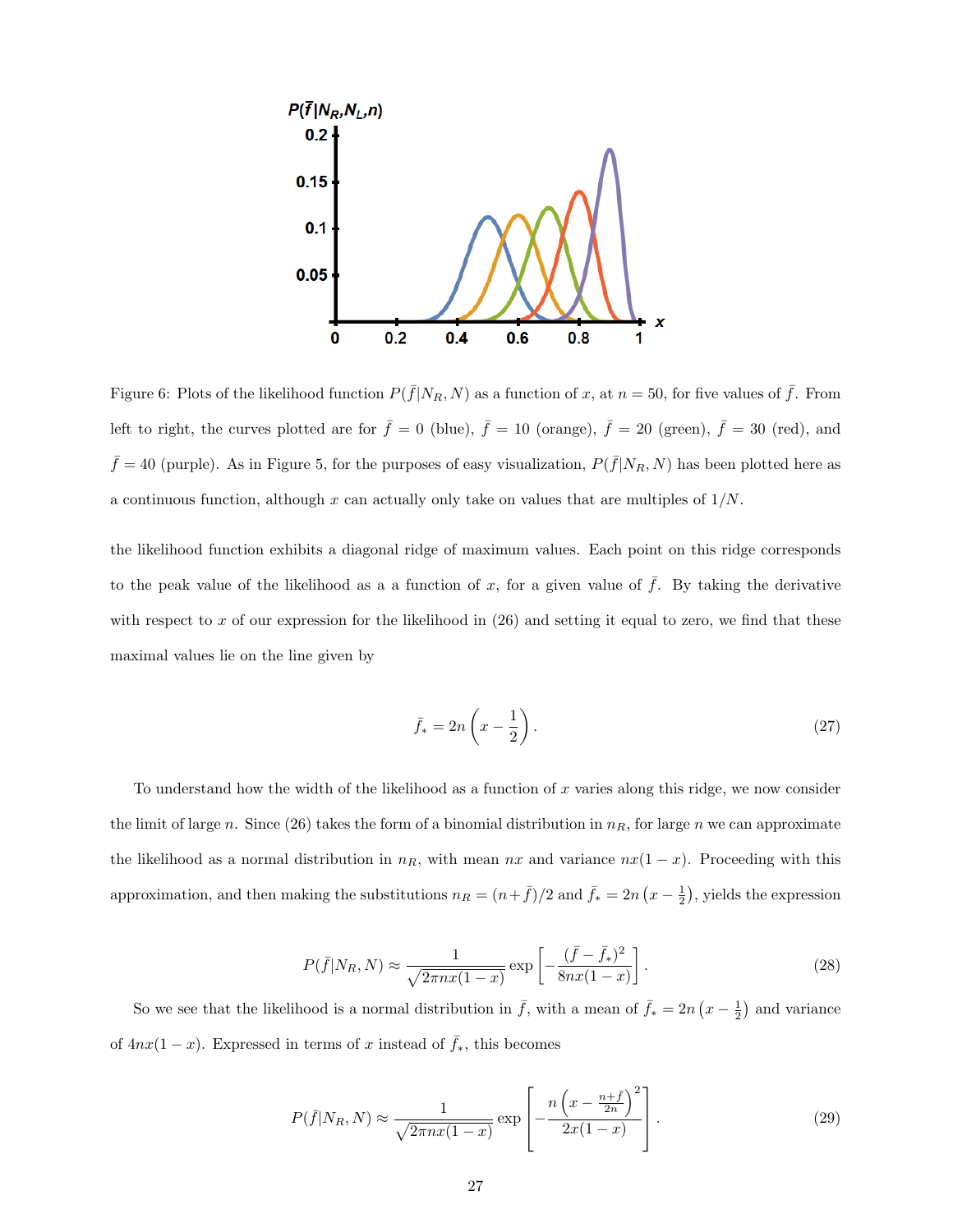

Figure 7: Contour plot of the likelihood function  $P(\bar{f}|N_R, N)$ , as a function of x and  $\bar{f}$  for  $n = 10$ . The blue shading in the upper left and lower right corners corresponds to small values, and the yellow and red shading along the diagonal ridge corresponds to large values. As in Figures 5 and 6,  $P(\bar{f}|N_R, N)$  has been plotted here as a continuous function in  $\bar{f}$  and x.

This expression for the likelihood is approximately normally distributed in  $x$ , albeit with an effective variance  $\sigma_n^2(x) = x(1-x)/n$  that depends on the value of x near the peak of the likelihood. We are now in a position to quantify the informativeness of the inference about  $x$ , and therefore the initial marble distribution  $(N_R, N_L)$ . Substituting our expression for the likelihood in (29) into our equation for the posterior distribution given in (11), we obtain

$$
P(N_R|\bar{f}, N) = \frac{1}{\sqrt{2\pi nx(1-x)}} \frac{P(N_R|N)}{P(\bar{f}|N)} \exp\left[-\frac{n\left(x - \frac{n+\bar{f}}{2n}\right)^2}{2x(1-x)}\right].
$$
 (30)

The informativeness of this posterior function depends on the width of the distribution over the possible values of  $(N_R, N_L)$ . This width scales with the variance of the posterior, which we denote as  $\sigma_{post}^2$ . To get a sense of how the width of the posterior distribution may vary, suppose for concreteness that the prior is approximately normally distributed, with mean  $x_0$  and variance  $\sigma_{prior}^2$ , so that we have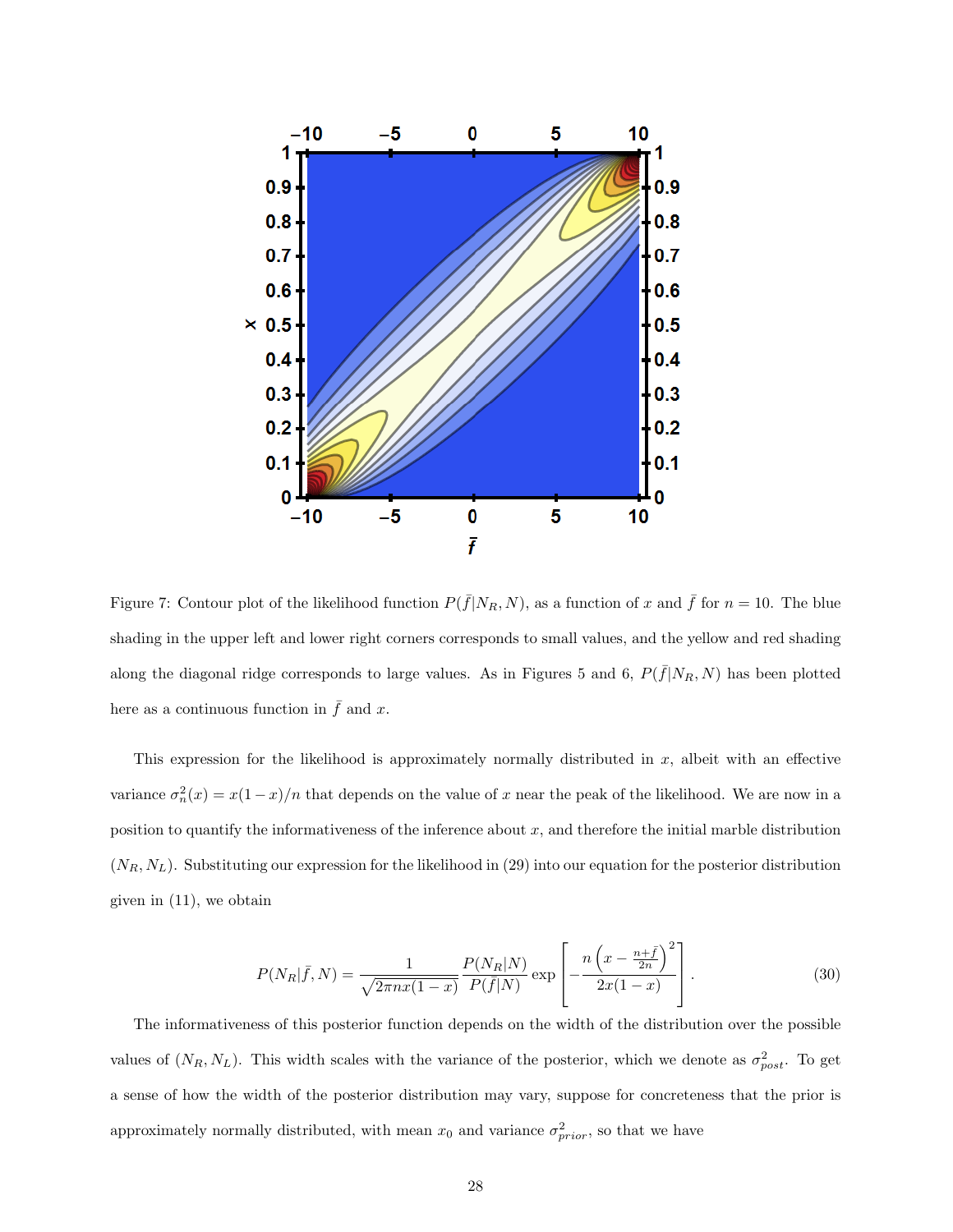$$
P(N_R|N) \propto \exp\left[-\frac{(x-x_0)^2}{2\sigma_{prior}^2}\right].\tag{31}
$$

Note that now that the prior is given, we have completely specified the dependence of the posterior on  $x$ , and consequently its dependence on  $(N_R, N_L)$  as well. Computing the normalization  $P(\bar{f}|N)$  is not important for our purposes, since it does not vary with x, and therefore does not effect the shape of the posterior as a probability distribution over the possible marble distributions  $(N_R, N_L)$ .

For the case of the Gaussian prior, the posterior becomes a product of normal distributions, with variance given by

$$
\frac{1}{\sigma_{post}^2} \approx \frac{1}{\sigma_{prior}^2} + \frac{1}{\sigma_n^2}(x_0) = \frac{1}{\sigma_{prior}^2} + \frac{n}{x_0(1 - x_0)}.
$$
\n(32)

Here, we have substituted the value  $x = x_0$  into the variance  $\sigma_n^2(x_0)$  of the likelihood, since the prior distribution peaks at  $x_0$ . Supposing that the variance of the prior is fixed, we can consider this expression for  $\sigma_{post}^2$  in two different limits. First, for a given value of  $x_0$ , if we take n to be very large, to compensate we must have a small variance  $\sigma_{post}^2$  for the posterior. This result tells us that as the number of time-steps  $n$  increases, the inference about the initial marble distribution becomes more informative. Second, we can look at the behavior of  $\sigma_{post}$  for fixed n, as we allow  $x_0$  to vary between 0 and 1. This is the more interesting limit, as it demonstrates how the informativeness of the inference changes with our knowledge of an arrow of time.

As  $x_0$  approaches either 0 or 1, the likelihood term  $\sigma_n^2(x_0)$  in (32) grows without bound. For a value of  $x_0$ near these extremes, the prior identifies the state of the system at  $t = 0$  as a low entropy state. In this case, the magnitude of the likelihood term must be compensated by a small value of  $\sigma_{post}^2$ , indicative of a highly informative inference. This corresponds to a "memory of the past" in the thermodynamic sense, where we identify the past with a state of relatively low entropy. In contrast, values of  $x_0$  near  $\frac{1}{2}$  yield inferences which are far less informative for a given value of  $\sigma_{prior}^2$  and n, since the denominator of the likelihood term will be much larger than in the  $x_0 \to 0, 1$  limit. In these cases, the prior singles out a high-entropy state as most likely at  $t = 0$ . As a result, the relevant inference is not nearly as sharp; we identify this as a "memory of the future."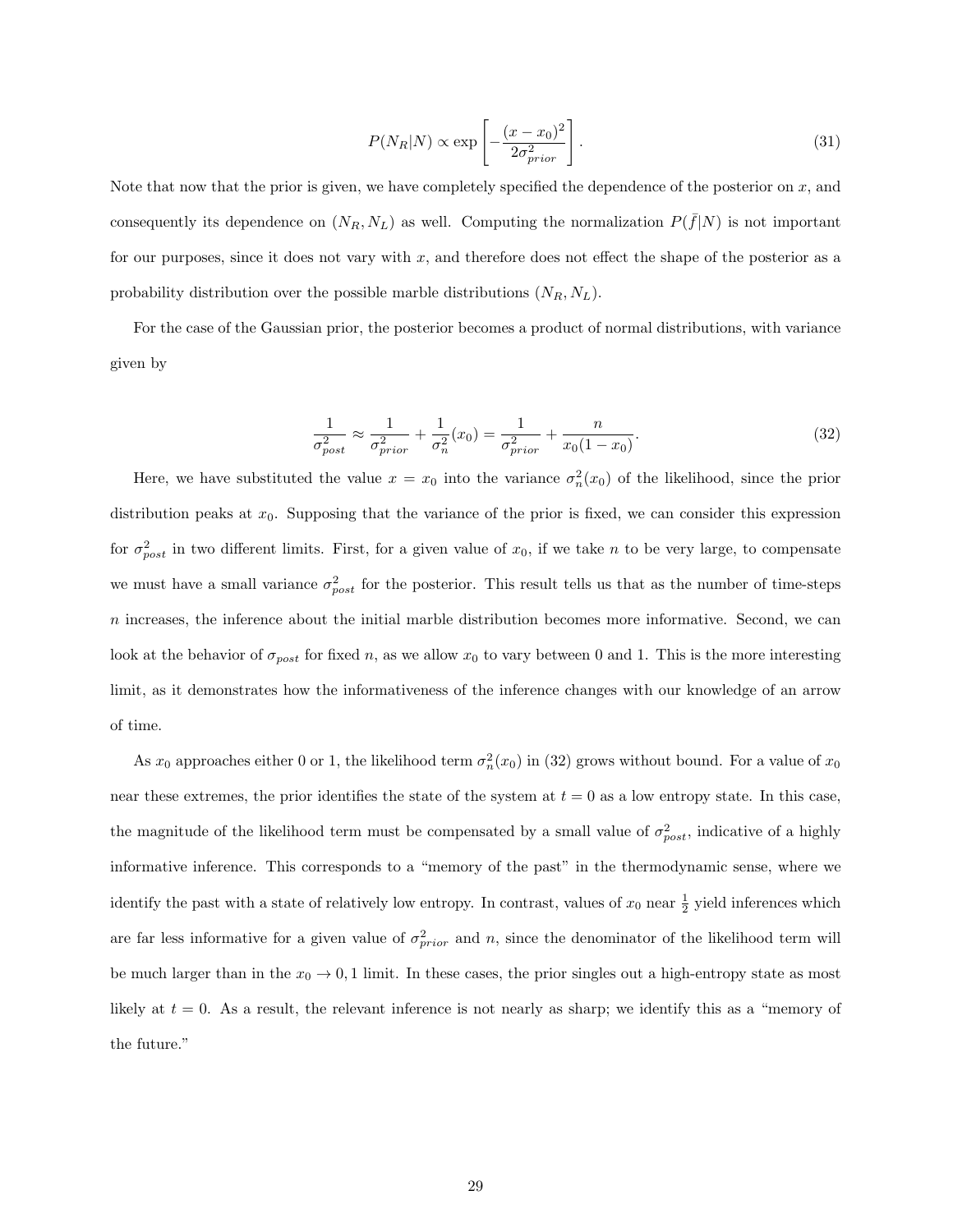## 3 A Quantum Memory Model

Having completed our analysis of the classical urn model, we now move to develop a quantum mechanical model which will serve as a prototypical quantum memory system. We define this quantum memory to record the net change in some coarse-grained property of a system which it is coupled to, in analogy with Mlodinow and Brun's rotor memory. In order to understand the informativeness of such a memory system, we consider how a measurement of the memory system at one time conditions inferences about the state of the coupled system at a different time. This analysis is carried out in the density matrix formulation of quantum mechanics. Although our work with the quantum memory system is not yet complete, we are able to show that memory inferences in the quantum model can be expressed in terms of a probabilistic matrix completion problem.

#### 3.1 Characterization of the model

We consider two quantum systems: A system  $S$ , and a record system  $M$  which functions as a memory of some aspect of S. For concreteness, we assume that the Hilbert space of possible states accessible to S is spanned by some orthonormal basis  $\{|j\rangle_{S}\} = \{|j_1\rangle_{S}, |j_2\rangle_{S}, |j_3\rangle_{S}...\}$ , where the index j takes on values within some indexing set **J**. We write **j** as a boldface index to emphasize that the indexing set **J** could be multidimensional. For example, each value of **j** might correspond to an ordered pair  $\mathbf{j} = (j_1, j_2)$ , where each element of the ordered pair is associated with an independent degree of freedom of S. Suppose that for each possible basis state of  $S$ , we can associate a definite integer value of some physical quantity  $f$  to this state, so that the value of f corresponding to the state  $|j\rangle_S$  is given by some function  $f(\mathbf{j})$ .

We define the interaction between S and M so that changes in the value of  $f(j)$  can be inferred from knowledge of the state of M. The function  $f(j)$  in this quantum memory model will play a role analogous to that of Mlodinow and Brun's readout function  $f_{read}(r(t))$ , and that of the memory function  $f(n)$  in the urn model in Chapter 2. That is, just as the functions  $f_{read}(r(t))$  and  $f(n)$  do not encode every detail about each particular state of the gas in Mlodinow and Brun's canisters, or the location of every marble in the urns, the value  $f(j)$  does not necessarily capture all the properties of a given state  $|j\rangle_S$  of S. Rather, these functions refer to *coarse-grained* properties of their respective systems, which are insensitive to all the precise details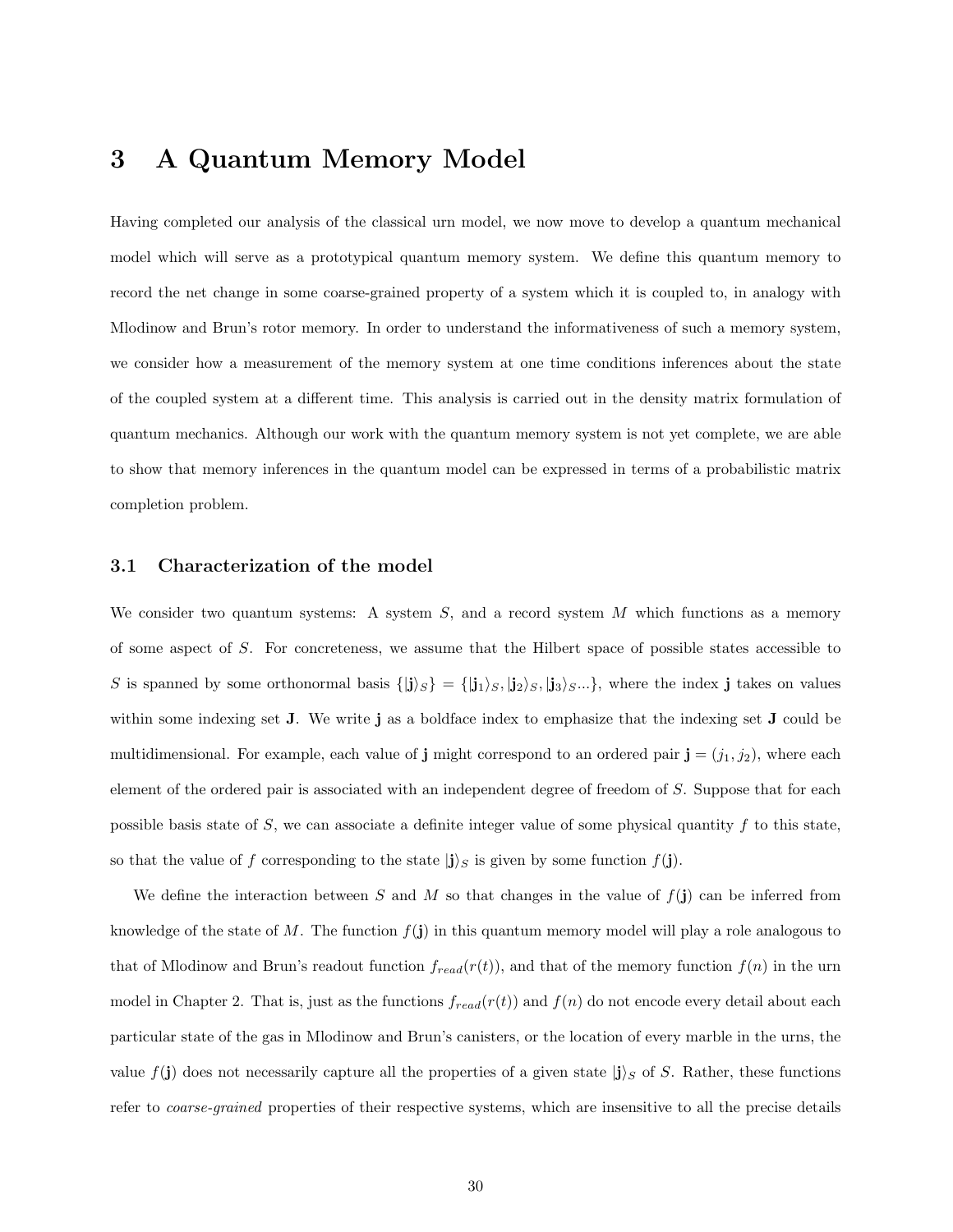of any given state. Often, such properties correspond to average or aggregate quantities taken over a large number of a system's degrees of freedom. For example, the total spin angular momentum of a many-body quantum system is such a coarse-grained quantity, since many different internal configurations of such a system can correspond to the same net value of the spin.

We can get a clearer sense of the properties of this function  $f(j)$  by means of a simple visualization. Consider Figure 8, which represents a subset of the set of basis states  $\{|\mathbf{j}\rangle_S\}$  of S in terms of a grid. Each square on the grid corresponds to a basis state with a different value of j. In this example, we have assumed that  $\mathbf{j} = (j_1, j_2)$  is a two-component index, so that the degrees of freedom corresponding to  $j_1$  and  $j_2$  can be varied independently by moving parallel to one axis or the other. What we see from this representation is that the function  $f(j)$  induces a partition on this set of basis states, with each set in the partition marked by a different color. States with the same color have the same value of the function  $f(j)$ , and therefore have the same value of whatever property  $f(j)$  corresponds to. We would like to construct our memory system M so that it only registers a change when the system  $S$  evolves from one coloring in this partition to another, that is, from one value of  $f(j)$  to the next. This is analogous to the memory function  $f(n)$  in the urn model, which only varies when the coarse-grained variable  $N_R$  changes.

To this end, we consider a memory system M with a set of  $N_M$  orthonormal basis states  $\{|i\rangle_M\}$  =  $\{|0\rangle_M, |1\rangle_M...|N_M - 1\rangle_M\}$ , labeled by a quantum number i between 0 and  $N_M - 1$ . The Hilbert space of the composite system  $M \times S$  will then have a basis consisting of the tensor products of basis states of M and S. That is, one useful basis of the Hilbert space of  $M \times S$  is defined by

$$
\{ |i\rangle_M \otimes |j\rangle_S \} \equiv \{ |i\rangle_M \otimes |j\rangle_S | 0 \le i < N_M, \ j \in J \}.
$$
\n
$$
(33)
$$

The coupling between  $S$  and  $M$  is defined so that when the state of  $S$  changes, the change in the value of the memory quantum number  $i$  is equal to the change in the value of the quantity  $f$ . To see how this constrains the time evolution of the composite system  $M \times S$ , we consider the evolution of a generic basis state  $|i\rangle_M \otimes |j\rangle_S$  in some definite time interval, between some time  $t = t_1$  and a second time  $t = t_2$ . Assuming that this evolution is defined by the action of some unitary operator  $\hat{U}$ , it will generically take the form

$$
|i\rangle|\mathbf{j}\rangle \rightarrow \hat{U}|i\rangle|\mathbf{j}\rangle = \sum_{i',\mathbf{j'}} U_{i,\mathbf{j},i',\mathbf{j'}}|i'\rangle|\mathbf{j'}\rangle. \tag{34}
$$

In this summation and in all subsequent equations, sums over a italicized index can be assumed to range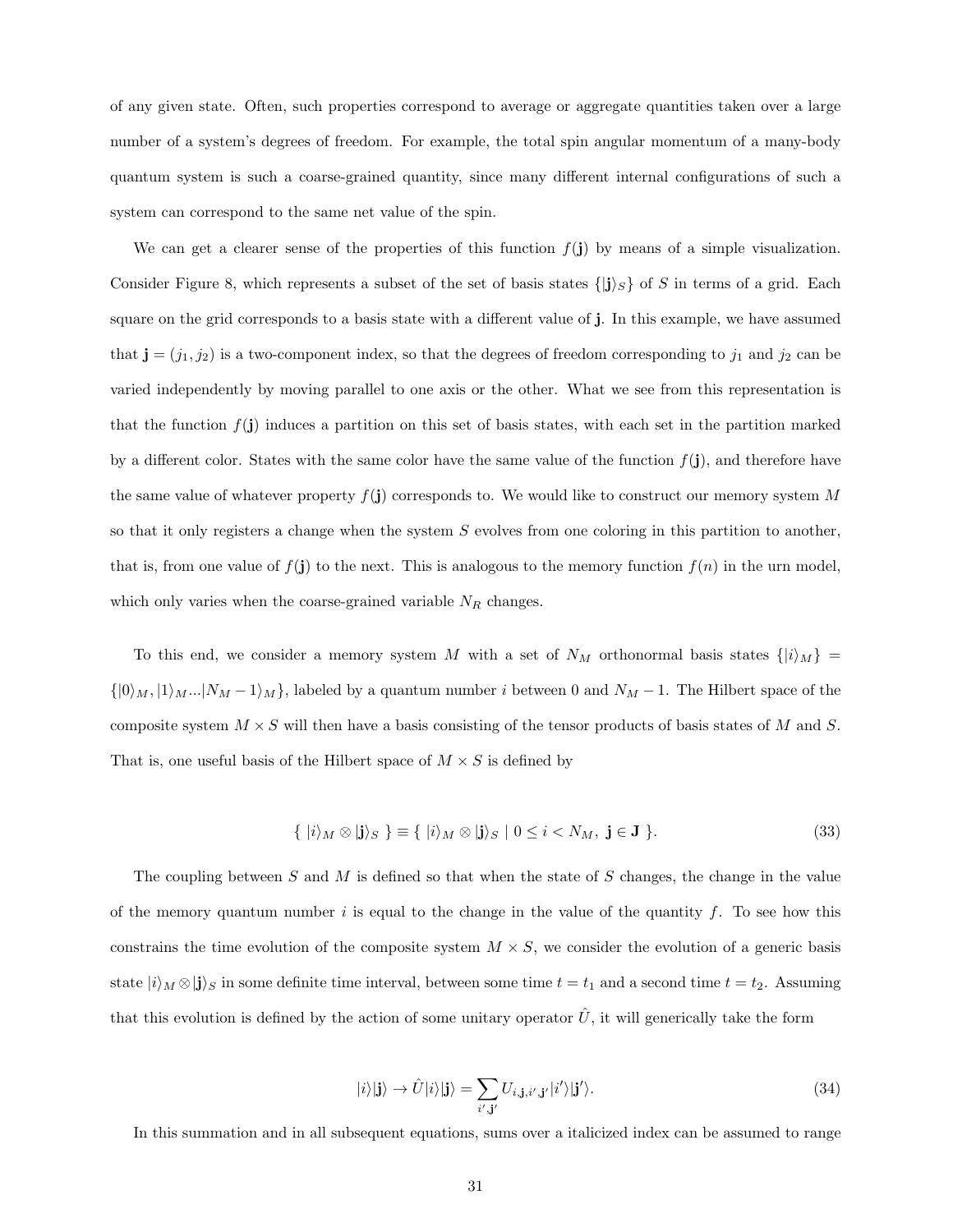

Figure 8: Visualization of the set of basis states of the system S. Each block corresponds to a single basis state, and blocks with the same color have the same value of the quantity  $f(j)$ , as given in the box on the right. Here,  $\mathbf{j} = (j_1, j_2)$  is a two-component index, and each axis corresponds to varying a different degree of freedom of S, associated with either  $j_1$  or  $j_2$ . A trajectory through this space is illustrated with arrows; the numbers above the arrows denote how much a memory register coupled to S would increment or decrement during each step.

from 0 to  $N_M - 1$  in integer steps, while sums over a boldface index vary over all values in the indexing set **J**. Here, we have abbreviated the basis states as  $|i\rangle|\mathbf{j}\rangle \equiv |i\rangle_M \otimes |\mathbf{j}\rangle_S$ , and the coefficients  $U_{i,\mathbf{j},i',\mathbf{j'}} \equiv \langle i|\langle \mathbf{j}|\hat{U}|i'\rangle|\mathbf{j'}\rangle$ are the matrix entries of this operator in the basis given in (33). These entries cannot take on arbitrary values, however, since we have specified that any changes in  $f$  must be accompanied by equal changes in the memory quantum number. That is, for each term in (34), the change  $f(j') - f(j)$  must be equal to the change  $i' - i$ , otherwise the term should vanish. This means that for all nonzero terms in (34), we have  $i' = i + f(j') - f(j)$ , and consequently the evolution simplifies to the constrained form

$$
|i\rangle|\mathbf{j}\rangle \rightarrow \hat{U}|i\rangle|\mathbf{j}\rangle = \sum_{\mathbf{j}'} U_{i,\mathbf{j},i+f(\mathbf{j}')-f(\mathbf{j}),\mathbf{j}'}|i+f(\mathbf{j}')-f(\mathbf{j})\rangle|\mathbf{j}'\rangle. \tag{35}
$$

Since the matrix elements  $U_{i,j,i',j'}$  vanish when  $i'-i \neq f(j')-f(j)$ , we can also write this constraint simply as  $U_{i,j,i',j'} = U_{i,j,i',j'} \delta_{i'-i,f(j')-f(j)}$ . Beyond the restriction, we allow  $\hat{U}$  to be an arbitrary unitary operator. To be precise, we must note that there is one class of evolutions for which (35) is ill-defined. These occur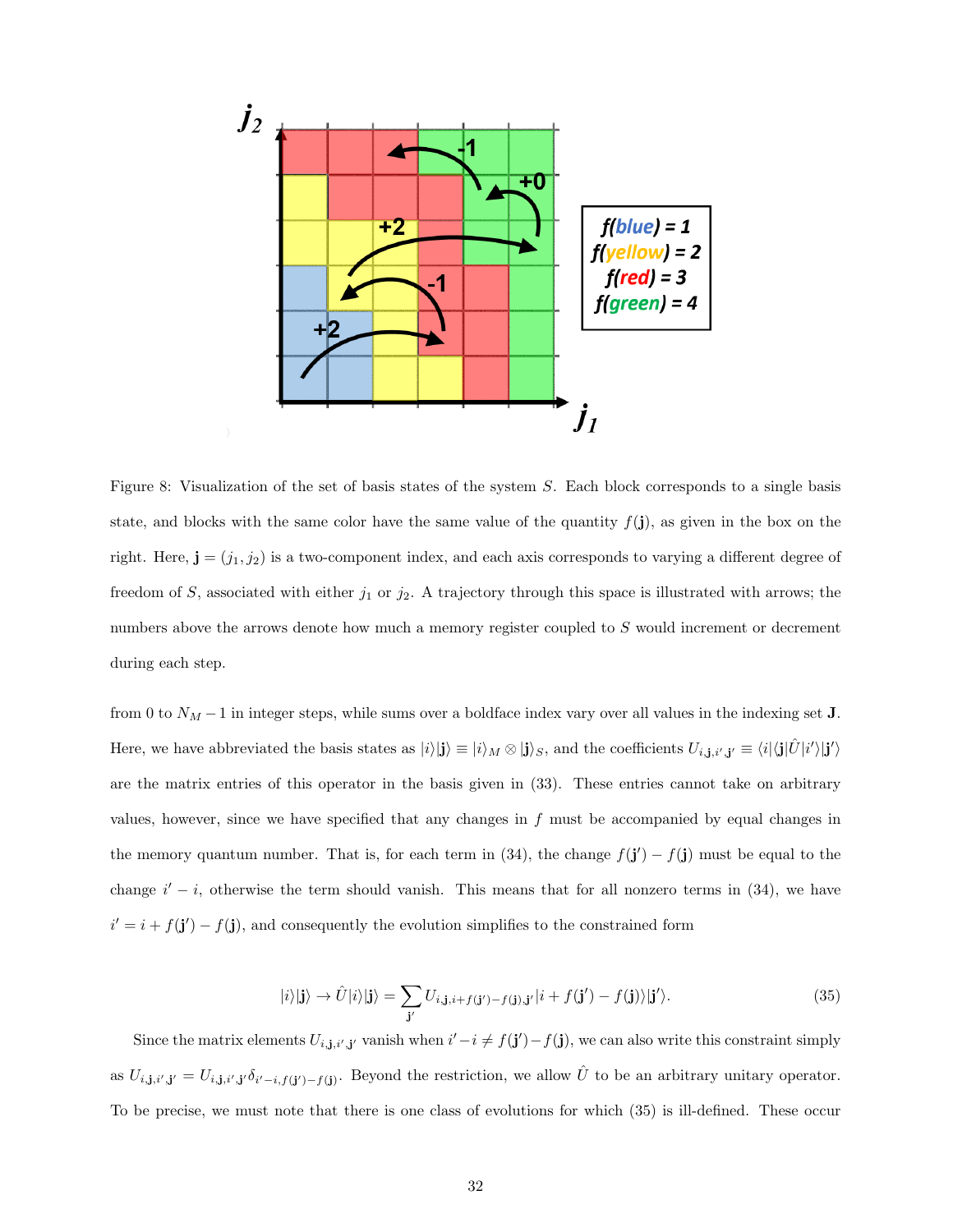when  $i + f(j') - f(j)$  either falls below 0 or rises above  $N_M - 1$ . These are invalid evolutions, since the memory system quantum number can only take on  $N_M$  distinct values. To account for this possibility, we require that when the memory "overflows" or "bottoms out" in this manner, the memory quantum number will reset back to 0 or  $N_M - 1$ . This amounts to replacing the expression  $i + f(\mathbf{j}') - f(\mathbf{j})$  in (35) with  $(i + f(\mathbf{j}') - f(\mathbf{j})) \text{ mod } N$ . In the remaining analysis, we will suppress this detail when convenient, since ignoring it will have little effect on our results.

In order to make the effects of the constraint in (35) more readily apparent, we introduce an ordering of the basis states of the composite system  $M \times S$ . This ordering will allow us to group the matrix entries of U into  $(N_M)^2$  different blocks, each of which is a sub-matrix in itself that will take a particularly simple form. Consider the set of basis states  $\{|i, \mathbf{j}\rangle\}$  defined as

$$
\{|i, \mathbf{j}\rangle\} = \{|i, \mathbf{j}\rangle = |(i + f(\mathbf{j}) - f(\mathbf{j}_0)) \bmod N_M\rangle |\mathbf{j}\rangle \mid 0 \le i < N_M, \mathbf{j} \in \mathbf{J}\}.
$$
\n(36)

In this set,  $\mathbf{j}_0$  is some arbitrary fixed value in **J**, which we can choose so that  $f(\mathbf{j}_0) = 0$  if we wish. This set is in fact the same basis set as defined in (33), only with a new notation to emphasize a particular ordering of the basis vectors. We can think of these basis vectors as arranged as follows. First, we take all the basis vectors  $|i, j\rangle$  with  $i = 0$ , and arrange them in accordance with some arbitrary ordering  $j = j_1, j_2, j_3...$  of the values of j in the index set J. These are the first vectors in our ordering. We then place all the vectors with  $i = 1$  after this first subset, organized by the same ordering of j values as for  $i = 0$ . We continue this until we have reached the subset where  $i = N_M - 1$ , at which point we have arranged all of our basis vectors. The complete ordering will take this form:

$$
|i, \mathbf{j}\rangle = |0, \mathbf{j}_1\rangle, |0, \mathbf{j}_2\rangle, |0, \mathbf{j}_3\rangle \dots |1, \mathbf{j}_1\rangle, |1, \mathbf{j}_2\rangle, |1, \mathbf{j}_3\rangle \dots |N_M - 1, \mathbf{j}_1\rangle, |N_M - 1, \mathbf{j}_2\rangle, |N_M - 1, \mathbf{j}_3\rangle \dots
$$
 (37)

What does this permutation of the basis vectors correspond to physically? For each value of  $i$ , this arrangement includes a subset of basis vectors that is that same size as the basis  $\{|j\rangle_{S}\}$  of S. We will call this the i<sup>th</sup> block of vectors in the ordered basis. Each basis state  $|i, j \rangle = |(i + f(j) - f(j_0)) \text{ mod } N_M\rangle|j\rangle$  in this block corresponds to a term in the superposition obtained when evolving  $M \times S$  from the state  $|i, j_0\rangle$ .

Ordering the basis elements in this way allows the action of the evolution operator  $\hat{U}$  to be expressed in a simple form. The basis states are now separated into  $N_M$  different blocks, each containing basis states  $|i,j\rangle$  with a fixed value of i and all possible values of j. As a result, we can now also think of the matrix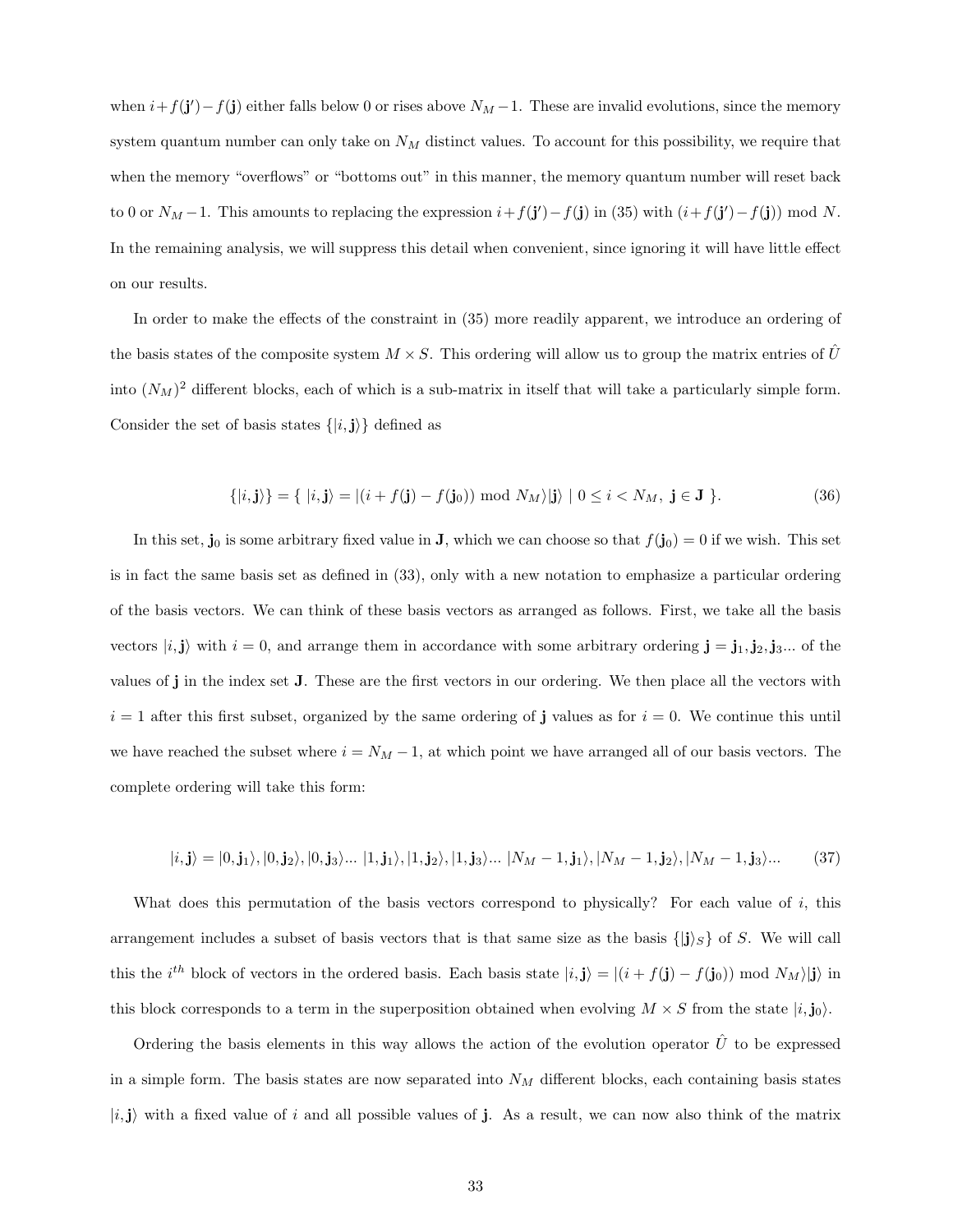entries of U as divided into blocks. In our new basis ordering, the matrix elements of  $\hat{U}$  are defined as  $U'_{i\mathbf{j},i'\mathbf{j'}} \equiv \langle i,\mathbf{j}|\hat{U}|i',\mathbf{j}'\rangle$ , where we have included a prime to distinguish these elements from our original matrix elements  $U_{i,j,i'j'}$ . Consider the set of all such matrix entries for a given value of i and i'. These entries will form a contiguous square block, since the ordering of our basis insures that basis vectors  $|i, j\rangle$  with the same value of i will be in a single block. This block is itself a matrix, with entries indexed by  $\mathbf{j}$  and  $\mathbf{j}'$ . We refer to this matrix as the block entry of  $\hat{U}$  at i and i', and denote it as  $\overline{U}_{ii'}$ , and we specify its own elements as  $(\overline{U}_{ii'})_{jj'} \equiv U'_{ij,i'j'}$ . In terms of these block units, the matrix corresponding to the evolution operator  $\hat{U}$  in this basis takes the form

$$
\hat{U} \sim \begin{bmatrix} \overline{U}_{00} & \overline{U}_{01} & \dots & \overline{U}_{0,N-1} \\ \overline{U}_{10} & \overline{U}_{11} & \dots & \overline{U}_{1,N-1} \\ \vdots & \vdots & \ddots & \vdots \\ \overline{U}_{N_M-1,0} & \overline{U}_{N_M-1,1} & \dots & \overline{U}_{N_M-1,N_M-1} \end{bmatrix}
$$
\n(38)

So far, expressing the operator  $\hat{U}$  in this form just amounts to a specific ordering and grouping of the matrix elements of  $\hat{U}$ . However, we can see that this block matrix will simplify considerably by considering the evolution of a basis vector  $|i, j\rangle$  as expanded in the  $\{|i, j\rangle\}$  basis:

$$
|i, \mathbf{j}\rangle \rightarrow \hat{U}|i, \mathbf{j}\rangle = \sum_{i', \mathbf{j'}} (\overline{U}_{ii'})_{\mathbf{j}\mathbf{j'}} |i', \mathbf{j'}\rangle = \sum_{i', \mathbf{j'}} (\overline{U}_{ii'})_{\mathbf{j}\mathbf{j'}} |i' + f(\mathbf{j'}) - f(\mathbf{j}_0)\rangle |\mathbf{j'}\rangle
$$
(39)

Again, we have suppressed the mod  $N_M$  operator in  $|i, \mathbf{j}\rangle = |(i+f(\mathbf{j})-f(\mathbf{j}_0)) \bmod N_M\rangle| \mathbf{j}\rangle$  for brevity. We can now ask how the constraint expressed in (35), which specifies how the states of the memory system M co-evolve with the states of S, constrains the terms in this expansion. From (35), we know that a state  $|i\rangle|j\rangle$ evolves into a superposition with terms only of the form  $|i + f(j') - f(j)|j'\rangle$ , so that the quantum number of the memory system state increases by an amount equal to the change in the value of  $f$ . This means that the state  $|i, \mathbf{j}\rangle = |i + f(\mathbf{j}) - f(\mathbf{j}_0)\rangle |\mathbf{j}\rangle$  that is evolved in (39) can only evolve into a superposition with terms of the form:

$$
|(i + f(\mathbf{j}) - f(\mathbf{j}_0)) + f(\mathbf{j}') - f(\mathbf{j})\rangle |\mathbf{j}'\rangle = |i + f(\mathbf{j}') - f(\mathbf{j}_0)\rangle |\mathbf{j}'\rangle = |i, \mathbf{j}'\rangle
$$
 (40)

So, a basis element  $|i, j\rangle$  under the evolution operator  $\hat{U}$  evolves into a superposition of *only* basis vectors with the same value i. That is, the evolution induced by  $\hat{U}$  does not send states from one block of our basis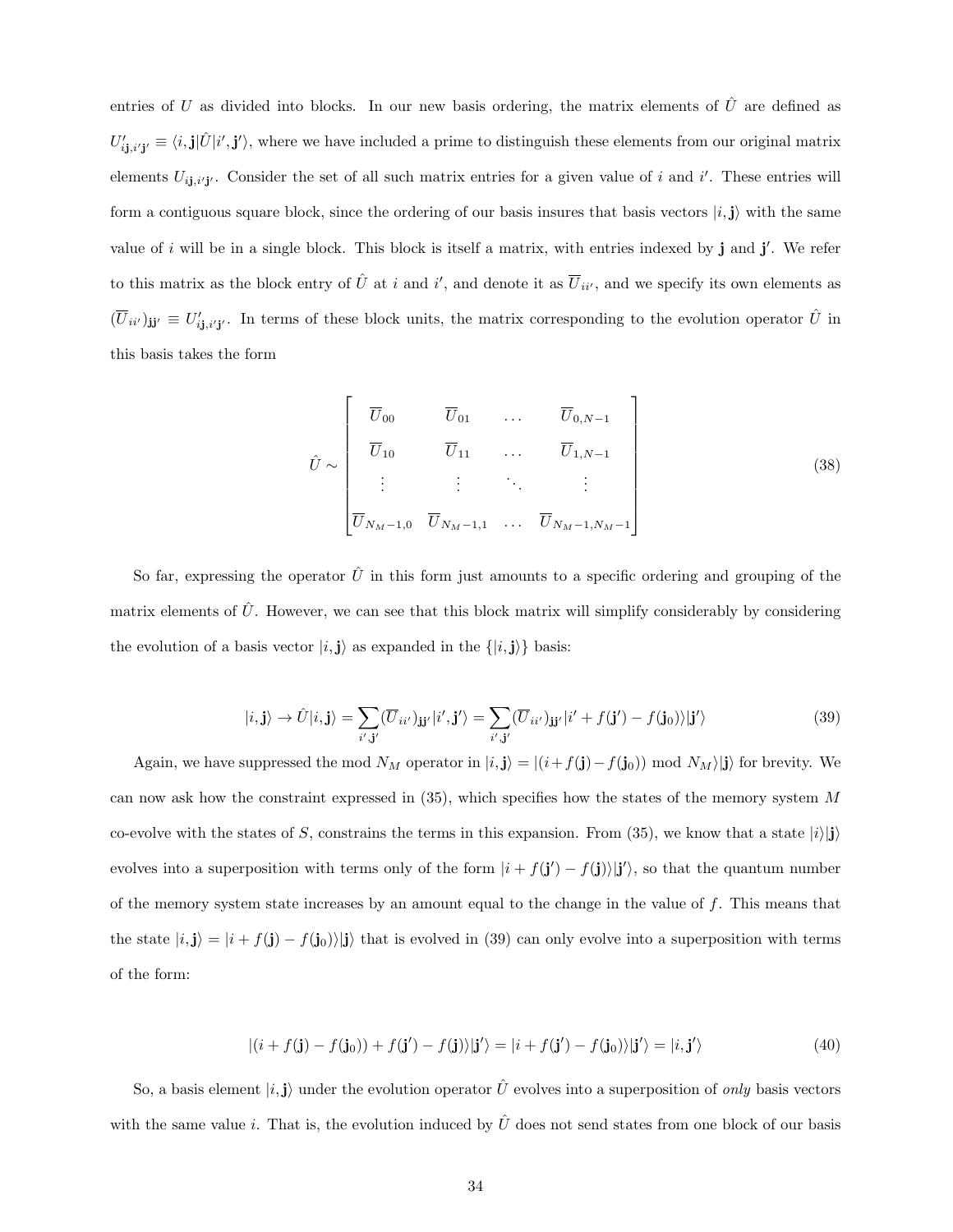ordering into another. Specifically, this means that all terms in (39) must vanish except for those for which  $i' = i$ , and so the entries  $(\overline{U}_{ii'})_{jj'}$  are zero unless  $i' = i$ . This simplifies the representation of  $\hat{U}$  in our ordered basis into a block-diagonal matrix, where each off-diagonal block element is just the zero matrix  $\overline{0}$  with all vanishing entries. Using the abbreviation  $\overline{U}_i \equiv \overline{U}_{ii}$  for the diagonal elements, we then have:

$$
\hat{U} \sim \begin{bmatrix} \overline{U}_0 & \overline{0} & \dots & \overline{0} \\ \overline{0} & \overline{U}_1 & \dots & \overline{0} \\ \vdots & \vdots & \ddots & \vdots \\ \overline{0} & \overline{0} & \dots & \overline{U}_{N-1} \end{bmatrix} = diag(\overline{U}_0, \overline{U}_1 \dots \overline{U}_{N-1})
$$
\n(41)

Moreover, the assumption that  $\hat{U}$  is a unitary operator implies that each of these diagonal block entries  $\overline{U}_i$  is also a unitary matrix. We can see this be computing the product  $\hat{U}\hat{U}^{\dagger}$  in our ordered basis, which is equal to the identity operator  $\hat{\mathbb{I}}$  since  $\hat{U}$  is unitary. Noting that  $\hat{U}^{\dagger} = diag(\overline{U}_{0}^{\dagger})$  $_{0}^{\dagger},\overline{U}_{1}^{\dagger}$  $_{1}^{\dagger}...\overline{U}_{I}^{\dagger}$  $_{N-1}^{'}$ ), we can see that the block entries  $(\hat{U}\hat{U}^{\dagger})_{kk'}$  of the product  $\hat{U}\hat{U}^{\dagger}$  are given by

$$
(\hat{U}\hat{U}^{\dagger})_{kk'} = \sum_{i} (\hat{U})_{ki} (\hat{U}^{\dagger})_{ik'}.
$$
\n(42)

Here, we have performed the matrix multiplication blockwise. In a blockwise multiplication, the block entries of the product are computed in terms of the block entries of the factors, in the same form as a standard matrix multiplication. We have denoted the block element of  $\hat{U}$  with indices k and i as  $(\hat{U})_{ki}$ , and the block element of  $\hat{U}^{\dagger}$  with indices i and k' as  $(\hat{U}^{\dagger})_{ik'}$ . We will continue to use this notation in the next section: Unless otherwise specified, we surround a matrix with parentheses and two indices in order to signify the block entry of that matrix specified by those indices.

Notation aside, we find that the block entries of  $\hat{U}\hat{U}^{\dagger}$  given in (42) simplify because  $\hat{U}$  and  $\hat{U}^{\dagger}$  are both block-diagonal. Specifically, the sum in (42) collapses to a single term, since  $(\hat{U})_{ki}$  and  $(\hat{U}^{\dagger})_{ik'}$  are equal to the zero matrix unless  $k = i = k'$ . Noting that  $(\hat{U})_{kk} = \overline{U}_k$  and  $(\hat{U}^{\dagger})_{k'k'} = \overline{U}_{k'}^{\dagger}$ , we have the result

$$
(\hat{U}\hat{U}^{\dagger})_{kk'} = \delta_{kk'}(\hat{U})_{kk}(\hat{U}^{\dagger})_{k'k'} = \delta_{kk'}\overline{U}_k\overline{U}_k^{\dagger}.
$$
\n(43)

However, we know that since  $\hat{U}\hat{U}^{\dagger}=\hat{\mathbb{1}}$ , the block entries of  $\hat{U}\hat{U}^{\dagger}$  are given by identity matrices  $\bar{I}$  along the diagonal, and by  $\overline{0}$  otherwise. This means that  $(\hat{U}\hat{U}^{\dagger})_{kk'} = \delta_{kk'}\overline{I}$ , and equating this expression with (43) yields  $\overline{U}_k \overline{U}_k^{\dagger} = \overline{I}$ . This is just the condition for the unitary of the matrix  $\overline{U}_k$ .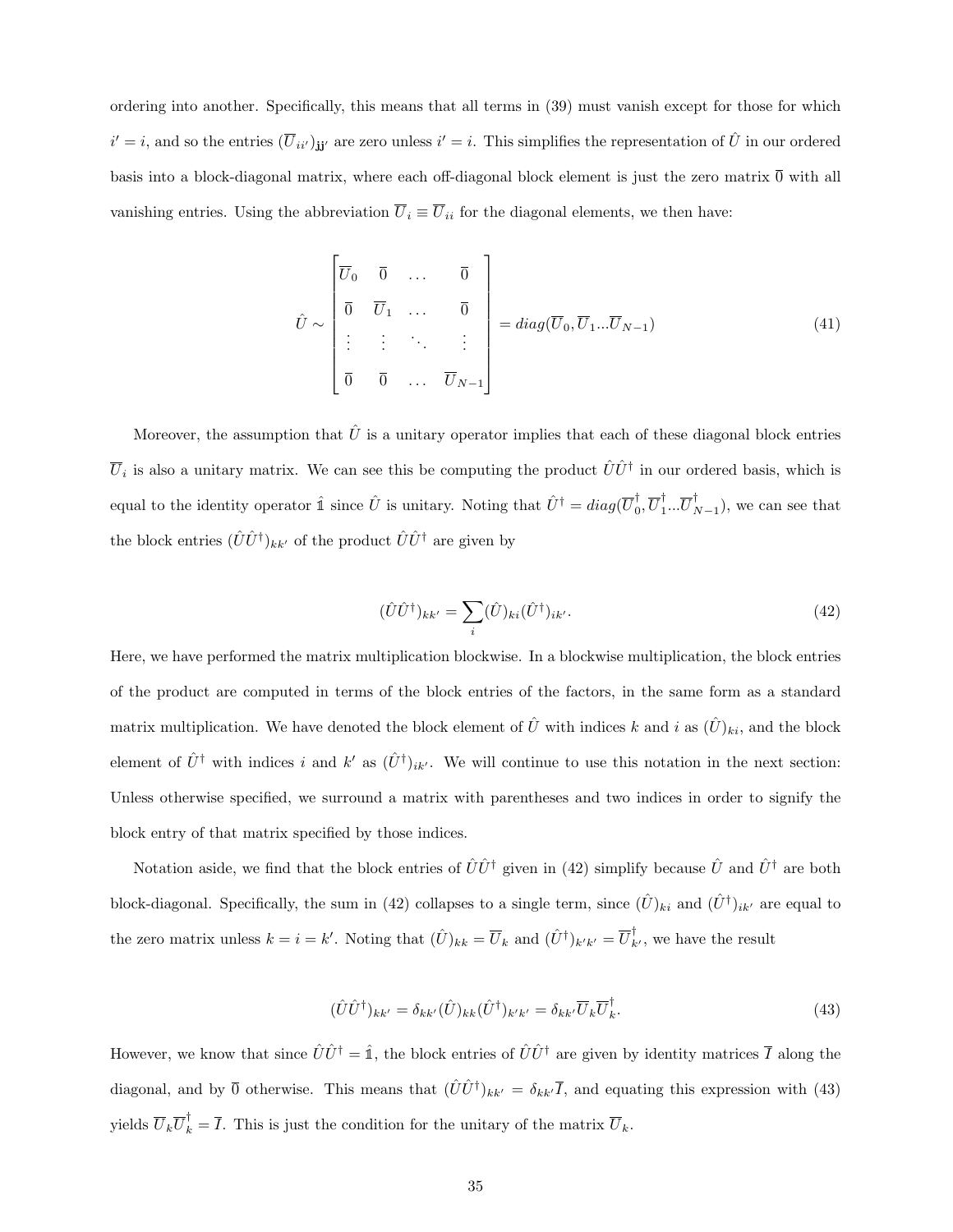To conclude this section, we note that there is no reason why the various block entries of  $\hat{U}$  should not be equal to one another. Under the action of such an operator, all blocks of our ordered basis would evolve in the exact same manner. In this case, given an initial state of the system  $S$ , the states of  $S$  in the superposition produced by the action of  $\hat{U}$  will be independent of the initial state of M. So in fact, an operator  $\hat{U}$  for which the block entries  $\overline{U}_i$  are the same or almost the same could be said to correspond to the most useful sort of memory, since this constraint means that the evolution of  $S$  is hardly effected by the coupling to  $M$ . However, for our analysis, we will still consider the general case with nonidentical block entries of  $\hat{U}$ , since an interaction of some system with a memory need not leave that system completely undisturbed.

#### 3.2 Probabilities in the quantum model

In analogy with our analysis of the classical urn model, we now wish to understand how observation of the quantum memory system M at one time allows for inference about the state of the system  $S$  at another time. To this end, we describe the systems  $M$  and  $S$  primarily in terms of density operators, as opposed to the state vectors that we have been working with until now. An overview of the density operator formalism is given in Appendix B. This approach is useful in our present context for two reasons. First, the density operator description easily accommodates a probabilistic analysis of the state of S. A general density operator encodes not only probabilities arising from fundamental quantum indeterminism, but also probabilities which are assigned based on a lack of exact information about a system. Second, it allows us to describe the systems M and S in terms of two separate mathematical objects, namely each system's reduced density operator. This is not possible when working with state vectors alone, since if M and S become entangled, a state vector can only be meaningfully assigned to the composite system  $M \times S$ .

To begin, suppose that at some reference time  $t_1$ , the composite system  $M \times S$  is in some separable state, so that the total density operator  $\hat{\rho}(t_1) = \hat{\rho} = \hat{\rho}^M \otimes \hat{\rho}^S$  for  $M \times S$  is simply the tensor product of the density operators  $\hat{\rho}^M$  and  $\hat{\rho}^S$ , corresponding to the systems M and S respectively. While the state of S is described by some unknown density operator  $\hat{\rho}^S$ , we assume that M is in a known pure state  $\hat{\rho}^M = |m_0\rangle_M \langle m_0|_M$ .

Now, under the evolution described in the previous section, the composite system  $M \times S$  will evolve into a new state  $\hat{\rho}(t_2) = \hat{U}\hat{\rho}\hat{U}^{\dagger}$  by some second time  $t_2$ . Suppose now that a measurement of the quantum number associated with the memory system  $M$  is made, so that  $M$  collapses back into a new pure state  $|m\rangle_M\langle m|_M$ . Given the initial pure state  $\hat{\rho}^M = |m_0\rangle_M\langle m_0|_M$  of M and the evolution operator  $\hat{U}$ , we would like to understand how the measurement of  $M$  at  $t_2$  informs any inference we can make about the possible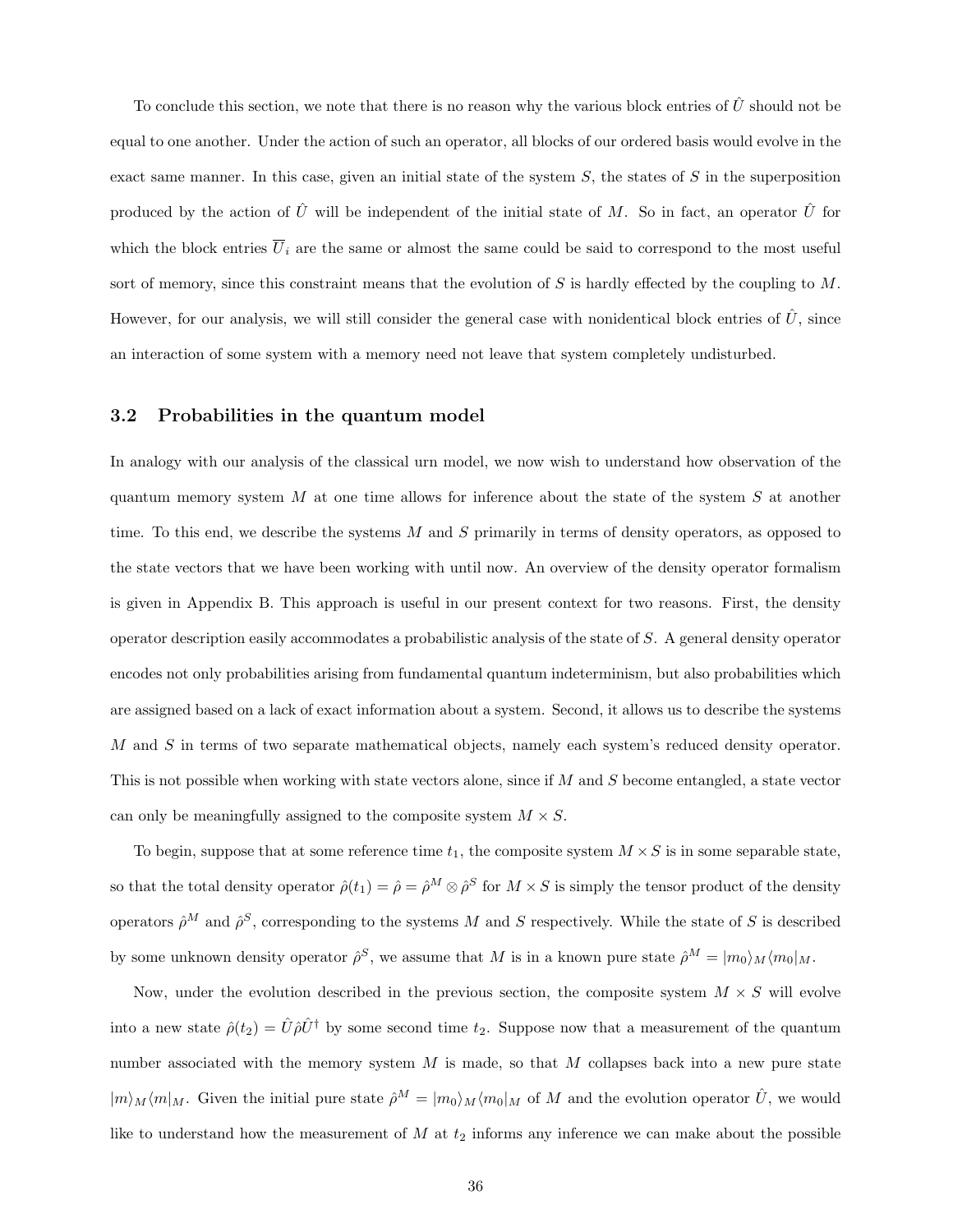entries of  $\hat{\rho}^S$ , and therefore the state of S, at  $t_1$ .

Our first task is to calculate how the density operator  $\hat{\rho}$  will evolve between  $t_1$  and  $t_2$ . This evolution will look simplest in the ordered basis given in (36). From the analysis in the previous section, we know that  $\hat{U}$ takes a block diagonal form in this basis. We can obtain the entries of  $\hat{\rho}$  in this basis as follows. First, we expand our definition  $\hat{\rho} = \hat{\rho}^M \otimes \rho^S$  in terms of basis states of M and S, yielding

$$
\hat{\rho} = \hat{\rho}^M \otimes \hat{\rho}^S = |m_0\rangle_M \langle m_0|_M \otimes \left(\sum_{\mathbf{j}, \mathbf{j'}} \rho_{\mathbf{j}\mathbf{j'}}^S |\mathbf{j}\rangle_S \langle \mathbf{j'}|_S \right) = \sum_{\mathbf{j}, \mathbf{j'}} \rho_{\mathbf{j}\mathbf{j'}}^S |m_0\rangle |\mathbf{j}\rangle \langle m_0| \langle \mathbf{j'}|.
$$
\n(44)

Here, the coefficients  $\rho_{jj'}^S \equiv \langle j |_M \hat{\rho}^S | j' \rangle_M$  are the entries of  $\hat{\rho}^S$  in the  $\{|j\rangle_S\}$  basis. However, we also know that we can expand  $\hat{\rho}$  as the sum of the reordered basis states

$$
\hat{\rho} = \sum_{i,i',\mathbf{j},\mathbf{j'}} (\overline{\rho}_{ii'})_{\mathbf{j}\mathbf{j'}} |i,\mathbf{j}\rangle \langle i',\mathbf{j'}| = \sum_{i,i',\mathbf{j},\mathbf{j'}} (\overline{\rho}_{ii'})_{\mathbf{j}\mathbf{j'}} |i+f(\mathbf{j})-f(\mathbf{j}_0)\rangle |\mathbf{j}\rangle \langle i'+f(\mathbf{j'})-f(\mathbf{j}_0)|\langle \mathbf{j'}|.
$$
 (45)

Just as we expressed the entries of  $\hat{U}$  in terms of the block matrices  $\overline{U}_{ii'}$ , we define  $(\overline{\rho}_{ii'})_{jj'} \equiv \langle i, j | \hat{\rho} | i', j' \rangle$ as the entry at row j and column j' of the block matrix  $\bar{p}_{ii'}$ . In terms of these block entries, the density operator is represented as:

$$
\hat{\rho} \sim \begin{bmatrix} \bar{p}_{00} & \bar{p}_{01} & \cdots & \bar{p}_{0,N-1} \\ \bar{p}_{10} & \bar{p}_{11} & \cdots & \bar{p}_{1,N-1} \\ \vdots & \vdots & \ddots & \vdots \\ \bar{p}_{N-1,0} & \bar{p}_{N-1,1} & \cdots & \bar{p}_{N-1,N-1} \end{bmatrix}
$$
\n(46)

Now, after equating terms in  $(44)$  and  $(45)$  with the same values of j and j', we find the relation

$$
\rho_{\mathbf{j}\mathbf{j}'}^{S}|m_{0}\rangle\langle m_{0}| = \sum_{i,i'} (\overline{\rho}_{ii'})_{\mathbf{j}\mathbf{j}'}|i+f(\mathbf{j})-f(\mathbf{j}_{0})\rangle\langle i'+f(\mathbf{j}')-f(\mathbf{j}_{0})|.
$$
\n(47)

Comparing the terms of this sum with  $\rho_{\mathbf{j}j'}^S|m_0\rangle\langle m_0|$ , we can now see that the only nonzero term will be that for which  $m_0 = i + f(j) - f(j_0) = i' + f(j') - f(j_0)$ . This means that if these equalities are satisfied, then we simply have  $(\bar{\rho}_{ii'})_{jj'} = \rho_{jj'}^S$ . Otherwise, we must have  $(\bar{\rho}_{ii'})_{jj'} = 0$  if the appropriate terms are to vanish. Symbolically, our result is:

$$
(\overline{\rho}_{ii'})_{\mathbf{j}\mathbf{j'}} = \rho_{\mathbf{j}\mathbf{j'}}^S \delta_{m_0, i+f(\mathbf{j})-f(\mathbf{j}_0)} \delta_{m_0, i'+f(\mathbf{j'})-f(\mathbf{j}_0)}.\tag{48}
$$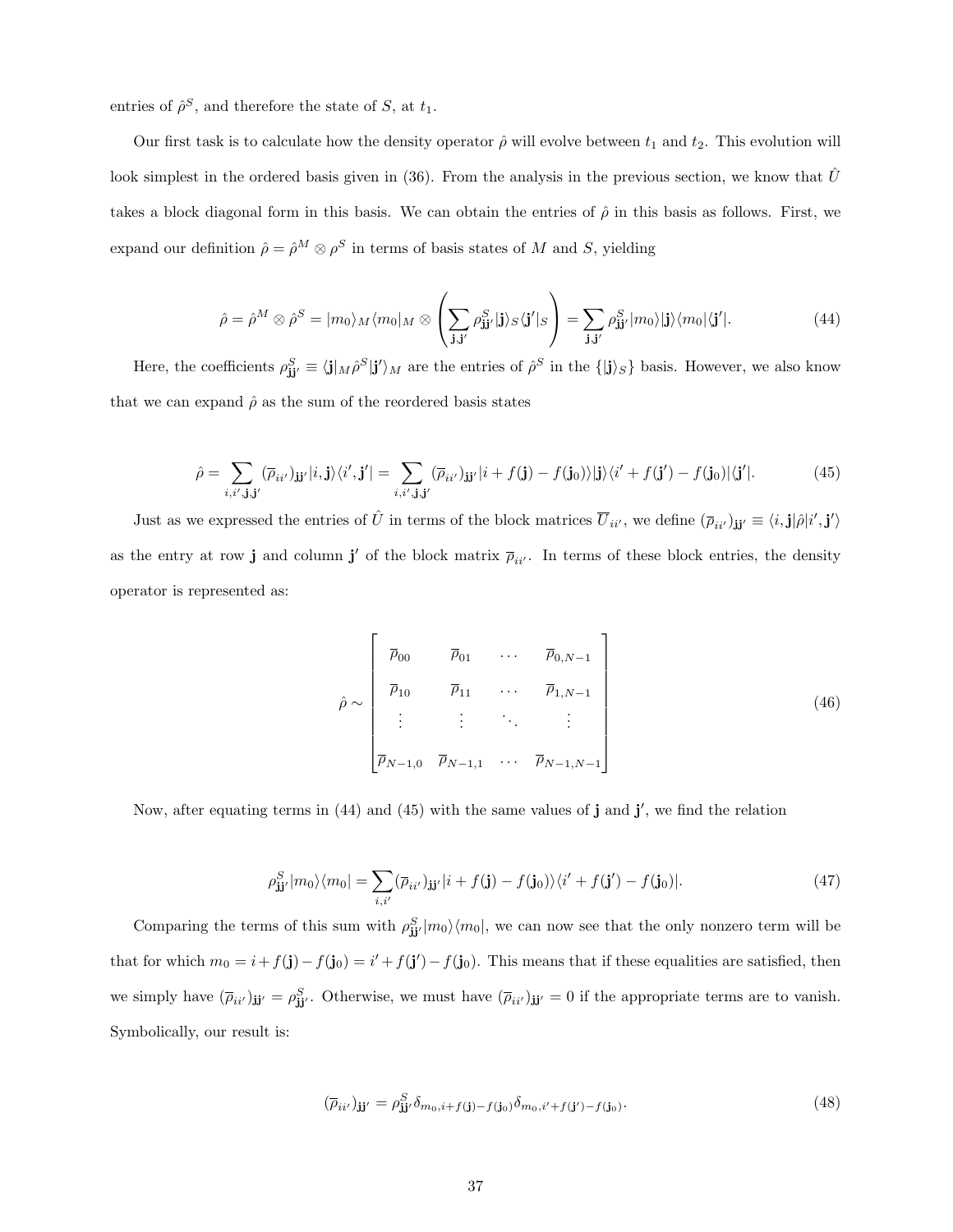Now that all the entries of  $\hat{\rho}$  in our ordered basis have been specified, determining the evolution of  $\hat{\rho}$  is just a matter of computing the product  $\hat{U}\hat{\rho}\hat{U}^{\dagger}$ . Our goal is to calculate the individual entries of this product,  $((\hat{U}\hat{\rho}\hat{U}^{\dagger})_{\alpha\alpha'})_{\beta\beta'} \equiv \langle \alpha, \beta | \hat{U}\hat{\rho}\hat{U}^{\dagger} | \alpha', \beta' \rangle$ , where  $\alpha$  and  $\alpha'$  take on the integer values from 0 to  $N_M - 1$ , and  $\beta$ and  $\beta'$  are in the indexing set J. As an intermediate step, we first compute the block entry of  $\hat{U}\hat{\rho}\hat{U}^{\dagger}$  at row  $\alpha$  and column  $\alpha'$ , denoted  $(\hat{U}\hat{\rho}\hat{U}^{\dagger})_{\alpha\alpha'}$ . As noted previously, this computation has the exact same form as a standard matrix multiplication, but with the individual entries given as matrices instead of single numbers. Proceeding this way, we obtain the result

$$
(\hat{U}\hat{\rho}\hat{U}^{\dagger})_{\alpha\alpha'} = \sum_{k,l} \overline{U}_{\alpha k} \overline{\rho}_{kl} \overline{U}_{l\alpha'}^{\dagger} = \overline{U}_{\alpha} \overline{\rho}_{\alpha\alpha'} \overline{U}_{\alpha'}^{\dagger},\tag{49}
$$

where the sum collapses to a single term because of the block diagonal form of  $\hat{U}$ , which ensures that  $\overline{U}_{ii'} = \overline{U}_i$ is the zero matrix unless  $i = i'$ . Proceeding to the computation of  $((\hat{U}\hat{\rho}\hat{U}^{\dagger})_{\alpha\alpha'})_{\beta\beta'}$ , we find that

$$
((\hat{U}\hat{\rho}\hat{U}^{\dagger})_{\alpha\alpha'})_{\beta\beta'} = (\overline{U}_{\alpha}\overline{\rho}_{\alpha\alpha'}\overline{U}_{\alpha'}^{\dagger})_{\beta\beta'} = \sum_{\mathbf{k},\mathbf{l}} (\overline{U}_{\alpha})_{\beta\mathbf{k}} (\overline{\rho}_{\alpha\alpha'})_{\mathbf{k}\mathbf{l}} (\overline{U}_{\alpha'}^{\dagger})_{\mathbf{l}\beta'}.
$$
\n(50)

Noting that  $(\overline{U}_{\alpha'}^{\dagger})_{\beta'} = (\overline{U}_{\alpha'})_{\beta'1}^*$ , where  $*$  denotes complex conjugation, and substituting our expression for  $(\bar{\rho}_{ii'})_{jj'}$  given in (48), our final expression for  $((\hat{U}\hat{\rho}\hat{U}^{\dagger})_{\alpha\alpha'})_{\beta\beta'}$  is

$$
((\hat{U}\hat{\rho}\hat{U}^{\dagger})_{\alpha\alpha'})_{\beta\beta'} = \sum_{\mathbf{k},\mathbf{l}} (\overline{U}_{\alpha})_{\beta\mathbf{k}} \rho_{\mathbf{k}\mathbf{l}}^{S} \delta_{m_0,\alpha+f(\mathbf{k})-f(\mathbf{j}_0)} \delta_{m_0,\alpha'+f(\mathbf{l})-f(\mathbf{j}_0)} (\overline{U}_{\alpha'})_{\beta'\mathbf{l}}^{*}.
$$
\n(51)

Given these entries for the evolved density matrix, we can now evaluate the probabilities  $P(m|\hat{\rho}^S)$  of obtaining various values m when the measurement of  $M$  is made at  $t_2$ . As described in Appendix B, these probabilities are given by  $P(m|\hat{\rho}^S) = \text{Tr} \left[ \hat{P}_m \hat{U} \hat{\rho} \hat{U}^{\dagger} \right]$ , where the operator  $\hat{P}_m$  is the projection operator onto the space of states of  $M$  with quantum number  $m$ , and the symbol Tr denotes the trace operation. In this case, the basis state  $|m\rangle_M$  is the unique state described by this quantum number, so  $\hat{P}_m$  is simply  $|m\rangle_M\langle m|_M$ . The trace of  $|m\rangle_M\langle m|_M\hat{U}\hat{\rho}\hat{U}^{\dagger}$ , expressed as a sum over the original basis states, is given by

$$
P(m|\hat{\rho}^S) = \text{Tr}\left[ |m\rangle_M \langle m|_M \hat{U} \hat{\rho} \hat{U}^{\dagger} \right] = \sum_{i,j} \langle i|_M \langle \mathbf{j}|_S \left( |m\rangle_M \langle m|_M \hat{U} \hat{\rho} \hat{U}^{\dagger} \right) |i\rangle_M |\mathbf{j}\rangle_S. \tag{52}
$$

Given the orthogonality of the basis states  $\{|i\rangle_M\}$ , the terms in this sum are zero unless  $i = m$ , and so we have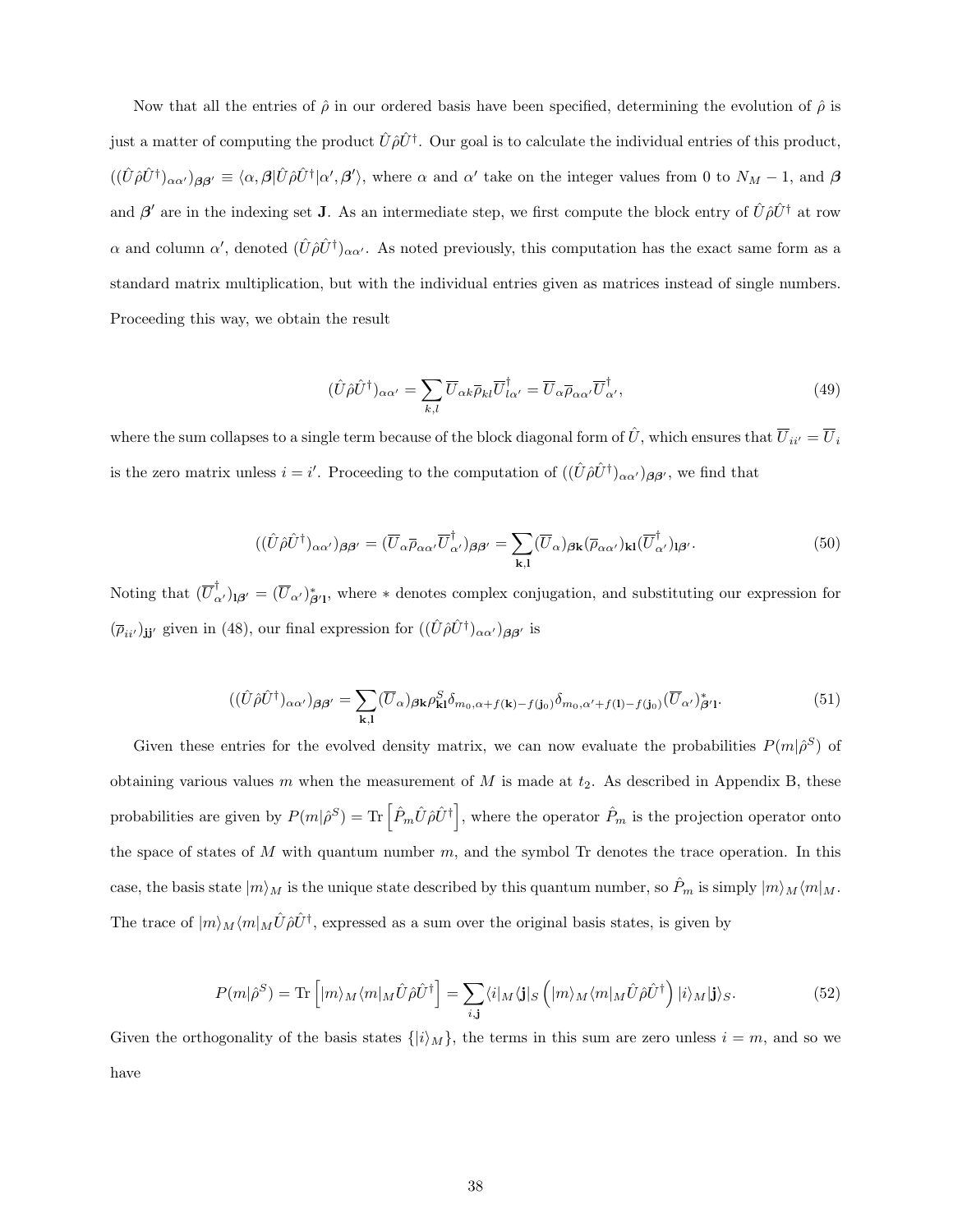$$
P(m|\hat{\rho}^S) = \sum_{\mathbf{j}} \langle m|_M \langle \mathbf{j}|_S \hat{U} \hat{\rho} \hat{U}^{\dagger} |m \rangle_M |\mathbf{j} \rangle_S. \tag{53}
$$

Now, the matrix  $\hat{U}\hat{\rho}\hat{U}^{\dagger}$ , expressed in terms of its entries  $((\hat{U}\hat{\rho}\hat{U}^{\dagger})_{\alpha\alpha'})_{\beta\beta'}$ , takes the form:

$$
\hat{U}\hat{\rho}\hat{U}^{\dagger} = \sum_{\alpha,\alpha',\beta,\beta'} ((\hat{U}\hat{\rho}\hat{U}^{\dagger})_{\alpha\alpha'})_{\beta\beta'}|\alpha,\beta\rangle\langle\alpha',\beta'|,
$$
\n(54)

$$
\hat{U}\hat{\rho}\hat{U}^{\dagger} = \sum_{\alpha,\alpha',\beta,\beta'} ((\hat{U}\hat{\rho}\hat{U}^{\dagger})_{\alpha\alpha'})_{\beta\beta'}|\alpha + f(\beta) - f(\mathbf{j}_0)\rangle_M|\beta\rangle_S\langle\alpha' + f(\beta') - f(\mathbf{j}_0)|_M\langle\beta'|_S. \tag{55}
$$

Upon substituting this expression for  $\hat{U}\hat{\rho}\hat{U}^{\dagger}$  into the equation for  $P(m)$  in (53), we note that the only non-vanishing terms will be those for which  $m = \alpha + f(\beta) - f(j_0) = \alpha' + f(\beta') - f(j_0)$  and  $l = \beta = \beta'$ , due to the orthogonality of the basis states associated with both  $M$  and  $S$ . Thus we are left with

$$
P(m|\hat{\rho}^S) = \sum_{\mathbf{j}} ((\hat{U}\hat{\rho}\hat{U}^{\dagger})_{m-f(\mathbf{j})+f(\mathbf{j}_0),m-f(\mathbf{j})+f(\mathbf{j}_0)})_{\mathbf{j}\mathbf{j}}.
$$
\n(56)

This probability only depends on the diagonal entries of  $\hat{U}\hat{\rho}\hat{U}^{\dagger}$ . From (51), we can see that these entries take the values

$$
((\hat{U}\hat{\rho}\hat{U}^{\dagger})_{\alpha\alpha})_{\beta\beta} = \sum_{\mathbf{k},\mathbf{l}} (\overline{U}_{\alpha})_{\beta\mathbf{k}} \rho_{\mathbf{k}\mathbf{l}}^{S} \delta_{m_{0},\alpha+f(\mathbf{k})-f(\mathbf{j}_{0})} \delta_{f(\mathbf{k}),f(\mathbf{l})} (\overline{U}_{\alpha})_{\beta\mathbf{l}}^{*}.
$$
\n(57)

Here, we have replaced the product  $\delta_{m_0,\alpha+f(k)-f(j_0)}\delta_{m_0,\alpha'+f(l)-f(j_0)}$  in (51) with  $\delta_{m_0,\alpha+f(k)-f(j_0)}\delta_{f(k),f(l)},$ since for  $\alpha = \alpha'$  these quantities are equal. Finally, substituting (57) into our expression for  $P(m|\hat{\rho}^S)$  in (56), with  $\alpha = m - f(\mathbf{j}) + f(\mathbf{j}_0)$  and  $\beta = \mathbf{j}$ , we find the result

$$
P(m|\hat{\rho}^S) = \sum_{\mathbf{j},\mathbf{k},\mathbf{l}} (\overline{U}_{m-f(\mathbf{j})+f(\mathbf{j}_0)})_{\mathbf{j}\mathbf{k}} \rho^S_{\mathbf{k}\mathbf{l}} \delta_{m_0,m+f(\mathbf{k})-f(\mathbf{j})} \delta_{f(\mathbf{k}),f(\mathbf{l})} (\overline{U}_{m-f(\mathbf{j})+f(\mathbf{j}_0)})^*_{\mathbf{j}\mathbf{l}}.
$$
 (58)

Now, collecting the terms with common values of  $\rho_{\bf kl}^S$ , we have:

$$
P(m|\hat{\rho}^S) = \sum_{\mathbf{k},\mathbf{l}} \left( \sum_{\mathbf{j}} (\overline{U}_{m-f(\mathbf{j})+f(\mathbf{j}_0)})_{\mathbf{j}\mathbf{k}} (\overline{U}_{m-f(\mathbf{j})+f(\mathbf{j}_0)})_{\mathbf{j}\mathbf{l}}^* \delta_{m_0, m+f(\mathbf{k})-f(\mathbf{j})} \delta_{f(\mathbf{k}),f(\mathbf{l})} \right) \rho^S_{\mathbf{k}\mathbf{l}},\tag{59}
$$

$$
P(m|\hat{\rho}^S) = \sum_{\mathbf{k},\mathbf{l}} a_{\mathbf{k}\mathbf{l}}^{(m)} \rho_{\mathbf{k}\mathbf{l}}^S.
$$
 (60)

We have defined the coefficient  $a_{kl}^{(m)}$  as the sum over j in parentheses in (59). So, we see that the probability  $P(m)$  is a linear combination of the entries of  $\hat{\rho}^S$ , the initial density operator of the system S.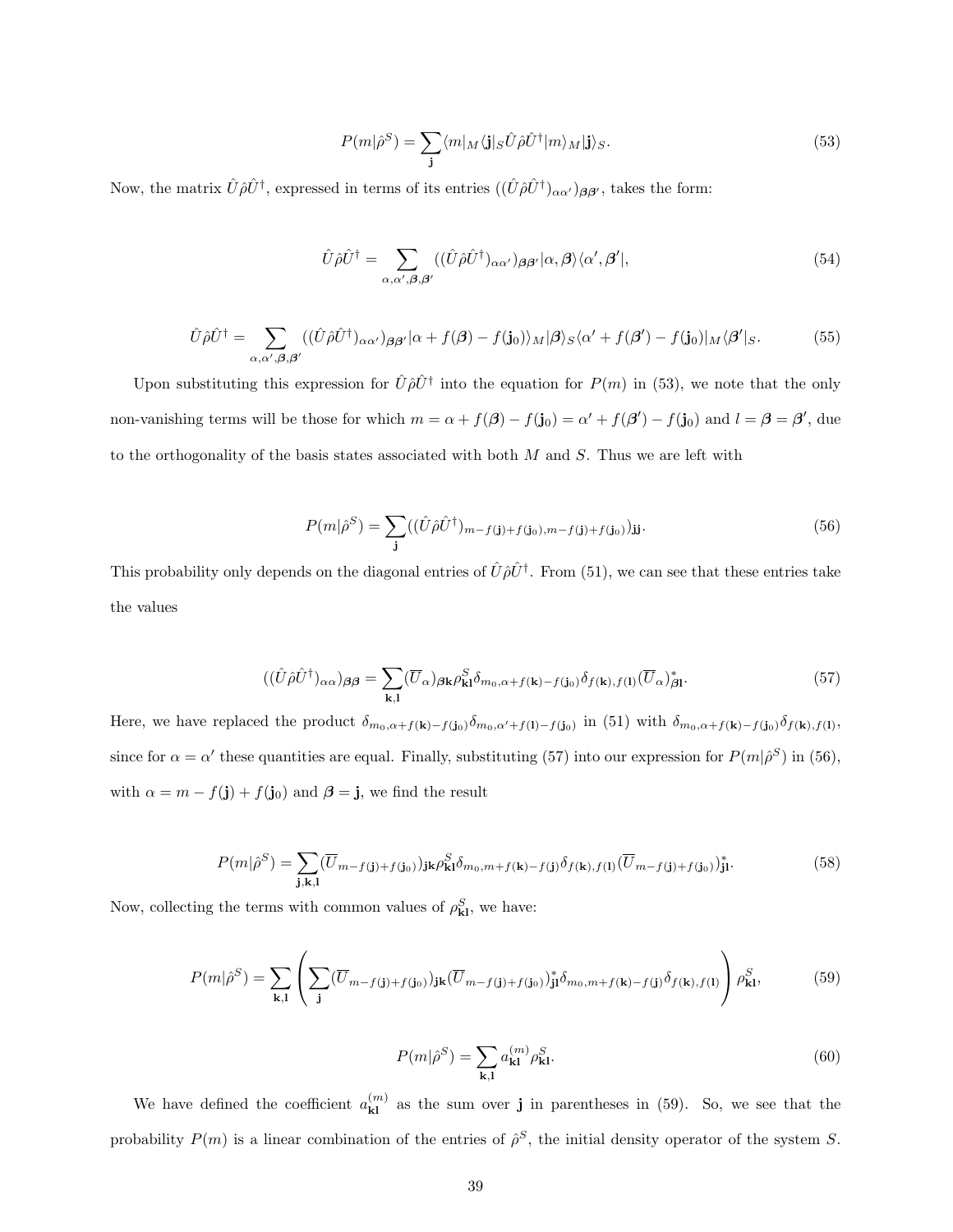The coefficients  $a_{kl}^{(m)}$  are known to us, since they depend on the entries of  $\hat{U}$ , the form of  $f(\mathbf{j})$ , and the value of  $m_0$ , all of which we assume are given. Given this expression  $P(m|\hat{\rho}^S)$ , which encodes our knowledge about the measurement of  $M$  at the time  $t_2$ , we can now ask how about how this conditions any inference we can make about  $\hat{\rho}^S$ , which describes the state of S at the time  $t_1$ .

Since  $\rho^S$  is a density matrix, this already places some constraints on the values of its entries. First,  $\rho^S$  is necessarily a Hermitian operator, and therefore has fewer independent degrees of freedom than an arbitrary complex operator. To see this, let us assume for simplicity that the matrix representation of  $\hat{\rho}^S$  is a finite  $N \times N$  matrix. In order to be Hermitian, this matrix must have N real diagonal entries, and  $N(N-1)/2$ independent complex values in off-diagonal entries. This means that  $\hat{\rho}^S$  is described by  $N + N(N-1) = N^2$ real values, each corresponding to an independent degree of freedom. This is half the degrees of freedom available to a general complex  $N \times N$  matrix. Second, the eigenvalues of  $\hat{\rho}^S$  must all be real numbers between zero and one, and they must sum to one. This constraint insures that the eigenvalues of  $\hat{\rho}^S$  can be interpreted as probabilities. Without any additional information, these two restrictions alone vastly underdetermine the values of the entries  $\rho_{kl}^S$ . The task of assigning these entries in the most appropriate way, given such constraints, constitutes a *matrix completion* problem. For the purposes of our inference, the solution to this problem is also informed by the sum (60), which relates the matrix entries to one another in terms of the known coefficients  $a_{kl}^{(m)}$  and the probability  $P(m|\hat{\rho}^S)$ .

So far, we have only just begun to consider our quantum memory model from the standpoint of a matrix completion problem. One way to analyze this problem may be through a Bayesian updating procedure. In this case, the aim is to make the best inference about the values of the matrix elements of  $\hat{\rho}^S$ . We begin with a prior distribution  $P(\hat{\rho}^S)$  over the possible values of the entries  $\rho_{\bf kl}^S$ , conditioned by our knowledge that  $\hat{\rho}^S$  is a density operator, as well as by any relevant prior information about the systems M and S. Then, after a particular value  $m$  of the memory quantum number is obtained in a measurement, we use this value to update our prior distribution over the possible matrix entries, to obtain a posterior distribution  $P(\hat{\rho}^S|m)$ . Here, the role of the likelihood function is played by  $P(m|\hat{\rho}^S)$ , since it encodes the probability of a measurement outcome conditioned on knowledge of  $\hat{\rho}^S$ . Expressed in this form, the memory inferences in our quantum model appear quite analogous to the inferences in the classical urn model.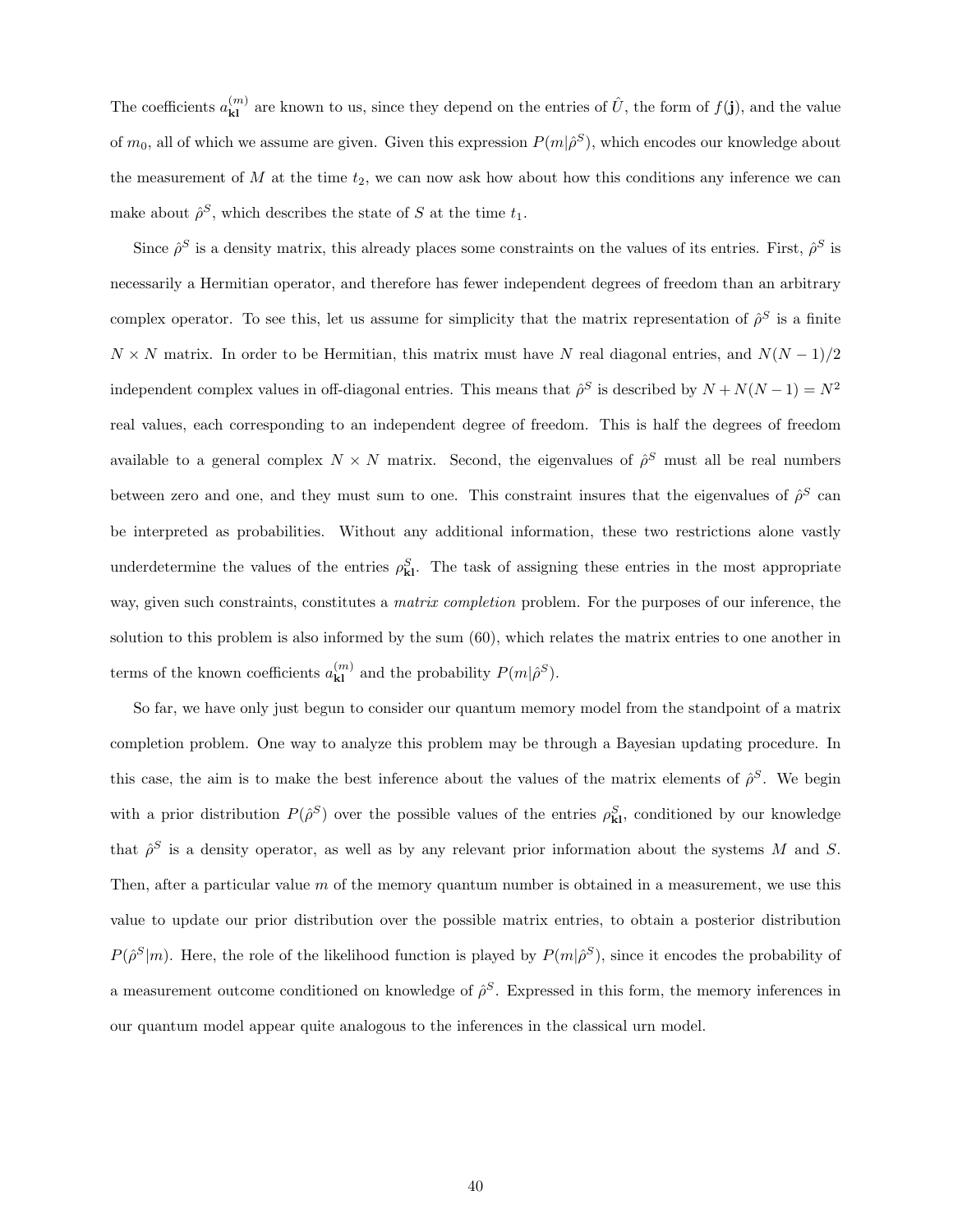## 4 Conclusions

In our analysis, we have attempted to bring out the role of inference in the functioning of physical systems as memories. Any system is capable of interacting with its environment, and when it does so, information about the state of the world is encoded in its internal degrees of freedom. However, this information may be recorded in an unpredictable way, dispersed throughout a set of practically inaccessible degrees of freedom, or quickly scrambled by further environmental influence. Fortunately, in some special cases, the coupling of a system to its surroundings in a regular way allows for predictable correlations between certain properties of the system and certain aspects of the environment. If these correlations can be harnessed to make precise, informative inferences about the state of the world at one time, given observation of some property of the system in question at another time, then we say then the system functions as a memory.

In the case of our classical urn model system, we have carried through an analysis of inferences about the marble distribution between urns, given the output of a coupled memory device at a different time. This has allowed us to understand how such memory inferences depend on the thermodynamic arrow of time associated with the the marble system. Specifically, we find that inferences about the low-entropy past, given information from the relatively high-entropy future, are much more informative in general than inferences in the reverse direction. For our quantum model, although more work still needs to be done, we have developed a framework for understanding how measurements of a quantum memory register allow inferences to be made about a system coupled to the register. We have shown that such inferences can be couched in terms of a matrix completion problem, where the entries of the density matrix of the coupled system must be inferred based on the outcome of a measurement of the memory.

This work builds on that of Mlodinow and Brun in two key ways. First, as we have previously argued, a definition of memory in terms of inference allows us to make sense of Mlodinow and Brun's notion of "generality." For Mlodinow and Brun, a memory system satisfies generality if it still functions as a memory under certain perturbations of the state of the memory's environment; these perturbations may correspond to a range of different possible recorded values. We can then say that such a memory aligns with the thermodynamic arrow of time if "typical" evolutions of the memory under these perturbations all exhibit similar changes in entropy. However, to understand which possible evolutions of the memory and its surroundings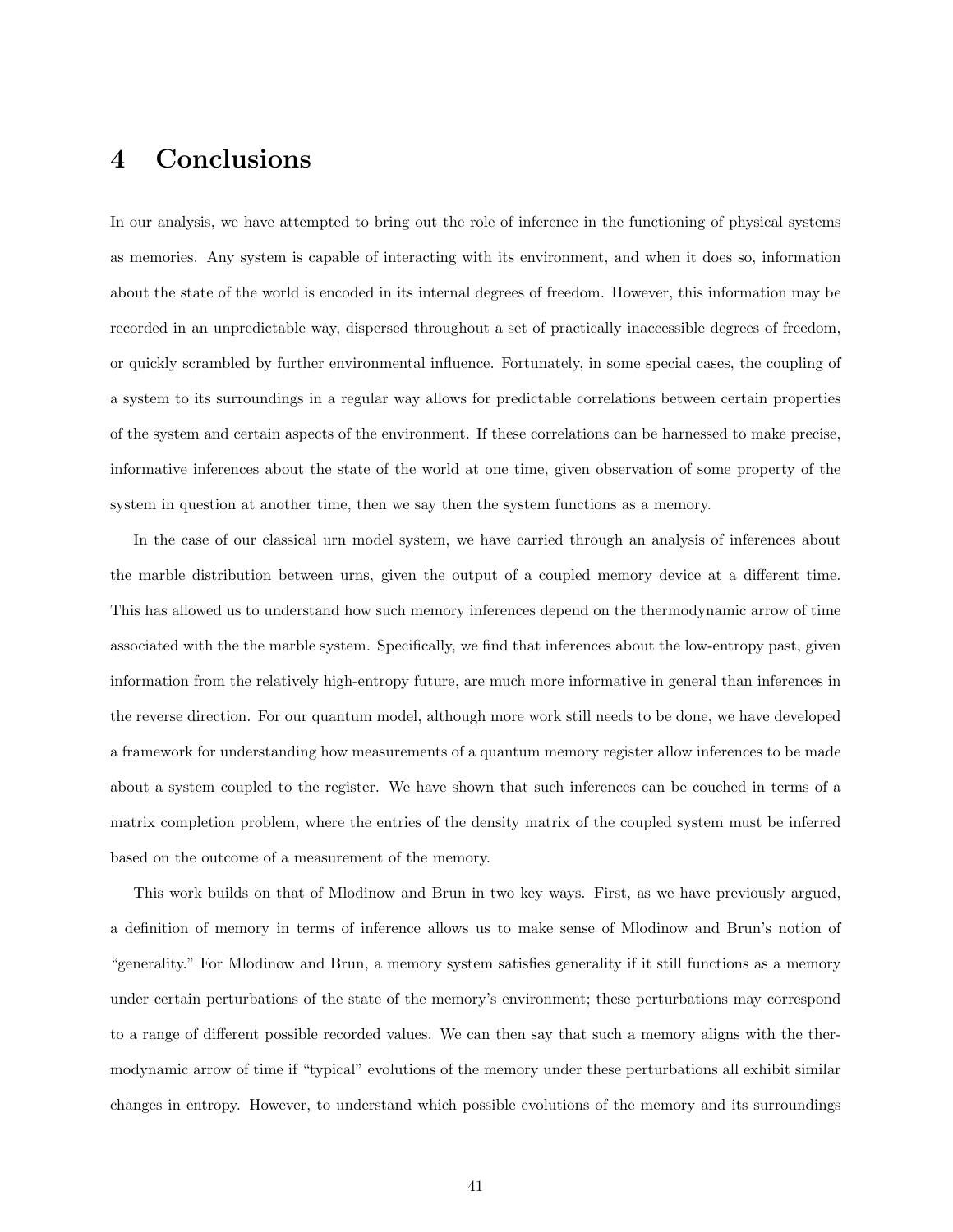are most likely to occur, and therefore most typical, we have to be able to pose some inference about the how the memory will interact and evolve over time. To specify such inferences in a regular and quantitative manner, we have applied the formalism of Bayesian inference in the context of memory systems.

Second, we have begun to extend this reasoning to quantum systems. In Mlodinow and Brun's paper, the systems which they consider are explicitly classical: The states of both the memory system and its environment are described by points in classical phase space, which precisely specify the positions and velocities of all the constituent parts of these systems. This state of affairs no longer obtains in a quantum memory system. Importantly, the quantum states of a memory system and its environment will generally not be specifiable individually, but only as an entangled quantum state of the composite system composed of the memory and its surroundings. As Mlodinow and Brun point out, their argument assumes that the memory and its environment are separable, in the sense that the state of each system can be specified individually. However, the interactions between two quantum systems which encode information about one system in the degrees of freedom of the other will generally entangle these systems, so that a state vector cannot be assigned to the systems individually. So in the quantum realm, this assumption of separability must be dispensed with. Nevertheless, we ultimately hope to show that this assumption is not critical to the thrust of Mlodinow and Brun's argument.

Given these developments in our work, several possible paths are left open for further study. The most obvious next step is to complete our investigation of the quantum memory system. This would entail an analysis of the matrix completion problem that we described at the end of Chapter 3, in order to determine the most reasonable entries to assign to the density matrix for the system  $S$ , given a measurement of the memory system  $M$ . Another direction of future research might then involve considering the von Neumann entropy of the quantum memory system and its surroundings. We would like to show, as we have for the urn model, that changes in the entropy of the memory and its surroundings over time condition the possible inferences that can be made about these systems. Finally, it may prove fruitful to generalize the classical results obtained with our urn model. This would involve describing the memory inferences about a classical system more abstractly, without reference to any particular system like the urn model. Our analysis of the urn model was useful because of the simple probabilistic calculations that it permitted, but approaching the problem in more general terms may highlight the essential structure of our arguments.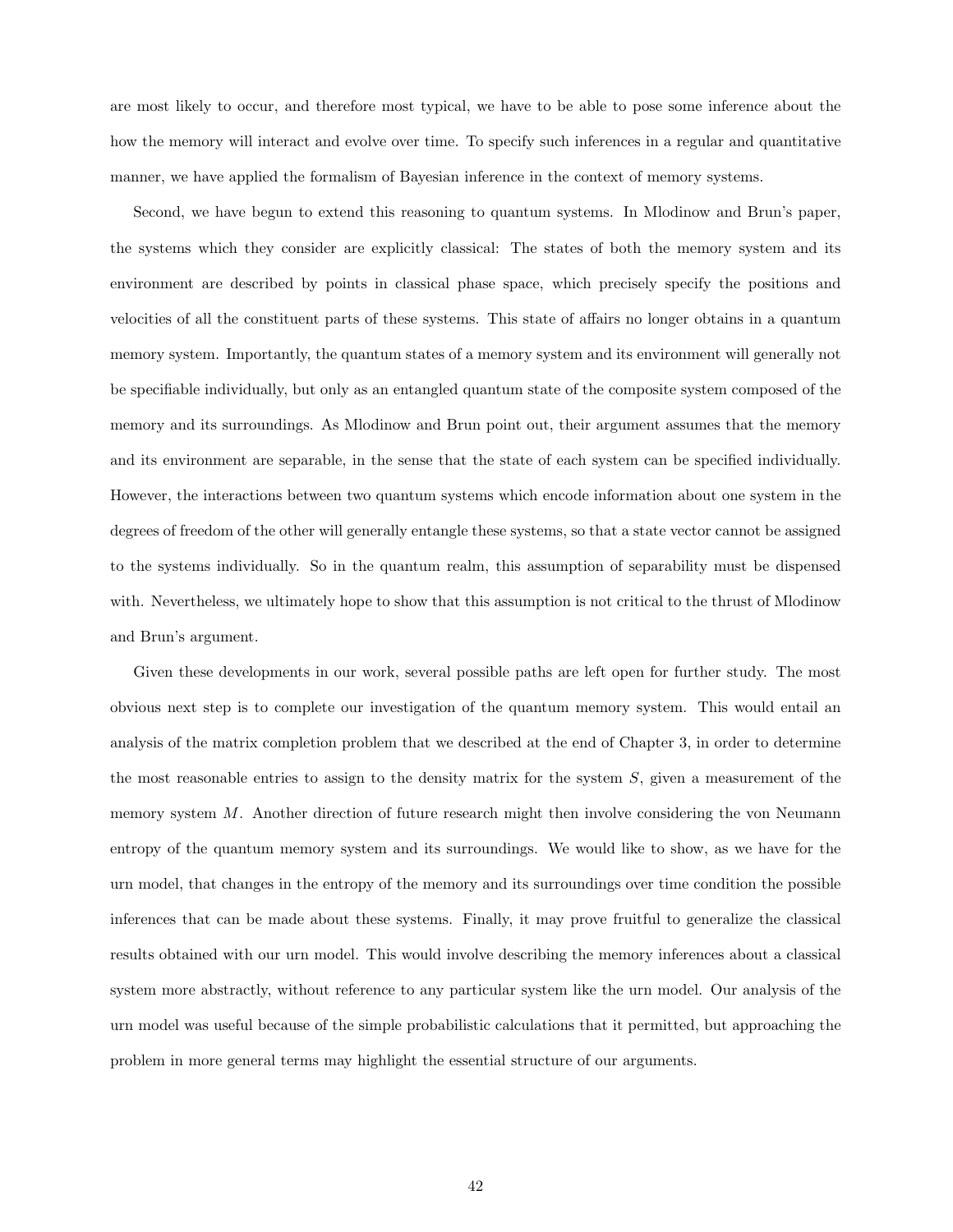## 5 Appendix A: Bayesian Probability Theory

Bayesian probability theory, in the form developed by authors such as E. T. Jaynes, is a mathematical prescription for assigning degrees of belief to various inferences, or claims about the world made on the basis of relevant information. These degrees of belief, which quantify the extent to which inferences are supported by the given evidence or information available, are expressed as probabilities between 0 and 1. The standard rules of probability theory allow these degrees of belief to be manipulated and compared. In particular, the Bayesian approach to Bayes' rule of conditional probability is a method by which degrees of belief may be systematically updated, given the existence of new information. This "Bayesian updating" procedure is especially relevant for our analysis of memory systems, since it can be used to understand how inferences about the state of some observed system can change upon access to some "memory" device that is coupled to it. In this appendix, we present an overview of three important concepts in Bayesian theory: The interpretation of probability statements, the Bayesian updating method, and the assignment of "prior" or baseline probabilities. This presentation is guided by the writings of E. T. Jaynes concerning Bayesian probability, particularly his book Probability Theory: The Logic of Science.<sup>6</sup>

We begin with a brief note on the meaning of probabilities in Bayesian theory. Bayesian probabilities, as degrees of belief, are not empirical quantities. This interpretation of probabilities may be unfamiliar to some readers, who are accustomed to understanding probability as the frequency with which a given event occurs, relative to some set of other possible outcomes. In such "frequentist" accounts of probability, probabilities are estimated based on the real or hypothetical frequencies of specific events, and then manipulated with the mathematical rules governing probabilities. In contrast, a Bayesian probability is assigned to an inference as the result of a logical procedure, which takes as inputs the information relevant to making that inference. In this way, probabilities in the Bayesian formalism are not facts or properties of the world, but rather a metric by which inferences can be quantified and then compared.

However, although the probabilities employed in Bayesian logic are not empirical quantities, they are also more than just subjective judgments or beliefs of some human observer. First of all, Bayesian probabilities cannot be assigned arbitrarily, but must obey both the standard rules of probability and a standard of logical consistency. In some cases, a careful imposition of such constraints can single out a unique set of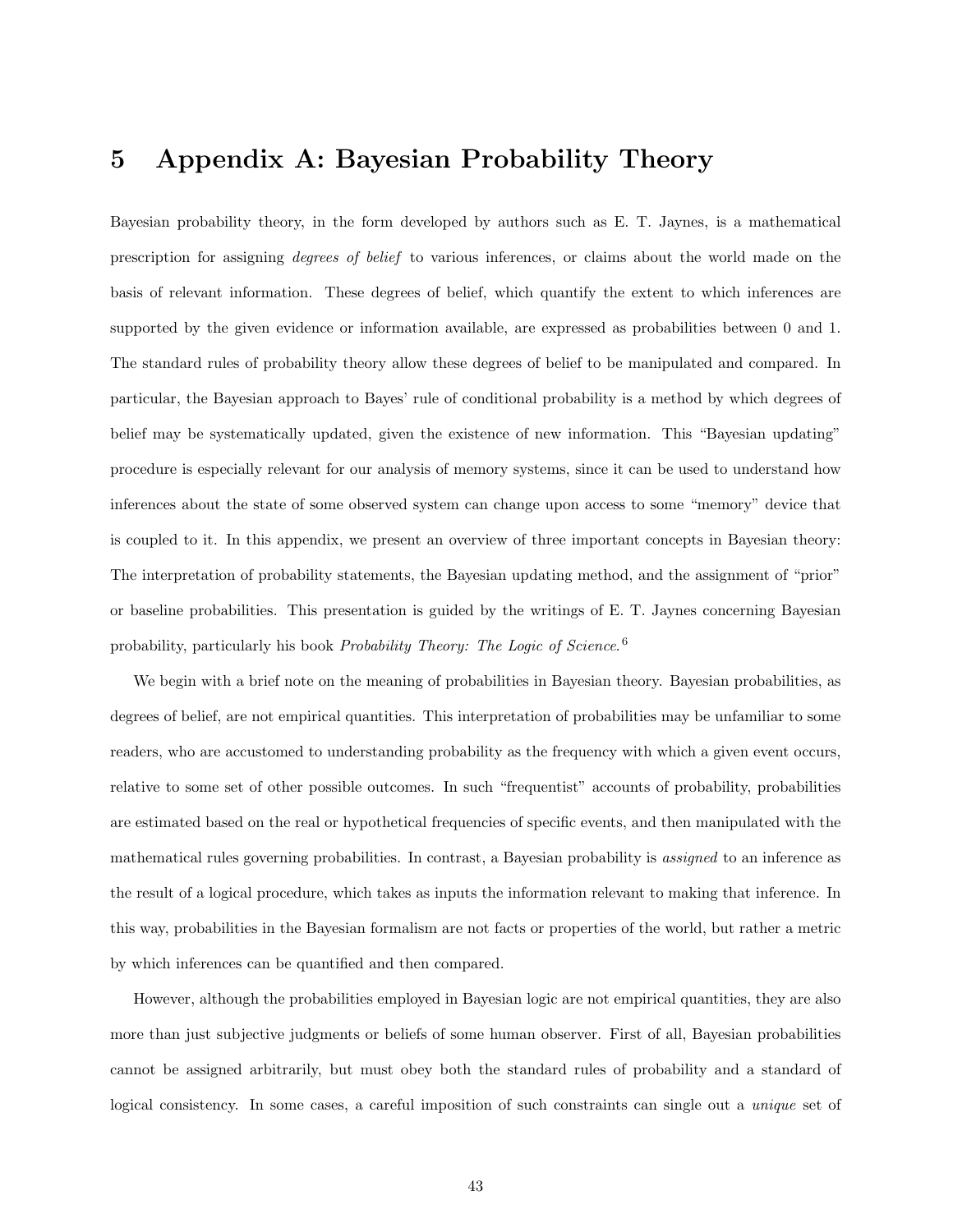probabilities as the correct assignment for a given inference. In such situations, the resultant probabilities are completely objective or "user-independent" in the sense that there is only one way to assign them in a logically consistent manner. In fact, Cox's Theorem, first proved in Richard T. Cox's 1961 work *Algebra of* Probable Inference, is discussed extensively in the first two chapters of Jaynes' book. This theorem proves that under very general assumptions, any self-consistent method for assigning numerical values to degrees of belief about analytic statements of the form "A is true," can be mapped to standard probability theory. <sup>3</sup> Here, A can be a proposition like " $A =$ The mass of the electron is X," or " $A = G$  is a human," or any proposition which can be assigned a definite binary truth value.

Second, the notion of inference employed in Bayesian theory does not rely on the existence of some human agent or observer who can formulate inferences. Rather, since Bayesian inference is a clearly defined logical procedure, it might be instantiated in all sorts of physical processes, from the cognitive processes of animals to the bit operations of computers. The dynamics of such processes carry out the inference as a type of computation or sequence of logical operations; no human intervention need be invoked. To emphasize this very point, Jaynes even introduces a hypothetical "inference robot" in the first chapter of his book, which demonstrates how each logical step in Bayesian probability theory can be precisely formulated and then automated.

Given this approach to probabilities, we can now explain how Bayesian probabilities are assigned. The procedure of assigning probabilities is conventionally divided into two steps: The assignment of initial probabilities, called "prior probabilities", and the updating of these probabilities based on new information or evidence. We will first discuss the Bayesian updating procedure, and then conclude with a short explanation of prior probabilities.

To introduce the Bayesian updating procedure, we first must define some basic notation. Consider two claims A and B, which are propositions about the world. Specifically, these claims must be analytic statements, i.e. they obey the Law of the Excluded Middle. They are either true or false. Typically, these will be claims of as-of-yet undetermined truth value, such as statements about the future. Now suppose we would like to assign a probability to the claim  $B$ , *conditioned* on the fact that  $A$  is given to be true. We denote this probability as

$$
P(B|A). \t\t(61)
$$

All probabilities we will consider will take this form. Specifically, in the Bayesian formalism it is meaning-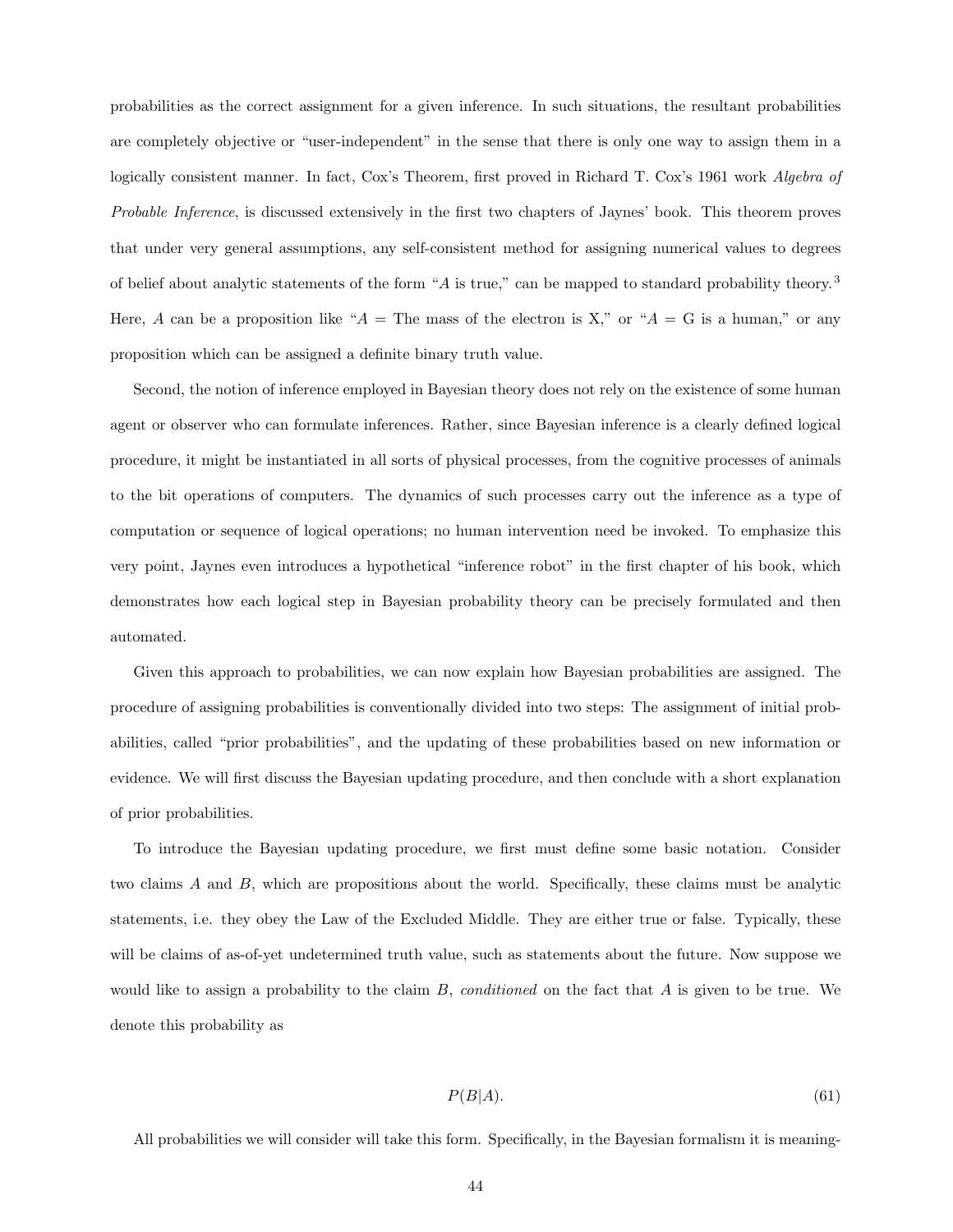less to define probabilities like  $P(A)$ , that is, the probability that A is true given no background information. Any statement A about the world with any content always presupposes certain conditions, at least enough to make the meaning of the statement intelligible. The notation  $P(B|A)$  makes this conditioning explicit.

The one rule of probability we will need to derive the Bayesian updating method is the rule governing joint probabilities, or probabilities associated with more than one proposition being true simultaneously. Suppose we wish to assign a probability to the claim that two statements  $A$  and  $B$  are both true, given a statement C. If we denote this joint claim as  $(A, B)$ , then this probability is expressed simply as  $P(A, B|C)$ . The rule for assigning joint probabilities like  $P(A, B|C)$  is as follows. First, we compute the probability of one of the claims, for example A, given that C is true. Then, we compute the probability that the second claim B is true, assuming that  $C$  and the first claim  $A$  are true. The joint probability is then given by the product of these two probabilities,

$$
P(A,B|C) = P(B|A,C)P(A|C).
$$
\n
$$
(62)
$$

Note that this probability could equally be expressed as  $P(A, B|C) = P(A|B, C)P(B|C)$ , since the joint statement  $(A, B)$  is symmetrical:  $(A, B)$  is the same as  $(B, A)$ . By equating these two expressions for  $P(A, B|C)$  and solving for  $P(A|B, C)$ , we arrive at Bayes' Theorem, expressed as

$$
P(A|B,C) = \frac{P(B|A,C)}{P(B|C)}P(A|C).
$$
\n(63)

The method of Bayesian updating can now be expressed simply in these terms. Suppose that, given some background information encoded in a set of statements  $I$ , we have formulated some inference  $H$ , which we will call the hypothesis. We wish to associate a probability with this inference, given that the information I and some additional claim  $E$  are true. We call this statement  $E$  the evidence, and interpret it as some new information which has been acquired. Given these definitions and Bayes' Theorem in (63), the probability of interest  $P(H|E, I)$  can be expressed as

$$
P(H|E, I) = \frac{P(E|H, I)}{P(E|I)} P(H|I).
$$
\n(64)

Now, it becomes clear why we have referred to this method as an "updating" procedure. (64) tells us that, given some initial assignment of a probability to our hypothesis  $H$ , expressed as  $P(H|I)$ , we can then reassess this probability upon consideration of the new information provided by the evidence E. This updated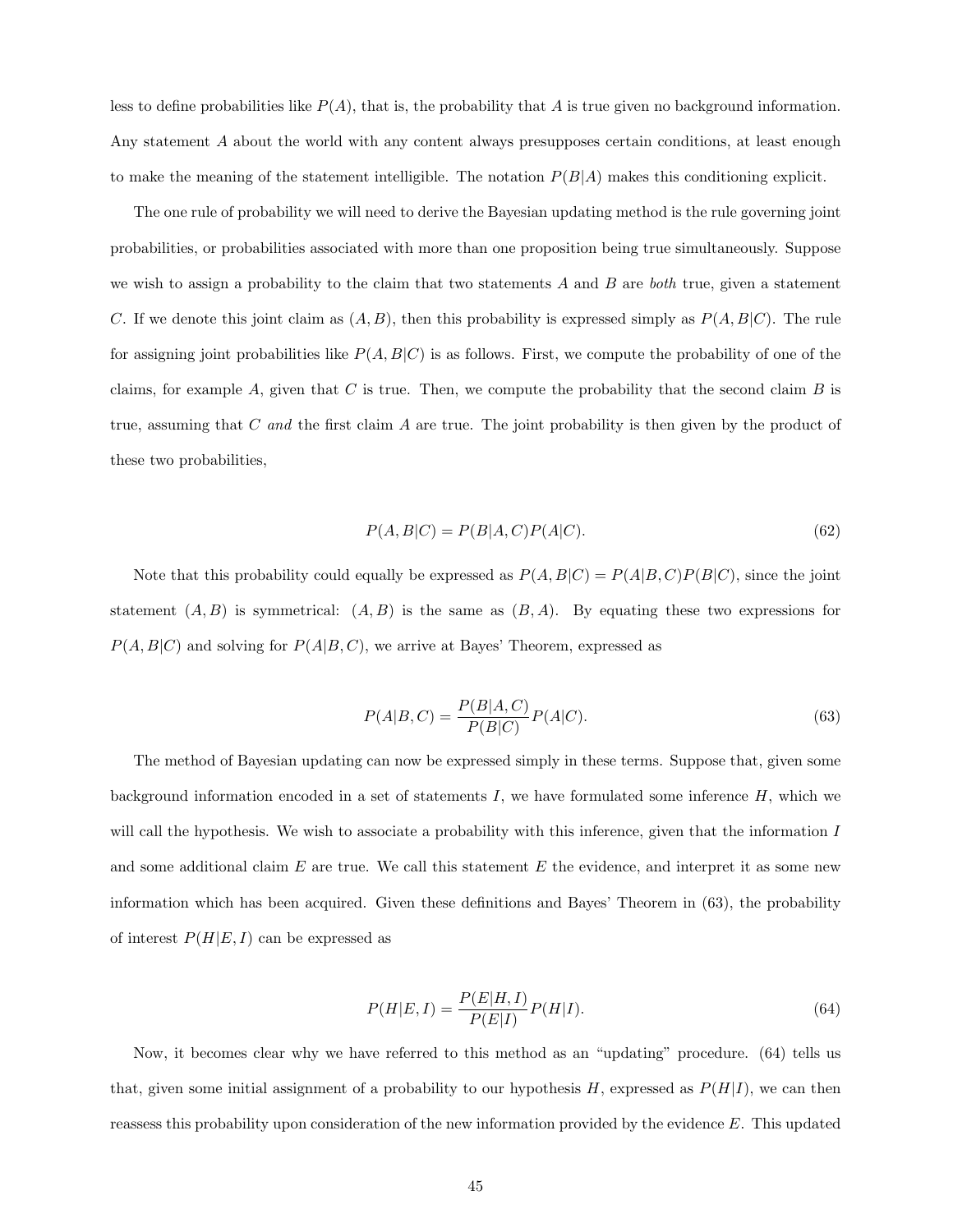probability is given by  $P(H|E, I)$ . In Bayesian terminology, the various terms in this updating procedure are typically described as follows:

- $P(H|I)$ : The prior probability. This represents the best assessment of the hypothesis, without any of the information expressed in the additional evidence  $E$ . Prior probabilities can be assigned in various ways, depending on the specific nature of the prior information  $I$ ; a few of these methods will be touched on later.
- $P(H|E, I)$ : The posterior probability. Obtaining this value is the goal of our updating procedure, as it corresponds to a new assessment of the hypothesis based on the additional evidence E.
- $P(E|H, I)$ : The likelihood. This probability must be computed in order to evaluate the posterior, assuming some prior is already assigned. One way to interpret this factor is to consider the hypothesis H as corresponding to some model about the world.  $P(E|H, I)$  then expresses the probability that the given evidence  $E$  is obtained, given that the model expressed by  $H$  is a valid one.
- $P(E|I)$ : The normalization. This factor must also be assigned a value in order to compute the posterior. However, the normalization is usually not computed directly, but is instead fixed by the constraint that the probability of H and its logical negation must sum to 1.

Given the posterior probability in terms of these values, the only remaining obstacle to implementing a Bayesian updating procedure is to specify a prior probability. The particular method of assigning this prior will depend on the nature of the hypothesis and prior information at hand, and in general there is not a single universal method for assigning priors. However, with certain types of prior information, invoking certain criteria of logical consistency can greatly constrain the possible priors which may be assigned. A few of these potential constraints are described briefly below.

One criterion for assigning prior probabilities is the Principle of Indifference. This principle states that, given N possible hypotheses  $H_i = H_1, H_2... H_N$ , if the given prior information does not distinguish them in any way except for their labeling, then equal probabilities ought to be assigned to each hypothesis:  $P(H_i|I) = 1/N$ . This principle can be useful in cases when each possible outcome can be expressed in terms of some base set of possibilities, each of which can be assigned an equal probability. Another method is to invoke symmetry considerations. For example, if a hypothesis H concerns some physical system which has rotational symmetry, then any probability assignment associated with this system should assign identical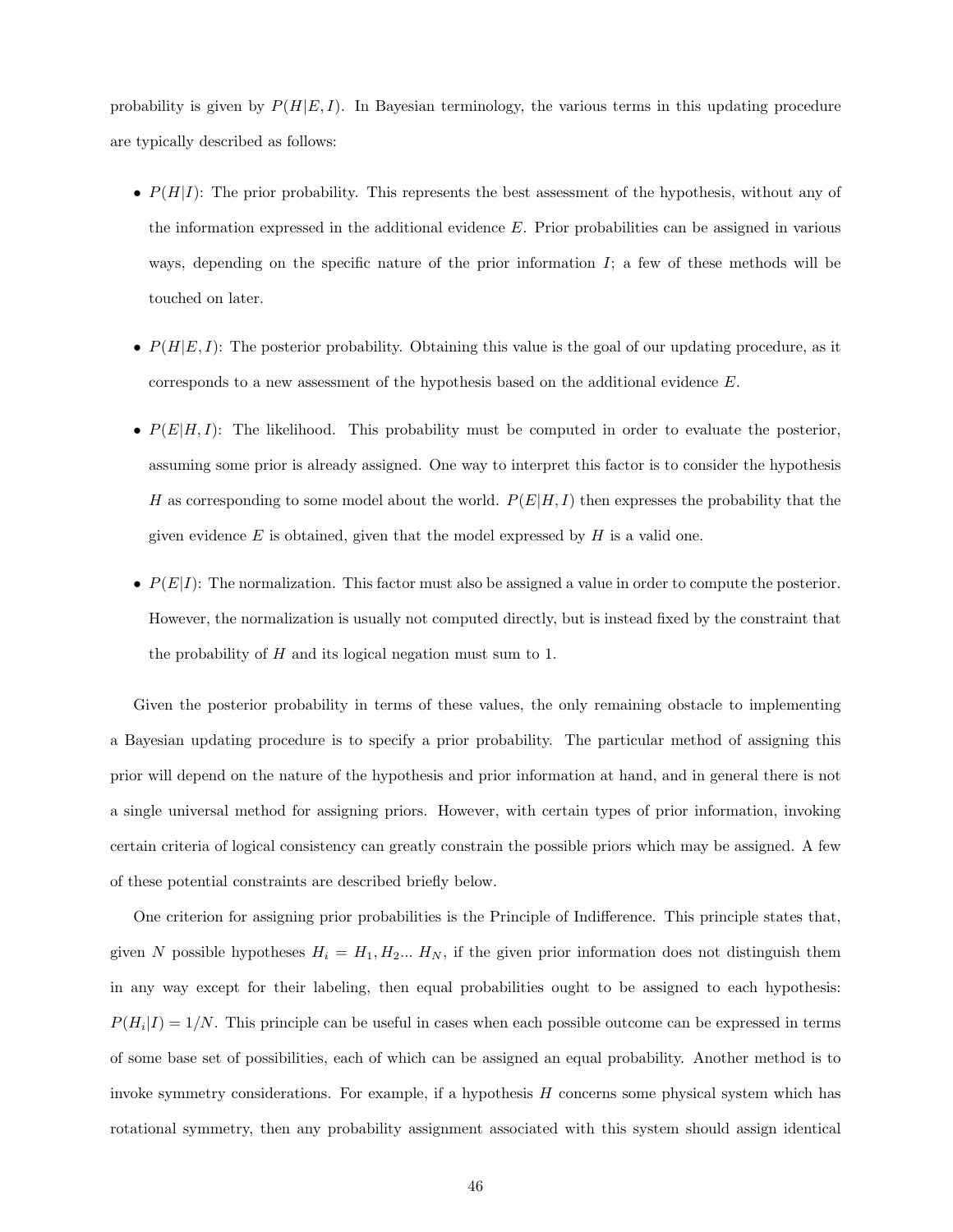values to statements which are indistinguishable up to a rotation of the system. One other approach, pioneered by Jaynes, is the "Maximum Entropy" principle. This criterion identifies the prior distribution with the probability distribution that maximizes the Gibbs entropy defined in (1), with respect to any constraints on the probabilities given in the prior information. With no constraints on the probability distribution, and a finite number of possible outcomes, the Maximum Entropy principle assigns the same probabilities as the Principle of Indifference.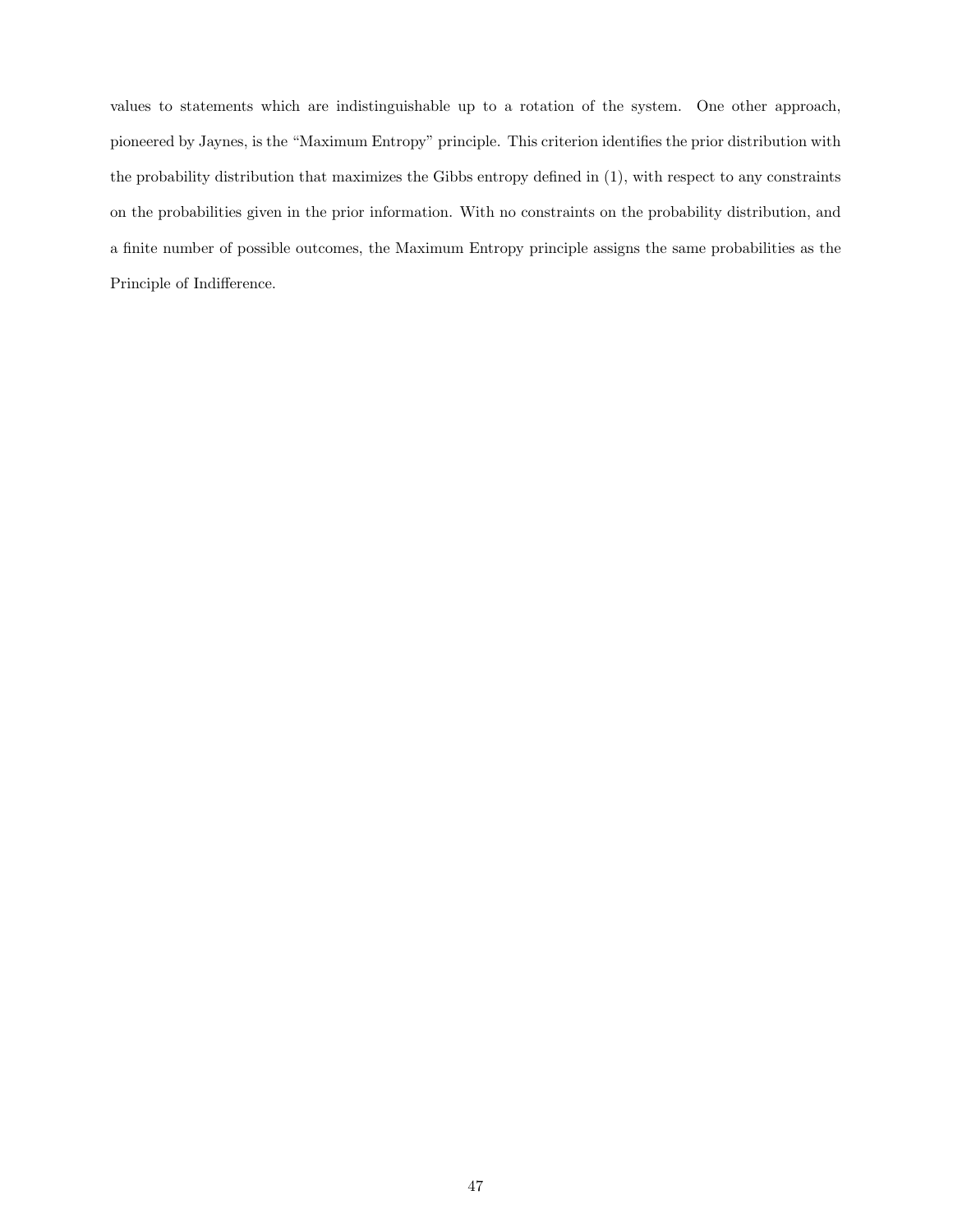## 6 Appendix B: The Density Matrix Formalism

In this appendix, we develop the concepts and mathematics behind the density matrix formulation of nonrelativistic quantum mechanics. The advantages of the density matrix formalism are twofold. First, it permits a natural treatment of quantum systems in a statistical mixture of states, that is, systems which are in an indefinite state not due to intrinsic quantum indeterminism, but because of uncertainty in the system's preparation. Second, the density matrix formalism allows for a useful description of individual subsystems of an entangled quantum system. The framework developed in this appendix is primarily drawn from the textbook Entangled Systems: New Directions in Quantum Physics, by Jürgen Audretsch.<sup>1</sup>

The appearance of randomness in the standard account of quantum mechanics is well known. In general, the value of a quantum observable cannot be predicted with certainty prior to measurement: Only probabilities can be assigned to the various possible outcomes. Despite this fundamentally stochastic character of quantum systems, in quantum theory a definite state is nevertheless assigned to an isolated quantum system at all times. This is the state vector  $|\psi\rangle$ , which encodes the probabilities of obtaining various possible measurement outcomes from the system. In quantum mechanics, knowledge of the state vector amounts to the most complete description possible of a quantum system, although it does not deterministically dictate the results of measurement outcomes.

However, a description of a quantum system may also require probabilities for another reason, independent of the indeterministic foundation of quantum physics. This can occur when the system under consideration has been prepared in one of a set of possible states, but it is not known which one. We refer to this ensemble of possible states as a statistical mixture, or simply a mixed state. In such situations, although the system might be described by a single state vector in principle, without further interaction with the system this exact state cannot be specified. However, under these circumstances, it may be useful to assign a probability to each possible state in the mixture, which expresses the likelihood that the system is actually in that particular state. This is where the density matrix formalism becomes useful: It offers a compact description of the possible quantum states in a statistical quantum, along with their corresponding probabilities. As we will demonstrate later, the density matrix description can also be employed in the analysis of entangled quantum systems, for which it is impossible to meaningfully assign a definite state vector to either entangled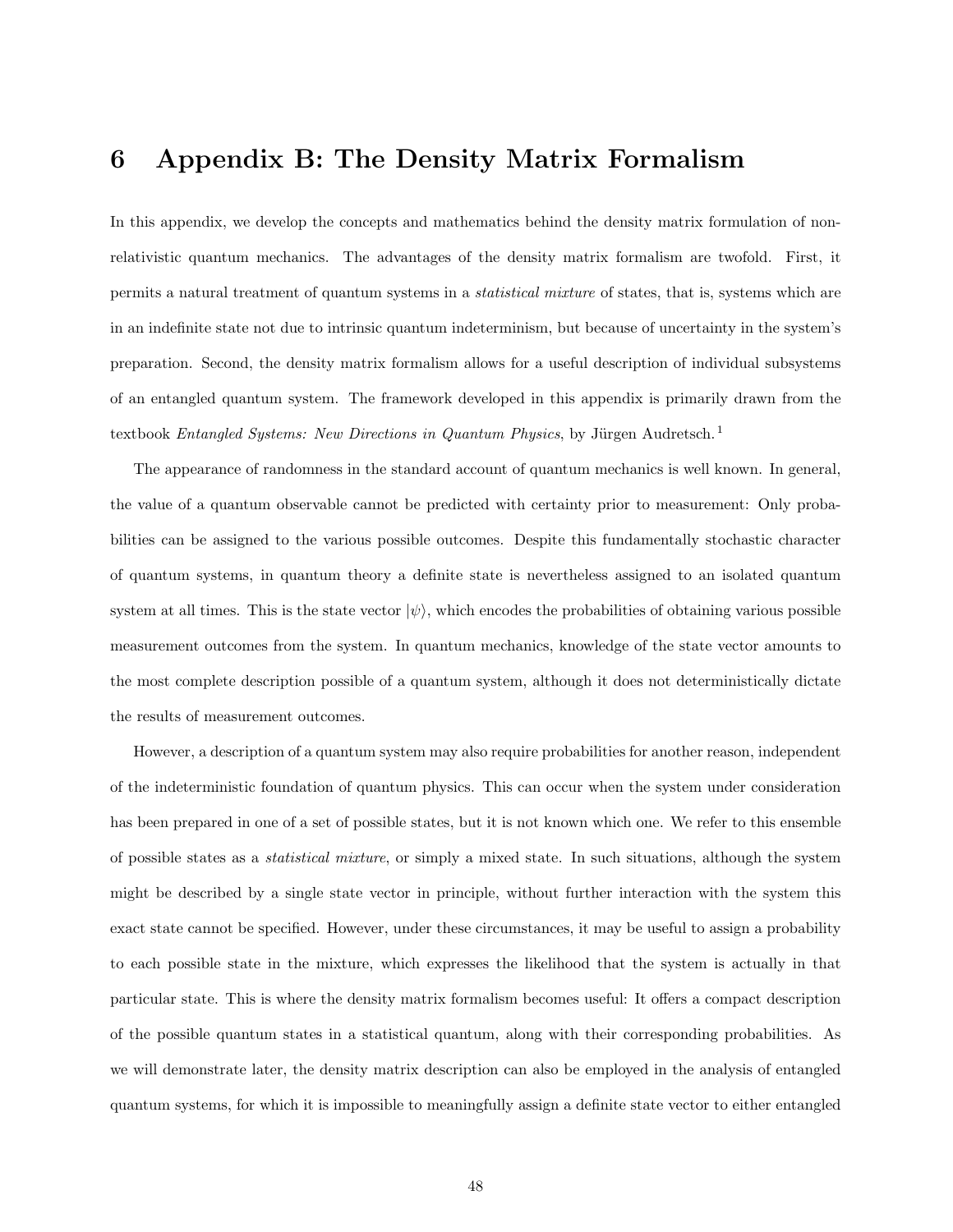subsystem.

To begin building the density matrix picture of quantum mechanics, we first consider the special case in which a quantum system *does* in fact have a definite state vector. In contrast to mixed states, in this case we say that the quantum system is in the pure state  $|\psi\rangle$ . We will assume that this vector is normalized. We define the density operator associated with such a pure state as the outer product of the state vector  $|\psi\rangle$  and its adjoint,  $\langle \psi |,$ 

$$
\hat{\rho} \equiv |\psi\rangle\langle\psi|.\tag{65}
$$

This operator encodes the same probabilities concerning measurement outcomes as the state vector, but in a way which generalizes to the description of statistical mixtures in a straightforward manner. To see this, suppose there exists some quantum observable associated with the system under consideration, with a corresponding operator  $\hat{Q}$ . Each possible outcome of a measurement of this observable will be an eigenvalue of  $\hat{Q}$ . We denote the *i*<sup>th</sup> potential measurement outcome as  $q_i$ , where the index *i* ranges over some set of integer values. In terms of the state vector, the Born rule states that the probability  $P(q_i)$  of obtaining a given outcome upon measurement is given by  $P(q_i) = \langle \psi | \hat{P}_i | \psi \rangle$ , where  $\hat{P}_i$  is the projection operator onto the space of eigenvectors of  $\hat{Q}$  with eigenvalue  $q_i$ . We can express this probability in terms of the density operator by taking the operator trace, denoted with the symbol Tr, of  $P(i)$ . Given any orthonormal basis  $\{|j\rangle\} = \{|1\rangle, |2\rangle...\}$  for the Hilbert space of the system under consideration, where the index j ranges over a set of integer values, the trace operation on a operator  $\hat{O}$  takes the form

$$
\operatorname{Tr}\left[\hat{O}\right] = \sum_{j} \langle j|\hat{O}|j\rangle. \tag{66}
$$

This operation leaves  $P(q_i)$  unchanged, since the trace of a single number is just that number itself, and so  $P(q_i) = \text{Tr} \left[ \langle \psi | \hat{P}_i | \psi \rangle \right]$ . Now, by noting that the trace of a product such as  $\langle \psi | \hat{P}_i | \psi \rangle$  is invariant upon cyclic permutations of the factors, we can write  $P(q_i)$  as

$$
P(q_i) = \text{Tr}\left[\langle \psi | \hat{P}_i | \psi \rangle\right] = \text{Tr}\left[\hat{P}_i | \psi \rangle \langle \psi | \right] = \text{Tr}\left[\hat{P}_i \hat{\rho}\right].\tag{67}
$$

As a result of such a measurement, the state vector will collapse to an eigenvector of  $\hat{Q}$  corresponding to the outcome of the measurement,  $q_i$ . Specifically, the state vector after measurement is obtained by applying the projection operator  $\hat{P}_i$  to the pre-measurement state vector, and then dividing by the factor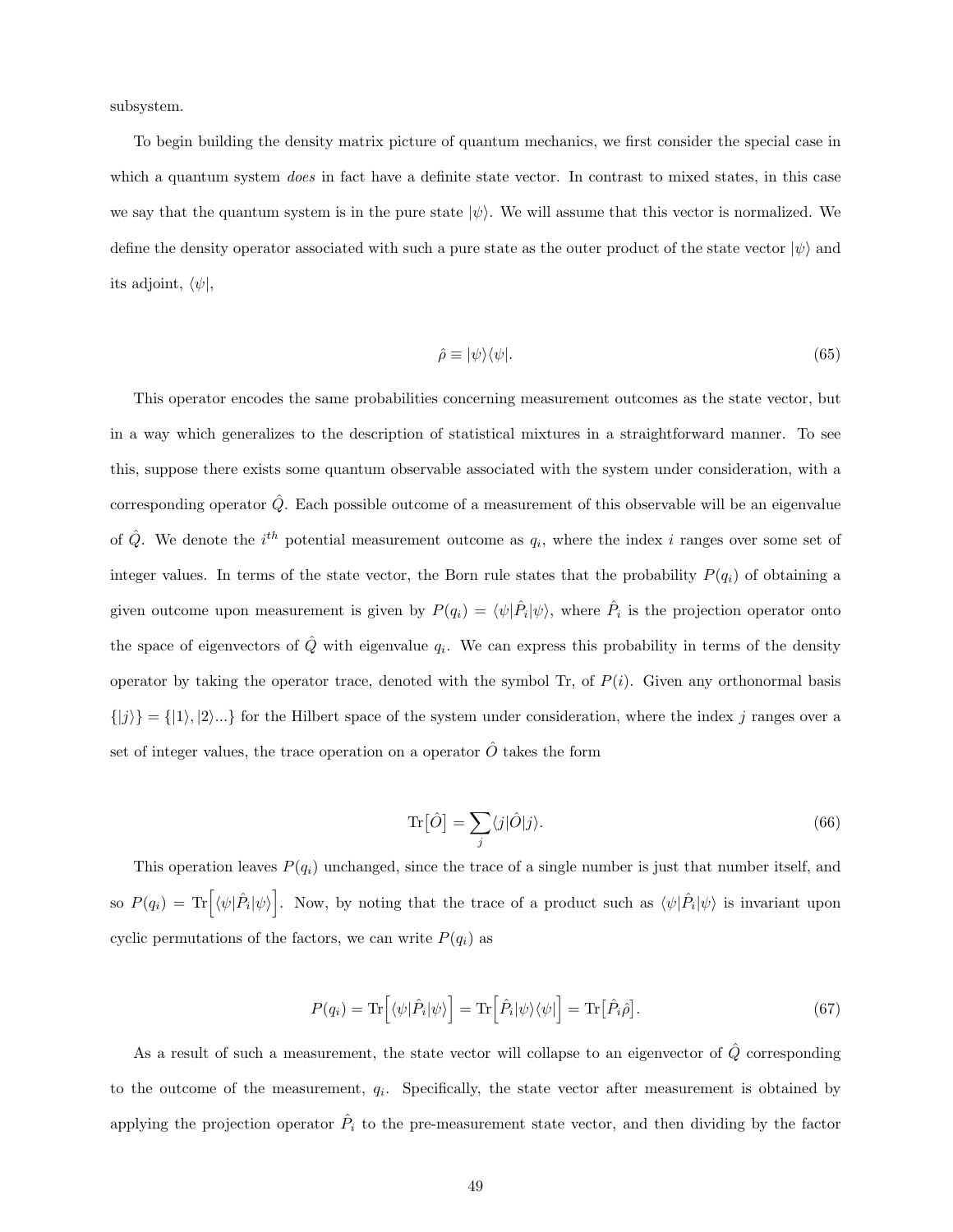$\sqrt{P(q_i)} = \sqrt{\langle \psi | \hat{P}_i | \psi \rangle}$  for normalization. Symbolically, the state vector undergoes the evolution  $|\psi\rangle \rightarrow |\psi'\rangle =$  $\hat{P}_i|\psi\rangle/\sqrt{\langle\psi|\hat{P}_i|\psi\rangle}$ . The corresponding evolution for the density operator, from  $\hat{\rho}$  to  $\hat{\rho}'$ , is then given by

$$
\hat{\rho} = |\psi\rangle\langle\psi| \to \hat{\rho}' = |\psi'\rangle\langle\psi'| = \frac{\hat{P}_i|\psi\rangle}{\sqrt{P(q_i)}} \frac{\langle\psi|\hat{P}_i^{\dagger}}{\sqrt{P(q_i)}} = \frac{1}{\text{Tr}[\hat{P}_i\hat{\rho}]} \hat{P}_i\hat{\rho}\hat{P}_i,\tag{68}
$$

where  $\hat{P}_i^{\dagger}$  denotes the Hermitian conjugate of  $\hat{P}_i$ . We have used the fact that  $\hat{P}_i$  is Hermitian, or that  $\hat{P}_i = \hat{P}_i^{\dagger}$ . We can also consider how the density operator will evolve in isolation, in the absence of measurement. In this case, the state vector evolves from  $|\psi\rangle$  to  $|\psi'\rangle = \hat{U}|\psi\rangle$ , where  $\hat{U}$  is some unitary operator determined by the Hamiltonian of the system. Under this evolution, the adjoint of  $|\psi\rangle$  evolves into  $\langle \psi | \hat{U}^{\dagger}$ , and so we see that corresponding evolution of the density operator takes the form

$$
\hat{\rho} = |\psi\rangle\langle\psi| \to \hat{\rho}' = |\psi'\rangle\langle\psi'| = \hat{U}|\psi\rangle\langle\psi|\hat{U}^{\dagger} = \hat{U}\hat{\rho}\hat{U}^{\dagger}.
$$
\n(69)

Taken together, equations (67)-(69) describe the dynamics of a pure state, and the probabilities which it encodes, in terms of operations on the density operator. To understand how these properties generalize to the case of statistical mixtures, it is useful to first consider the measurement probabilities associated with a mixed state. As described previously, mixed states occur when a quantum system is in one of some set of definite states, but it is not known which one. For some given mixed state, we denote this set of possible states as  $\{|\psi^n\rangle\} = \{|\psi^1\rangle, |\psi^2\rangle, |\psi^3\rangle...\}$ , where the index *n* ranges over some set of integer values. To describe a mixed state, we assign a set of probabilities  $\{p_n\} = \{p_1, p_2, p_3...\}$  over the set of possible states, such that  $p_n$ gives the probability that the system is actually in the state  $|\psi_n\rangle$ . The best way to assign these probabilities is contingent upon what is known about the preparation procedure which produced the quantum state. At this stage, we will just take this set of probabilities as a given.

Now, a straightforward application of the rules of probability can tell us the probabilities of obtaining the various values  $\{q_i\}$  of the observable  $\hat{Q}$ . Suppose that upon measurement, the value  $q_i$  is observed. This result could have emerged in a number of ways. For example, the true state of the system prior to measurement might have been given by  $|\psi^1\rangle$ , and the measurement could have induced a collapse to a new state  $\hat{P}_i|\psi^1\rangle/\sqrt{\langle\psi^1|\hat{P}_i|\psi^1\rangle}$  with probability  $\langle\psi^1|\hat{P}_i|\psi^1\rangle$ , as given by the Born rule and (67). Alternately, the system could have collapsed to a new state  $\hat{P}_i|\psi^2\rangle/\sqrt{\langle\psi^2|\hat{P}_i|\psi^2\rangle}$  from  $|\psi_2\rangle$ , with probability  $\langle\psi^2|\hat{P}_i|\psi^2\rangle$ . In general, there will be as many different possible "paths" by which this measurement can occur as there are states in  $\{\psi^n\}$ , the set of possible initial states. Moreover, each one of these possibilities corresponds to a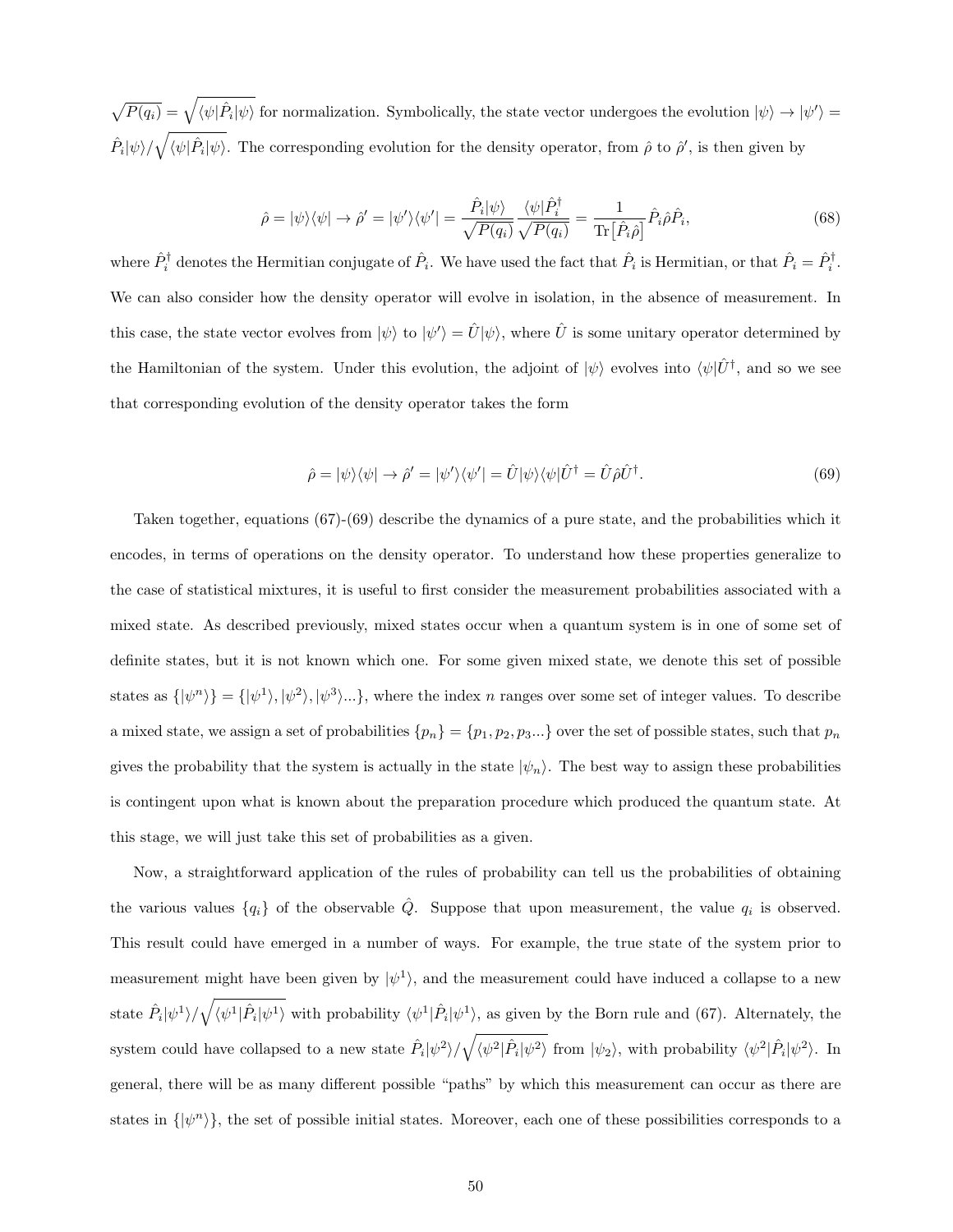mutually exclusive event: The system is only ever truly in one quantum state, and only one of these possible collapses occurs. The probability of obtaining some result from a set of mutually exclusive outcomes is simply the sum of the individual probabilities of each event in the set. Therefore, if we define  $P(|\psi^n\rangle)$  and  $q_i$  as the probability that the system began in state  $|\psi^n\rangle$  and then the value  $q_i$  is obtained, then the total probability  $P(q_i)$  of obtaining  $q_i$  is the sum of these probabilities,

$$
P(q_i) = \sum_{n} P(|\psi^n\rangle \text{ and } q_i).
$$
 (70)

Since each term in this sum is a joint probability of two separate events, we can express each term as a product of probabilities, in accordance with (62) in Appendix A. Specifically, for each term, the joint probability  $P(|\psi^n\rangle)$  and  $q_i$  is equal to the probability  $P(|\psi^n\rangle)$  that the system begins in the state  $|\psi^n\rangle$ , multiplied by the *conditional* probability  $P(q_i || \psi^n)$  that the value  $q_i$  is obtained, *given* the initial state  $|\psi^n\rangle$ . That is, we have

$$
P(|\psi^n\rangle \text{ and } q_i) = P(|\psi^n\rangle)P(q_i||\psi^n\rangle). \tag{71}
$$

However, we have already seen the factors in this product. The first factor  $P(|\psi^n\rangle)$  is, by definition, equal to the probability  $p_n$ , since we defined each member  $p_n$  of the set  $\{p_n\}$  as the probability that the system was prepared in the initial state  $|\psi^n\rangle$ . The second factor is given by the Born rule and (67): If the system begins in the state  $|\psi^n\rangle$ , then a value  $q_i$  will be obtained upon measurement with probability  $\langle \psi^n | \hat{P}_i | \psi^n \rangle$ . So, after substituting these results into (71), and then rewriting the sum in (70) in these terms, we find the result

$$
P(q_i) = \sum_{n} P(|\psi^n\rangle) P(q_i || \psi^n\rangle) = \sum_{n} p_n \langle \psi^n | \hat{P}_i | \psi^n \rangle. \tag{72}
$$

That is, the total probability of obtaining the result  $q_i$  in a measurement of  $\hat{Q}$  is the sum of the Born probabilities of observing this result for each possible initial state  $|\psi^n\rangle$ , weighted by the probabilities  $p_n$ . Given this expression for  $P(q_i)$ , to understand how the density operator might be defined for the case of mixed states, we can ask: How should our original definition of  $\hat{\rho}$  in (65) be generalized to statistical mixtures, so that the probabilities  $P(q_i)$  take the same form  $\text{Tr}[\hat{P}_i \hat{\rho}]$  as in the pure state case? We can answer this question by manipulating our expression for  $P(q_i)$  in (72) as follows: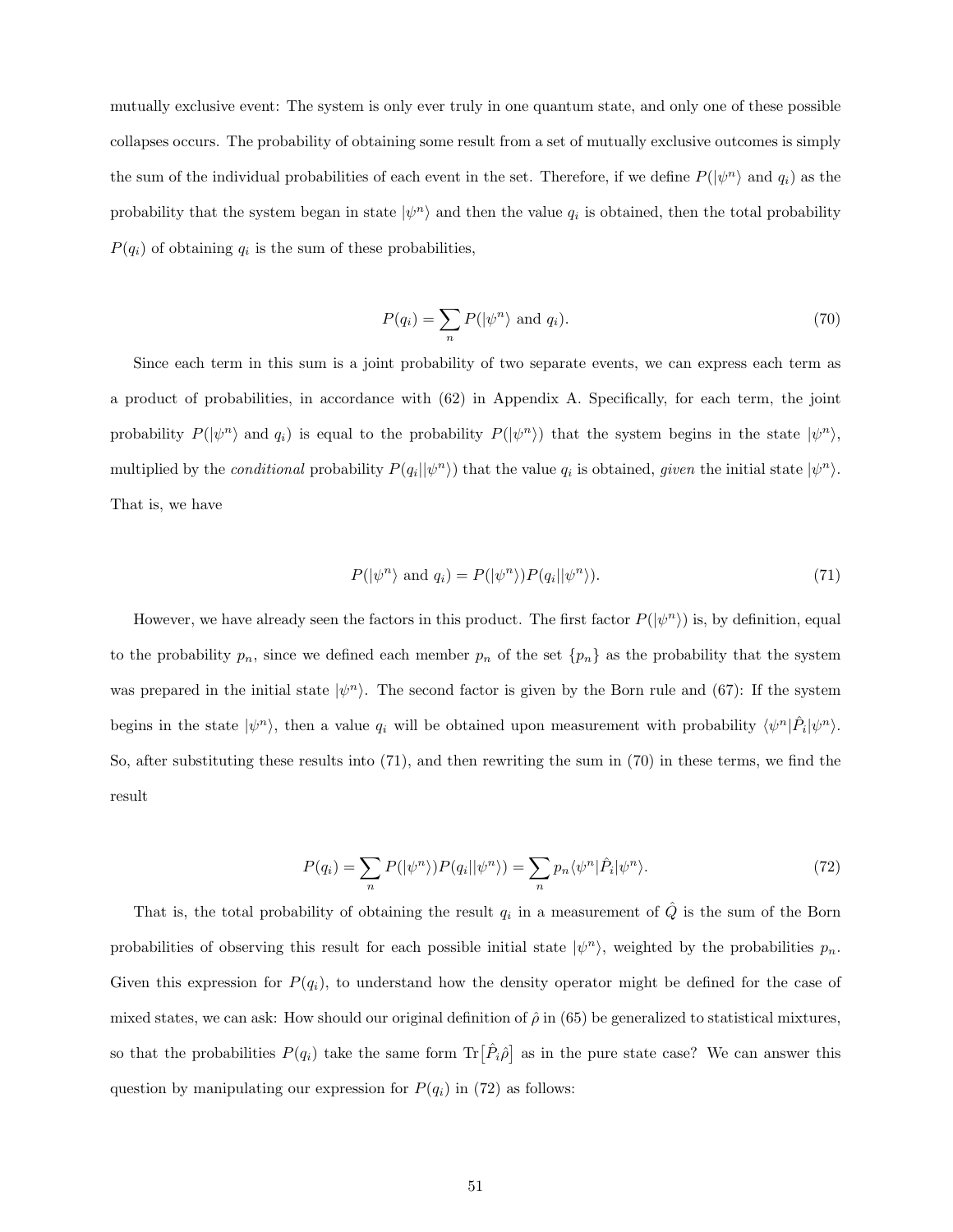$$
P(q_i) = \sum_{n} p_n \text{Tr} \left[ \langle \psi^n | \hat{P}_i | \psi^n \rangle \right] = \sum_{n} p_n \text{Tr} \left[ \hat{P}_i | \psi^n \rangle \langle \psi^n | \right] = \text{Tr} \left[ \hat{P}_i \left( \sum_{n} p_n | \psi^n \rangle \langle \psi^n | \right) \right]. \tag{73}
$$

So, we see that if we define that density operator as  $\hat{\rho} = \sum_n p_n |\psi^n\rangle\langle\psi^n|$  for mixed states, then the probabilities  $P(q_i)$  are still given as  $\text{Tr}[\hat{P}_i\hat{\rho}],$  just as for pure states. Therefore, we take this as the definition of the density operator in the general case, for a statistical mixture with possible states  $\{|\psi^n\rangle\}$  and associated probabilities  $\{p_n\}$ :

$$
\hat{\rho} \equiv \sum_{n} p_n |\psi^n\rangle\langle\psi^n| = \sum_{n} p_n \hat{\rho}_n. \tag{74}
$$

Here, we have introduced the notation  $\hat{\rho}_n \equiv |\psi^n\rangle\langle\psi^n|$  to denote the density matrix associated with the pure state  $|\psi^n\rangle$ . The density operator for a mixed state is then simply a weighted sum of the density matrices for the pure states in  $\{\ket{\psi^n}\}.$  For a pure state, all of the probabilities in the set  $\{p_n\}$  vanish except for one, and this general definition reduces to the original definition given in (65).

After defining the density operator in this way, we find that the evolution of mixed states also takes the same form as the pure state case, for both evolution due to measurement and unitary evolution when the system is isolated. We have already noted that the system will, in the course of a measurement with value  $q_i$ , evolve into some state of the form  $\hat{P}_i|\psi^n\rangle/\sqrt{\langle\psi^n|\hat{P}_i|\psi^n\rangle}$ , with the value of n dependent on the initial pre-measurement state:

$$
|\psi\rangle \to |\psi'\rangle \stackrel{?}{=} \frac{P_i|\psi^1\rangle}{\sqrt{\langle\psi^1|P_i|\psi^1\rangle}}, \frac{P_i|\psi^2\rangle}{\sqrt{\langle\psi^2|P_i|\psi^2\rangle}} \dots \tag{75}
$$

Therefore, the post-measurement density operator, in accordance with the definition given in (74), will be given by a weighted sum of the density operators for these possible states. In this case, the appropriate weight for each term  $|\psi'\rangle\langle\psi'| = \hat{P}_i\hat{\rho}_n\hat{P}_i/\text{Tr}\left[\hat{P}_i\hat{\rho}_n\right]$  is the probability that the system collapsed into this state, given that a measurement of  $q_i$  was obtained. But this is just the probability that the system started in  $|\psi^n\rangle$ , given the measurement result  $q_i$ , since there is only one state in the mixture that could evolve into  $\hat{P}_i|\psi^n\rangle/\sqrt{\langle\psi^n|\hat{P}_i|\psi^n\rangle}$ . If we denote this probability as  $P(|\psi^n\rangle|q_i)$ , then the post-measurement density operator  $\hat{\rho}'$  is given by

$$
\hat{\rho} \to \hat{\rho}' = \sum_{n} P(|\psi^n\rangle|q_i) \frac{\hat{P}_i \hat{\rho}_n \hat{P}_i}{\text{Tr}[\hat{P}_i \hat{\rho}_n]} = \sum_{n} \frac{P(|\psi^n\rangle|q_i)}{P(q_i||\psi^n\rangle)} \hat{P}_i \hat{\rho}_n \hat{P}_i. \tag{76}
$$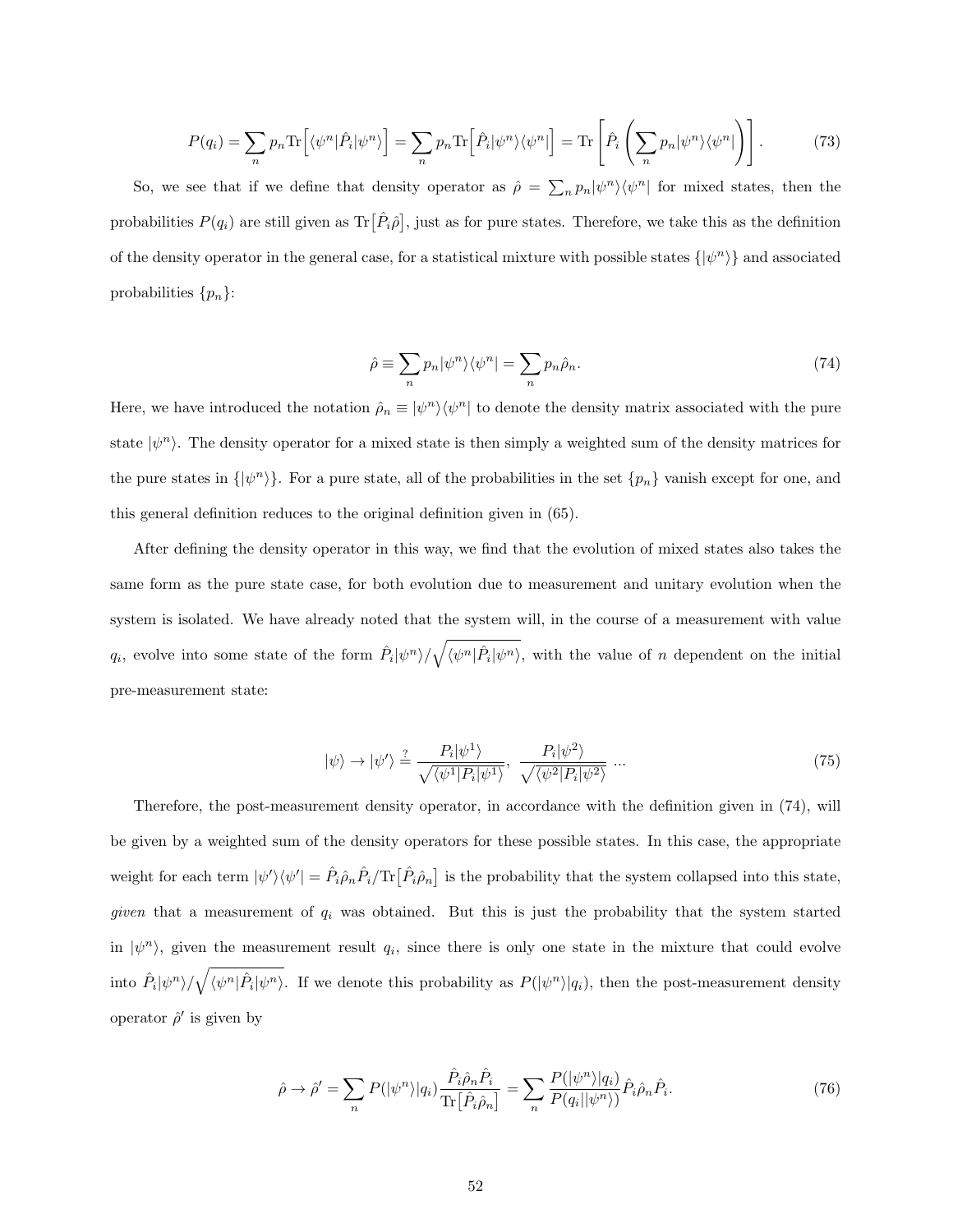On the right side of this expression, we have noted that the expression  $\text{Tr}\left[\hat{P}_i\hat{\rho}_n\right]$  is just  $P(q_i||\psi_n)$ , the probability of the measurement outcome  $q_i$ , given the initial state  $|\psi^n\rangle$ . By invoking Bayes' Theorem, given in (63) in Appendix A, we can rewrite the ratio of probabilities in each term as follows:

$$
P(|\psi^n\rangle|q_i) = \frac{P(q_i||\psi^n\rangle)}{P(q_i)}P(|\psi^n\rangle) \implies \frac{P(|\psi^n\rangle|q_i)}{P(q_i||\psi^n\rangle)} = \frac{P(|\psi^n\rangle)}{P(q_i)} = \frac{p_n}{\text{Tr}[\hat{P}_i\hat{\rho}]}.\tag{77}
$$

Substituting this into (76), we find that

$$
\hat{\rho} \to \hat{\rho}' = \sum_{n} \frac{p_n}{\text{Tr}[\hat{P}_i \hat{\rho}]} \hat{P}_i \hat{\rho}_n \hat{P}_i = \frac{1}{\text{Tr}[\hat{P}_i \hat{\rho}]} \hat{P}_i \left( \sum_{n} p_n \hat{\rho}_n \right) \hat{P}_i = \frac{1}{\text{Tr}[\hat{P}_i \hat{\rho}]} \hat{P}_i \hat{\rho} \hat{P}_i.
$$
\n(78)

This is exactly the same form as the evolution of a pure state under measurement, as given in (68). Last, we can look how a density operator for a mixed state evolves when the system under consideration is isolated. Given a mixed state with a density operator  $\hat{\rho} = \sum_n p_n |\psi^n\rangle\langle\psi^n| = \sum_n p_n \hat{\rho}_n$ , there are a number of different ways that the system might evolve, depending on the true initial state  $|\psi^n\rangle$  that the system occupies. Specifically, the state  $|\psi^1\rangle$  will evolve to  $\hat{U}|\psi^1\rangle$ ,  $|\psi^2\rangle$  will evolve to  $\hat{U}|\psi^2\rangle$ , and so on. Therefore, in general, after the evolution the system will be in the state  $\hat{U}|\psi^n\rangle$  with probability  $p_n$ . This means that the corresponding evolution of the density operator is given by

$$
\hat{\rho} \to \hat{\rho}' = \sum_{n} p_n \hat{U} |\psi^n\rangle \langle \psi^n | \hat{U}^\dagger = \hat{U} \left( \sum_{n} p_n |\psi^n\rangle \langle \psi^n | \right) \hat{U}^\dagger = \hat{U} \hat{\rho} \hat{U}^\dagger. \tag{79}
$$

So again, this evolution takes the same form as in the pure state case. We now see that the formulas (67)-(69) governing the probabilities and dynamics associated with the density operator are equally valid for both pure states and statistical mixtures, given that the density operator is defined as in (74). This is what makes the density operator formalism useful in the context of statistical mixtures: The density operator alone can fully encode both the set of possible states  $\{|\psi^n\rangle\}$  in a statistical ensemble, and the corresponding set of probabilities  $\{p_n\}.$ 

The other useful application of the density matrix formalism that we will discuss here occurs when a quantum system cannot be described by a single state vector  $|\psi\rangle$ , not because of a preparation which generates a statistical ensemble, but because the system of interest has become entangled with another system. In this case, although a state vector cannot be assigned to the state of the individual systems, we will find that a density operator can be associated with each system that captures all the relevant probabilities and dynamics for that system.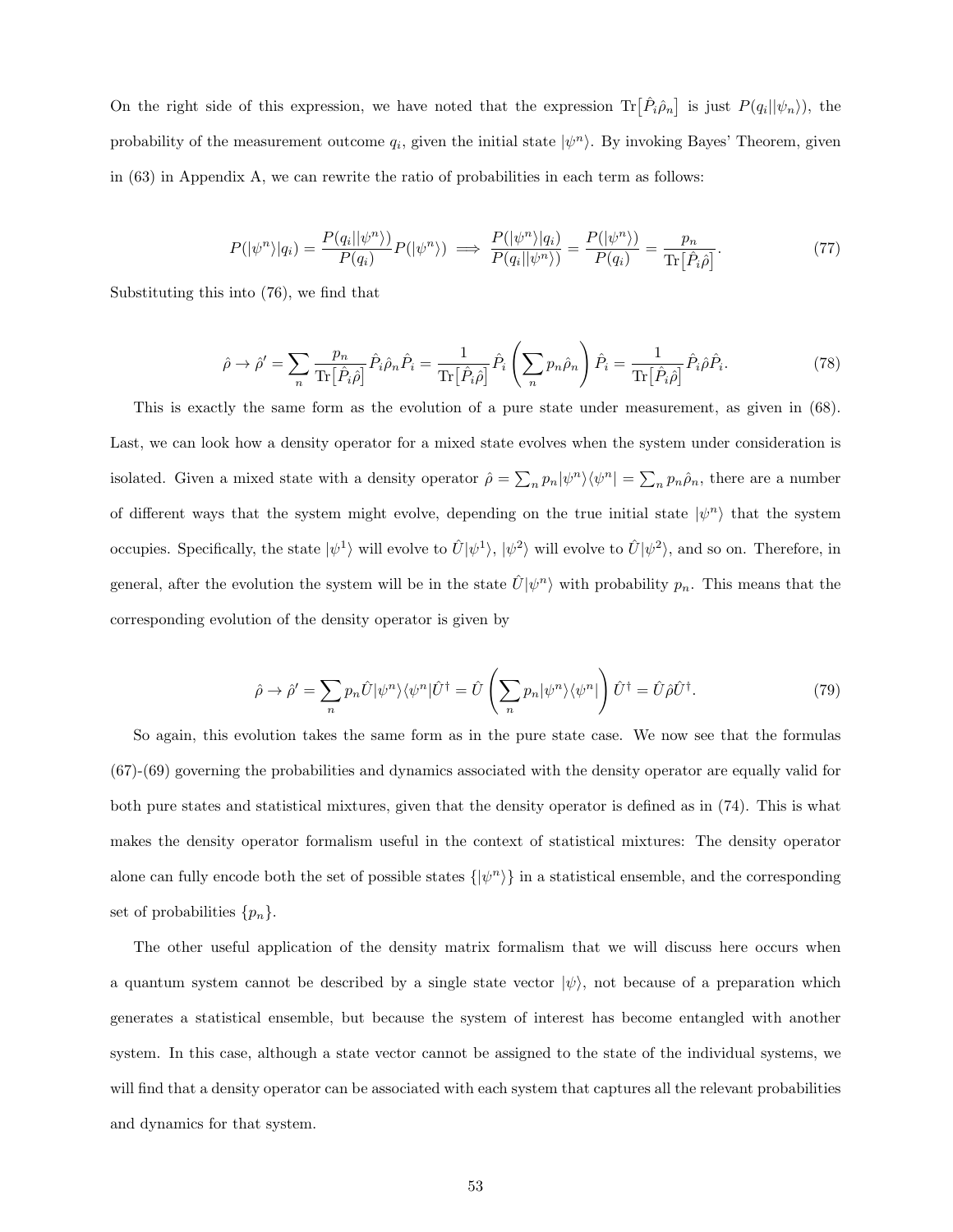To develop the density matrix formalism for entangled systems, let us consider the general form of a density operator for a composite system. Consider two subsystems  $A$  and  $B$ , which form a composite system  $A \times B$ . Suppose we can find some orthonormal basis  $\{|i\rangle_A\} = \{|1\rangle_A, |2\rangle_A, |3\rangle_A...\}$  for the Hilbert space associated with A, and another basis  $\{|j\rangle_B\} = \{|1\rangle_B, |2\rangle_B, |3\rangle_B...\}$  for the Hilbert space of B. For both bases, the indices  $i$  and  $j$  range over some set of integers, possibly infinite. In this case, a basis for the Hilbert space of the composite system is given by  $\{|i\rangle_A \otimes |j\rangle_B\}$ , where the indices i and j range over all possible combinations of their values in the bases  $\{|i\rangle_A\}$  and  $\{|j\rangle_B\}$ . Here, the expression  $|i\rangle_A \otimes |j\rangle_B$  denotes the tensor product of  $|i\rangle_A$  and  $|j\rangle_B$ , which we will write more concisely as  $|i\rangle_A|j\rangle_B$  or  $|i, j\rangle$ .

Once we have chosen this basis, a general density operator  $\hat{\rho}$  which describes the composite system  $A \times B$ can be expanded as a sum of outer products of the vectors in this basis,

$$
\hat{\rho} = \sum_{i,i',j,j'} \rho_{ij,i'j'} |i\rangle_A |j\rangle_B \langle i'|_A \langle j'|_B = \sum_{i,i',j,j'} \rho_{ij,i'j'} |i,j\rangle \langle i',j'|.
$$
\n(80)

Here, the coefficients  $\rho_{ij,i'j'}$  of this expansion are given simply as  $\rho_{ij,i'j'} = \langle i, j | \hat{\rho} | i', j' \rangle$ , since we have expanded  $\hat{\rho}$  in terms of an orthonormal basis. These are the matrix elements of  $\hat{\rho}$  in the basis  $\{|i, j\rangle\}$ .

However, there are many cases where we would like to focus our analysis on one subsystem or the other, without handling the full density matrix  $\hat{\rho}$ . For example, we may be considering measurements of the system A alone, or measurements or observables which are *local* to A. A local observable for A has an operator  $Q$ of the form

$$
\hat{Q} = \hat{Q}_A \otimes \hat{\mathbb{1}}_B = \hat{Q}_A \otimes \left(\sum_j |j\rangle_B \langle j|_B\right),\tag{81}
$$

where  $\hat{Q}_A$  is the operator for this observable in the Hilbert space for the system A. To construct the corresponding operator  $\hat{Q}$  for this observable in the complete Hilbert space for the composite system  $A \times B$ , we must take the tensor product of  $\hat{Q}_A$  with the identity operator  $\hat{\mathbb{1}}_B = \sum_j |j\rangle_B \langle j|_B$  for the Hilbert space of B. The form of local operators implies that they will have the same set of eigenvalues as the lowerdimensional operator from which they were constructed. That is,  $\hat{Q}$  has the same eigenvalues as  $\hat{Q}_A$ , and these eigenvalues correspond to the set of possible measurement outcomes associated with these operators. In addition, the projection operator  $\hat{P}_i$ , which projects onto the space of eigenvectors of  $\hat{Q}$  with the eigenvalue  $q_i$ , takes the simple form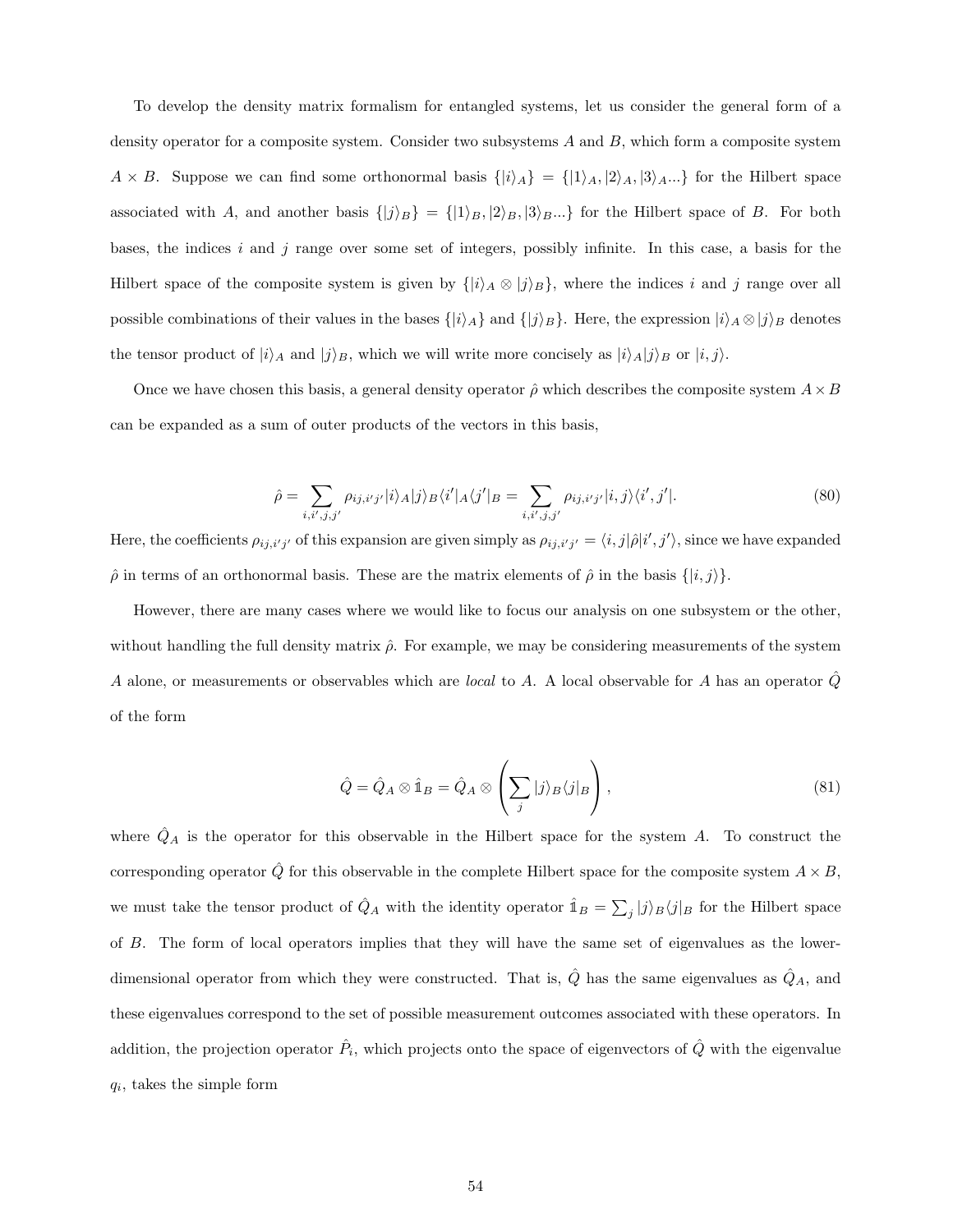$$
\hat{P}_i = \hat{P}_i^A \otimes \hat{\mathbb{1}}_B = \hat{P}_i^A \otimes \left(\sum_j |j\rangle_B \langle j|_B\right). \tag{82}
$$

Here,  $\hat{P}_i^A$  is the projection operator for  $\hat{Q}_A$  in the Hilbert space for the system A alone. So, we construct the projection operator  $\hat{P}_i$  from  $\hat{P}_i^A$  in the same way that we construct  $\hat{Q}$  from  $\hat{Q}_A$ . Given this form for local operators and their associated projection operators, we can now examine how measurements of local observables are carried out, and compute the corresponding probabilities. This will lead us to a method for constructing a density operator associated with the subsystem A alone.

Like any observable, the probabilities associated with the possible measured values of  $\hat{Q}$  are given in (67) as

$$
P(q_i) = \text{Tr} \left[ \hat{P}_i \hat{\rho} \right] = \text{Tr} \left[ \left( \hat{P}_i^A \otimes \hat{\mathbb{1}}_B \right) \hat{\rho} \right]. \tag{83}
$$

However, since the projection operator  $\hat{P}_i = \hat{P}_i^A \otimes \hat{1}_B$  in this expression factors due to the locality of the observable  $\hat{Q}$ , we can express this probability in a special form, in terms of a density operator for A alone. To do this, we first reexamine the trace operator, as defined earlier in (66). In the orthonormal basis  $\{|i, j\rangle\}$ that we have selected for the composite system, the trace of some operator  $\hat{O}$  is given by

$$
\text{Tr}[\hat{O}] = \sum_{i,j} \langle i,j|\hat{O}|i,j\rangle = \sum_{i} \langle i|_A \left(\sum_{j} \langle j|_B \hat{O}|j\rangle_B\right) |i\rangle_A. \tag{84}
$$

On the right hand side of this expression, we see that the trace of an operator in the Hilbert space of the composite system  $A \times B$  can be thought of as two separate operations: A sum over the basis states associated with the B subsystem, followed by a sum over the basis states for the A subsystem, or visa versa. These operations are defined as the partial traces over the degrees of freedom of  $B$  and  $A$ , respectively. That is, the partial trace  $\text{Tr}_A[\hat{O}]$  of  $\hat{O}$  over the degrees of freedom of A is defined as

$$
\text{Tr}_A[\hat{O}] \equiv \sum_i \langle i |_A \hat{O} | i \rangle_A. \tag{85}
$$

 $\text{Tr}_B[\hat{O}]$  is defined in an analogous way. We can now take the complete trace of  $\hat{O}$  by applying the partial traces over the individual subsystems in either order, so that  $\text{Tr}\big[\hat{O}\big] = \text{Tr}_A \big[\text{Tr}_B \big[\hat{O}\big]\big] = \text{Tr}_B \big[\text{Tr}_A \big[\hat{O}\big]\big]$ .

We can use this decomposition of the trace operator to rewrite our expression for  $P(q_i)$  in (83) as follows,

$$
P(q_i) = \text{Tr}_A \Big[ \text{Tr}_B \big[ (\hat{P}_i^A \otimes \hat{\mathbb{1}}_B) \hat{\rho} \big] \Big] = \text{Tr}_A \left[ \sum_j \langle j |_B (\hat{P}_i^A \otimes \hat{\mathbb{1}}_B) \hat{\rho} | j \rangle_B \right]. \tag{86}
$$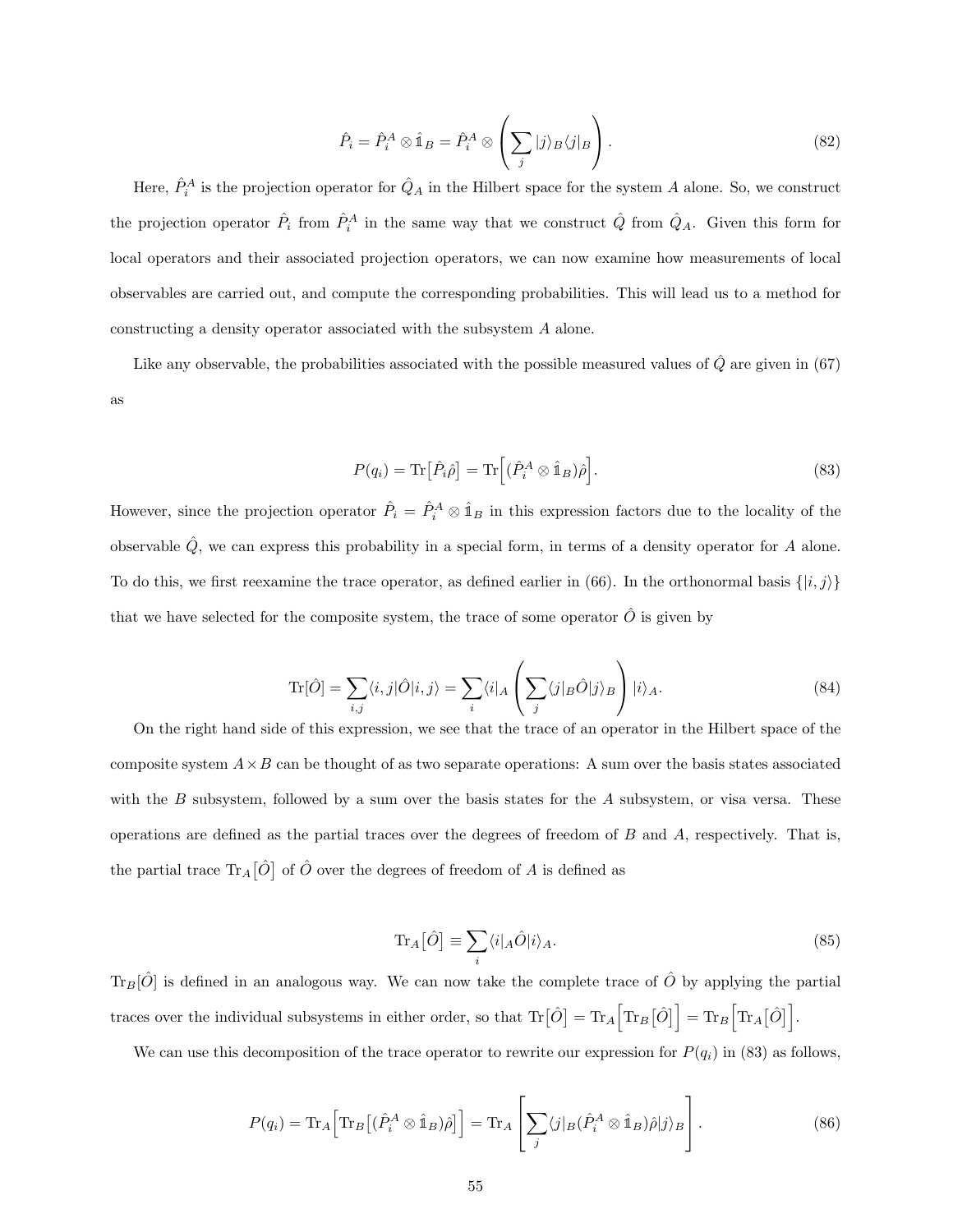Now, note that since  $\hat{P}_i^A$  is an operator on the Hilbert space associated with A alone, it is unaffected by the products with the basis vectors  $|j\rangle_B$  of the Hilbert space of B, and therefore can be taken out of the sum over  $j$ . This allows for the simplification

$$
P(q_i) = \text{Tr}_A \left[ \hat{P}_i^A \left( \sum_j \langle j |_B \hat{\mathbb{1}}_B \hat{\rho} | j \rangle_B \right) \right] = \text{Tr}_A \left[ \hat{P}_i^A \left( \sum_j \langle j |_B \hat{\rho} | j \rangle_B \right) \right] = \text{Tr}_A \left[ \hat{P}_i^A \text{Tr}_B \left[ \hat{\rho} \right] \right]. \tag{87}
$$

In this manipulation, the tensor product symbol  $\otimes$  is dropped after the projection operator  $\hat{P}^A_i$  is taken outside the sum, since the sum over  $j$  is not an operator on the Hilbert space of  $B$ , but simply a number. In addition, we drop the identity operator  $\hat{\mathbb{1}}_B$ , since by the definition of the identity operator we have  $\langle j|_B \hat{\mathbb{1}}_B = \langle j|_B$ . Given this expression for  $P(q_i)$ , we can now usefully define the *reduced* density operator  $\hat{\rho}^A$ associated with the subsystem A as

$$
\hat{\rho}^A \equiv \text{Tr}_B[\hat{\rho}].\tag{88}
$$

After substituting this definition into (87), the probabilities  $P(q_i)$  take the form

$$
P(q_i) = \text{Tr}_A \left[ \hat{P}_i^A \hat{\rho}^A \right]. \tag{89}
$$

So, for observables which are local to the subsystem A, the reduced density matrix  $\hat{\rho}^A$  encodes the probabilities associated with measurement outcomes in exactly the same way as density matrices for a lone quantum system. That is, for a given  $\hat{\rho}^A$ , to compute the probability of a measurement result  $q_i$ , we apply the appropriate projection operator  $P_i^A$ , and then take the trace of the result. Only now, after tracing over the degrees of freedom of B to obtain  $\hat{\rho}^A$ , this computation is done entirely within the Hilbert space associated with A. In addition, during a local measurement on the subsystem A, the reduced density operator  $\hat{\rho}^A$ evolves in the same way as a density operator of a full system. We can see this by tracing over the degrees of freedom of B in equation (68), in the particular case of a local observable where  $\hat{P}_i = \hat{P}_i^A \otimes \hat{1}_B$ :

$$
\operatorname{Tr}_{B}\left[\hat{\rho}\right] = \hat{\rho}^{A} \to \hat{\rho}^{A\prime} = \operatorname{Tr}_{B}\left[\frac{1}{\operatorname{Tr}\left[\hat{P}_{i}\hat{\rho}\right]} \hat{P}_{i}\hat{\rho}\hat{P}_{i}\right] = \operatorname{Tr}_{B}\left[\frac{1}{\operatorname{Tr}_{A}\left[\hat{P}_{i}^{A}\hat{\rho}^{A}\right]} (\hat{P}_{i}^{A} \otimes \hat{\mathbb{1}}_{B})\hat{\rho}(\hat{P}_{i}^{A} \otimes \hat{\mathbb{1}}_{B})\right],\tag{90}
$$

$$
\hat{\rho}^A \to \hat{\rho}^{A'} = \frac{1}{\text{Tr}_A \left[ \hat{P}_i^A \hat{\rho}^A \right]} \hat{P}_i^A \text{Tr}_B \left[ \hat{\rho} \right] \hat{P}_i^A = \frac{1}{\text{Tr}_A \left[ \hat{P}_i^A \hat{\rho}^A \right]} \hat{P}_i^A \hat{\rho}^A \hat{P}_i^A. \tag{91}
$$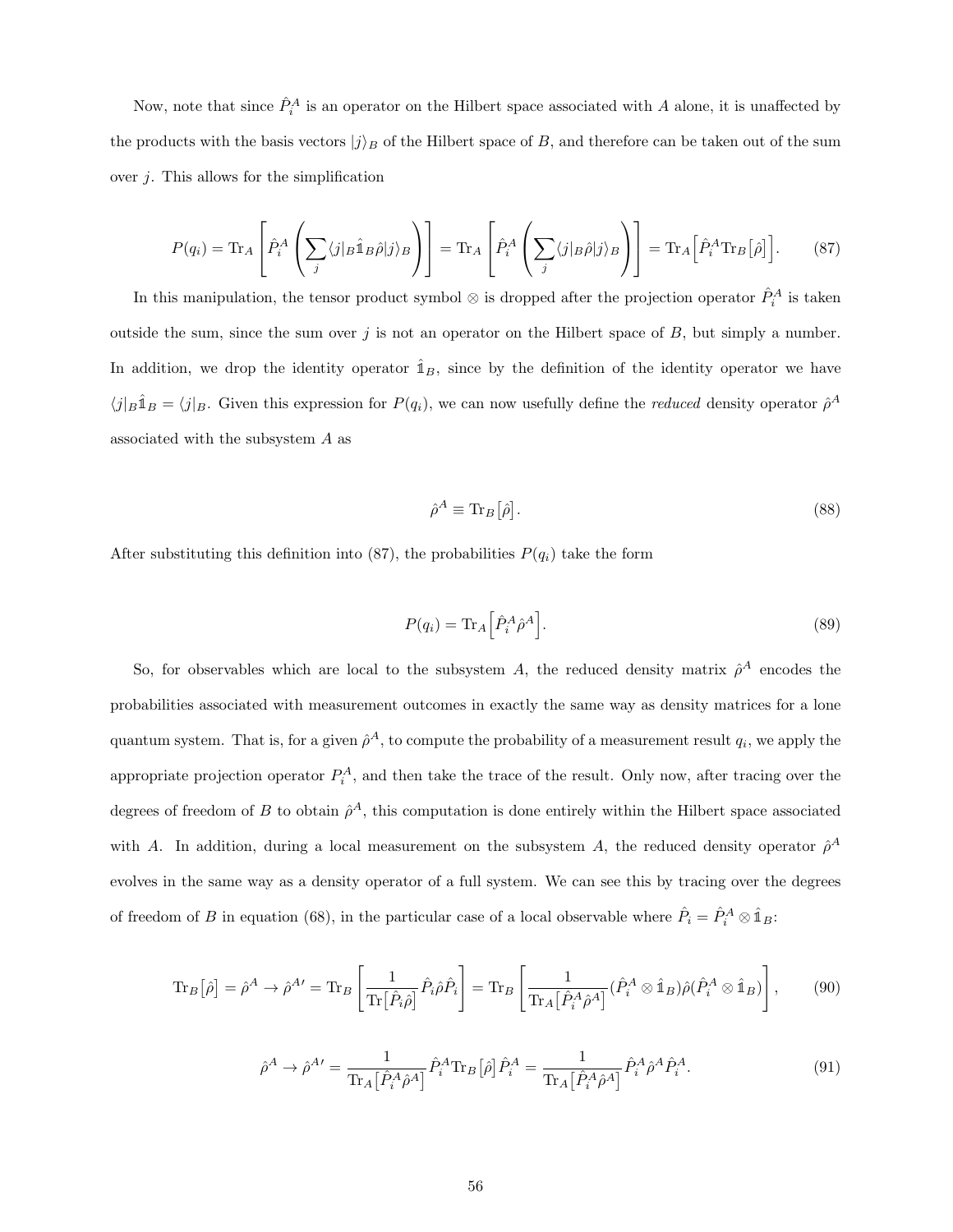Again, this is just as in the case of an single isolated system: To obtain the post-measurement density operator, we apply the projection operator  $\hat{P}_i^A$  to either side of the initial density operator  $\hat{\rho}^A$ , and then normalize by dividing by the factor  $P(q_i) = \text{Tr}_A \left[ \hat{P}_i^A \hat{\rho}^A \right]$ .

Of course, for non-local measurements, and for the evolution of A in the absence of any interaction external to  $A \times B$ , the evolution of  $\hat{\rho}^A$  will be more complicated. This is because these processes depend on the state of the subsystem B and its interactions with A in a nontrivial way. However, working with  $\hat{\rho}^A$ can still be a useful tool for understanding the information encoded in the subsystem A alone, in terms of the probabilities  $P(q_i)$  associated with making various local measurements on A. In particular, the reduced density operator allows us to understand how interaction with  $B$  produces an effective statistical mixture of the possible states of  $A$ . This is because although the subsystems  $A$  and  $B$  might begin in individual pure states  $\hat{\rho}^A$  and  $\hat{\rho}^B$ , in which case the density operator factorizes as  $\hat{\rho} = \hat{\rho}^A \otimes \hat{\rho}^B$ , a nontrivial interaction between A and B will generally evolve the system so that the new reduced density operators  $\hat{\rho}^{A}{}'$  and  $\hat{\rho}^{B}{}'$ each correspond to mixed states. This is the content of entanglement: After interaction, neither reduced density operator can be associated with a single state vector, but only an ensemble of possibilities.

## References

- [1] J. Audretsch. Entangled Systems: New Directions in Quantum Physics. Wiley-VCH Verlag, 1st edition, 2007.
- [2] L. Boltzmann. Further Studies on the Thermal Equilibrium of Gas Molecules. Sitzungsberichte Akad. Wiss., 66:275370, 1872.
- [3] R. T. Cox. The Algebra of Probable Inference. John Hopkins Press, 1st edition, 1961.
- [4] E. T. Jaynes. Information Theory and Statistical Mechanics. II. Phys. Rev., 108(2):171–190, 1957.
- [5] E. T. Jaynes. Gibbs vs Boltzmann Entropies. Am. J. Phys., 33(5):391–398, 1965.
- [6] E. T. Jaynes. Probability Theory: The Logic of Science. Cambridge University Press, 1st edition, 2003.
- [7] R. Landauer. Irreversibility and Heat Generation in the Computing Process. IBM J. Res. Develop., 5(3):183–191, 1961.